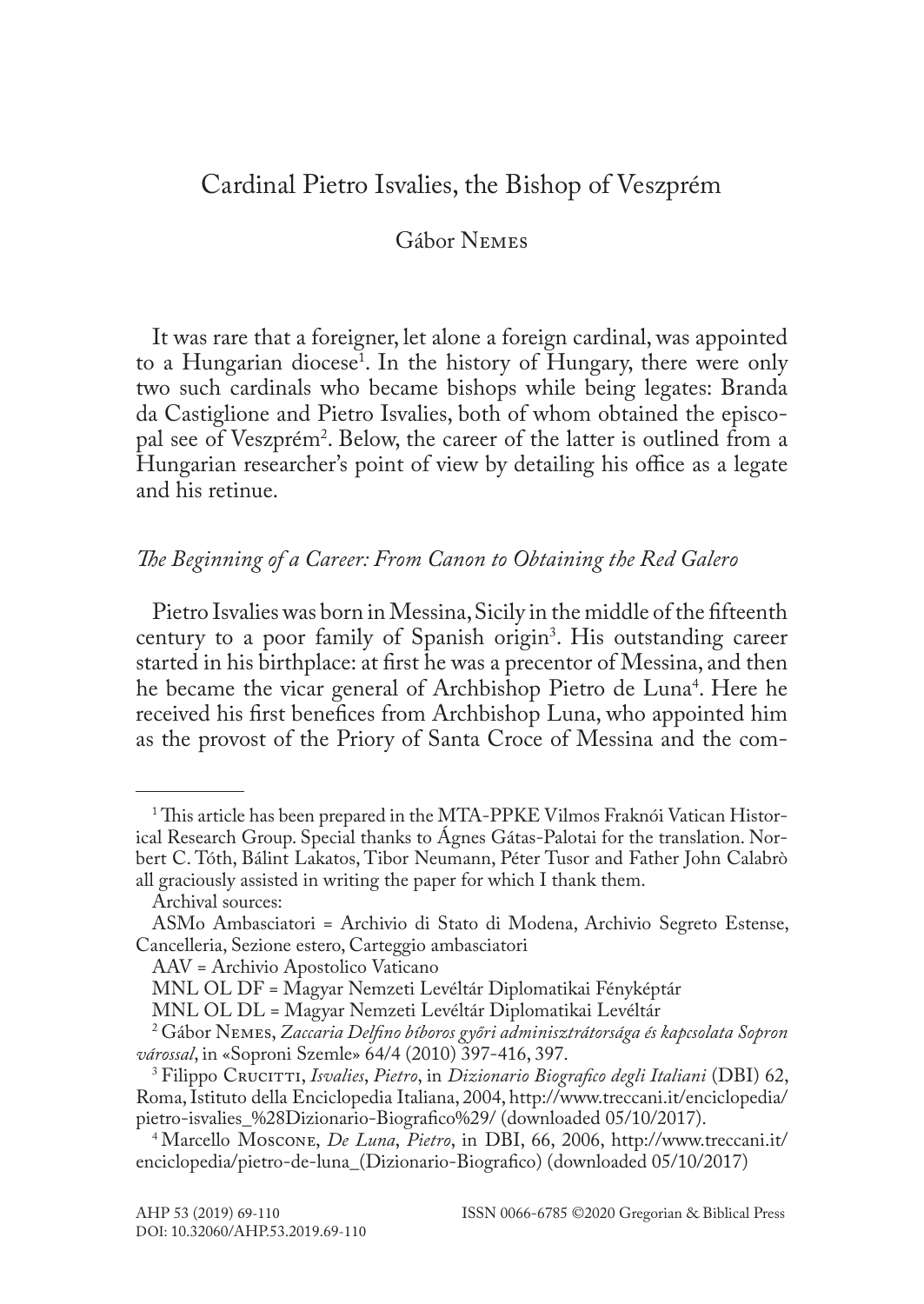mendatory abbot of the Santa Maria di Bordonaro monastery. After the death of the archbishop on 28 August 1492, he was enlisted into the service of Giovanni Paterno<sup>5</sup>, the archbishop of Palermo. In 1493 he gained the benefice of the Church of San Michele in Alcamo and became the scolasticus of Palermo<sup>6</sup>.

Afterwards, Isvalies was sent to the court of Pope Alexander VI in Rome, where – possibly with the support of King Ferdinand II of Aragon – he built up a brilliant career within a short period of time. The pope appointed him as an apostolic protonotary and later the governor of Rome on 11 August 1496. On 18 February 1497 – all the while maintaining his benefices of Messina – Alexander VI appointed him as the archbishop of Reggio Calabria. On 4 June of the same year Isvalies was consecrated by Bartolomeo Florido, the archbishop of Cosenza, in the Sistine Chapel'.

Thereafter, Pope Alexander VI entrusted him with several important high profile cases. In September 1497, he imprisoned Archbishop Bartolomeo Florido<sup>8</sup> (who had earlier consecrated him) on the suspicion of forging a papal brief and profiteering from it. This was followed by Pedro de Aranda's imprisonment in the Castle of Saint Angelo on suspicion of heresy. Pedro de Aranda, said to be a crypto-Jew, who was not only the bishop of Calahorra, but also the master of ceremonies in the Curia. Isvalies also proved his military capabilities in February 1497 when he took part in the siege of Ostia with a subsidiary troop of Italian mercenaries. Later, in the spring of 1500 he had to employ force against the gangs of robbers attacking the pilgrims travelling to Rome for the Jubilee<sup>9</sup>.

<sup>5</sup> Conrad Eubel, *Hierarchia Catholica Medii Aevi sive Summorum Pontificum S.R.E. Cardinalium, Ecclesiarum Antistitum Series*, I-III, Münster, Regensberg, 1910-19142 , II, 211.

<sup>6</sup> F. Crucitti, *Isvalies*, *Pietro*.

<sup>&</sup>lt;sup>7</sup>The commune servitium was paid on 31 March. HC II. 222; F. CRUCITTI, Pietro, *Isvalies*. – His consecration was followed by a lavish feast given in his residence in the company of two other prelates consecrated with him: Francesco Eroli, the bishop of Spoleto and Sinolfo di Castel Lotario, the bishop of Chiusi, *Johannis Burckardi Liber notarum ab anno MCCCCLXXXIII usque ad Annum MDVI*, I-II, Enrico Celani (ed.), Città di Castello, S. Lapi, 1906-1913 (Rerum italicarum scriptores, XXXI–XXXII), II, 40-41.

<sup>8</sup> Silvano Giordano, *Florido*, *Bartolomeo*, in DBI, 48, 1997, http://www.treccani.it/ enciclopedia/bartolomeo-florido\_(Dizionario-Biografico) (downloaded 09/10/2017).

<sup>9</sup> F. Crucitti, *Isvalies*, *Pietro*.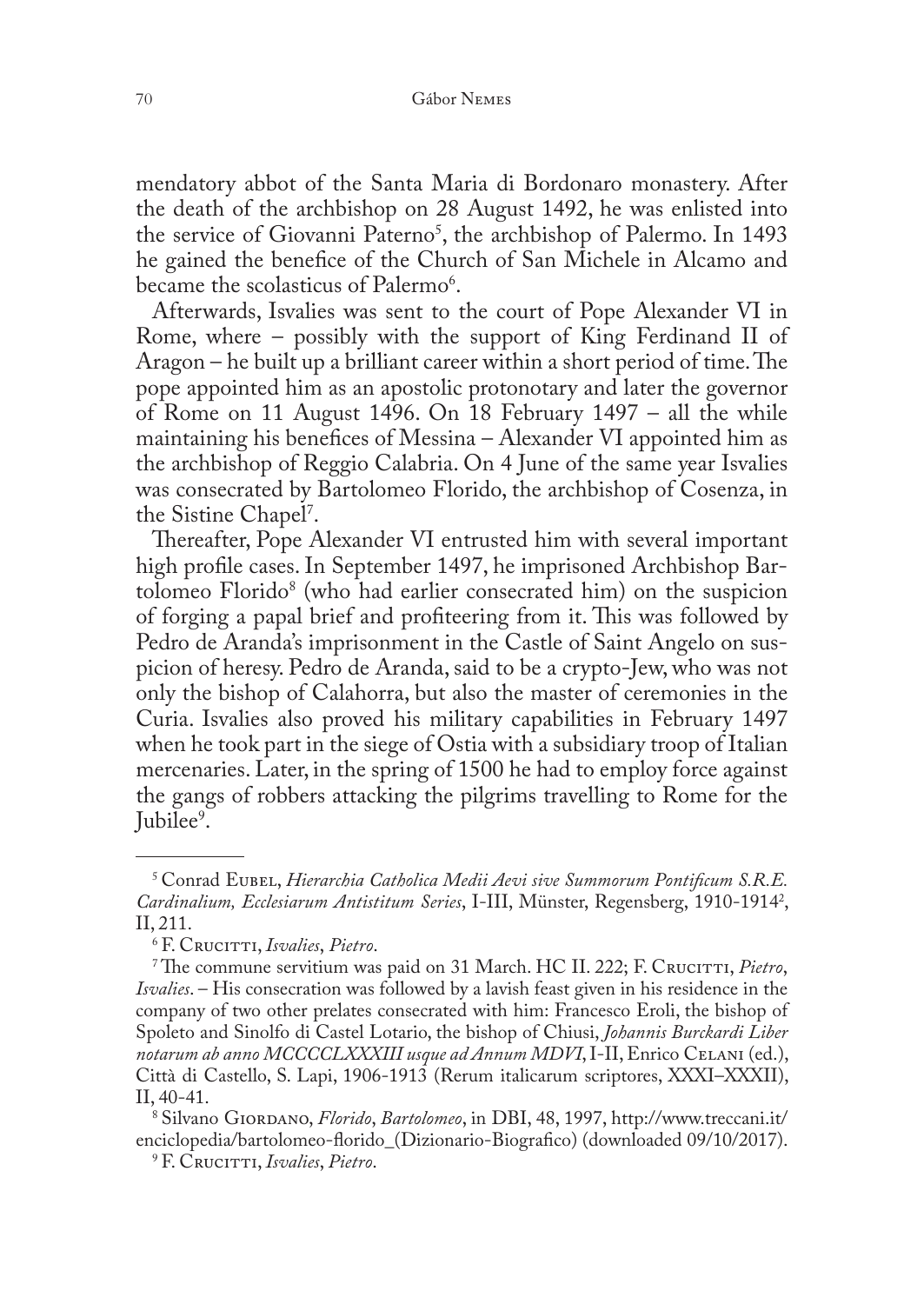In recognition of his services and at the request of Ferdinand II, the king of Aragon, Naples and Sicily, Isvalies was created a cardinal by Alexander VI on 28 September 150010. On 5 October – when his *occlusio oris* and the designation of his titular church took place – the pope commissioned the newly created cardinal to be a legate in Hungary<sup>11</sup>. This, however, raises an important question. Why did Pope Alexander VI send Isvalies, who had mainly fulfilled curial duties so far, to Jagiellonian Hungary?

#### *The Legation in Hungary*

*Diplomatic Background.* On 15 April, 1499 Pope Alexander VI entered into an alliance with Venice and Louis XII, the French king, in order to launch a large anti-Ottoman campaign<sup>12</sup>. As other allies were needed in the operation, Venice entered into negotiations with Buda in May13. The pope also sent a legate, Gaspare Golfi<sup>14</sup>, a friar minor and the bishop of Cagli, to Vladislaus II to convince him to join the league<sup>15</sup>. As a condition of the alliance, Vladislaus asked for financial support as well as the

<sup>&</sup>lt;sup>10</sup> Pope Alexander VI created 12 new cardinals on this consistory, many of whom was not at present – like Tamás Bakóc –; therefore, only those new cardinals who attended the consistory could perform the usual rituals, which lasted up until 5 October. E. Celani *Johannis Burckardi Liber notarum*, II. 242-246. On the cardinal seal of Isvalies see Gyula Végh, *Jegyzetek a magyarországi püspökök címereihez*, II, in «Turul» 49 (1935) 66-70, 66.

<sup>11</sup> E. Celani *Johannis Burckardi Liber notarum*, II, 245.

<sup>&</sup>lt;sup>12</sup> In more detail see Kenneth M. SETTON, *The Papacy and the Levant (1204-1571)*, II, Philadelphia, American Philosophical Society, 1978, 508-517.

<sup>13</sup> Gedeon Borsa, *A törökök ellen Magyarországon hirdetett 1500. évi búcsú és az azzal kapcsolatos nyomtatványok*, in *Az Országos Széchényi Könyvtár évkönyve*, Budapest, 1960, 241-279, 245; Domokos Kosáry, *Magyar külpolitika Mohács előtt*, Budapest, Magvető Könyvkiadó, 1978 (Gyorsuló idő), 1978, 83-86.

<sup>14</sup> Antonín Kalous, *Plenitudo potestatis in partibus? Papežští legáti a nunciové ve střední Evropě na konci středověku (1450-1526)*, Knižnice Matice moravské, Brno, 2010 (Knižnice Matice Moravské 30), 355-356.

<sup>15</sup> Vilmos Fraknói, *Magyarország egyházi és politikai összeköttetései a római Szentszékkel II*, Budapest, Szent-István-Társulat, 1902, 256; G. Borsa, *A törökök ellen*, 245; András Kubinyi, *Diplomáciai érintkezések a Jagelló-kori magyar állam és a pápaság között*, in *Magyarország és a Szentszék kapcsolatának 1000 éve*, István Zombori (ed.), Budapest, Magyar Egyháztörténeti Enciklopédia Munkaközösség, 1996, 119-134, 122.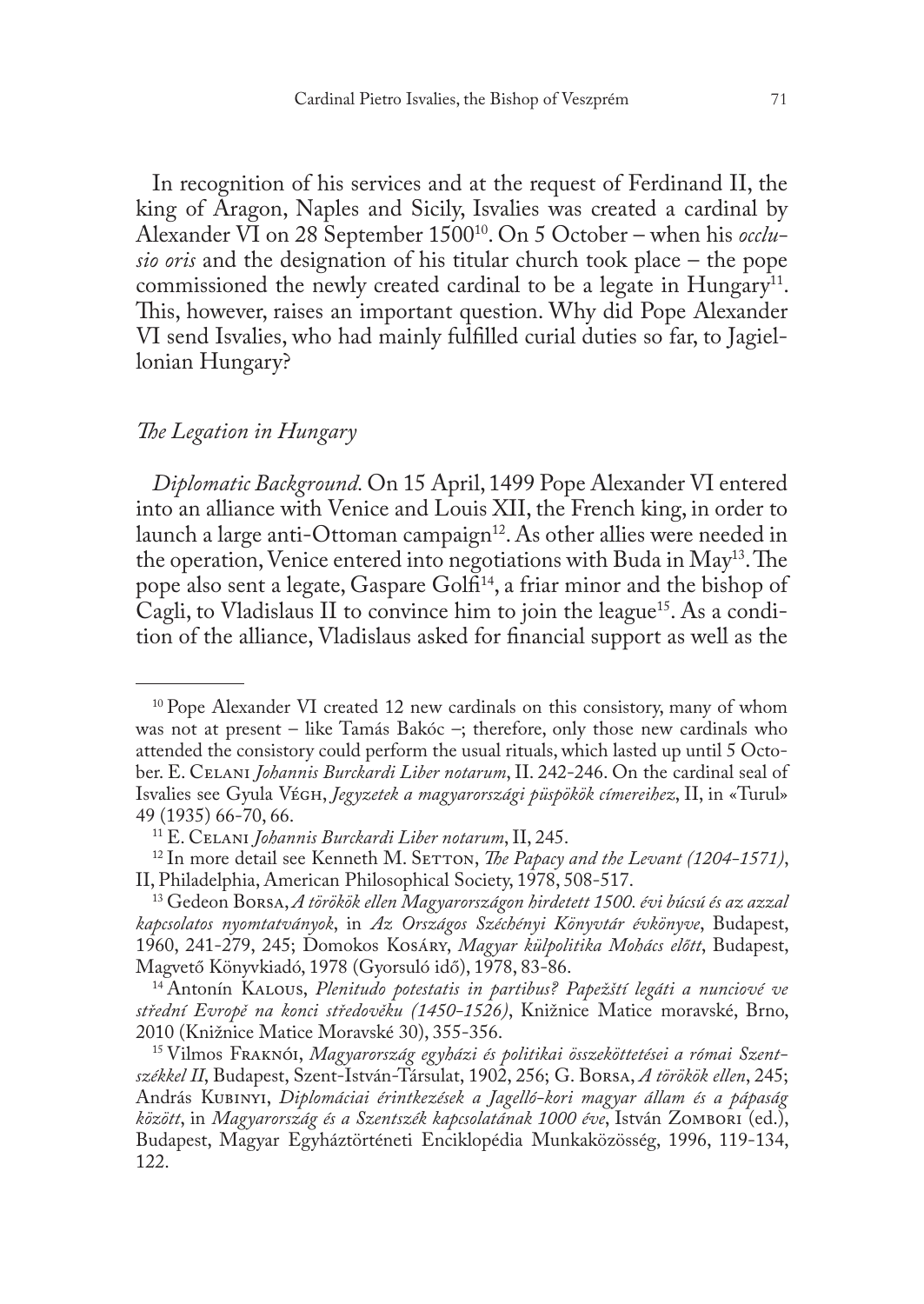#### 72 Gábor Nemes

annulment of his marriage with Queen Beatrice, otherwise he held out the prospect of concluding peace with the Ottomans. With the effective assistance of Venice, in April 1500 the long-lasting marital case seemed to be solved, since Pope Alexander VI annulled both Vladislaus' marriage with Queen Beatrice as well as his marriage contract with Barbara of Brandenburg.

Venetian and French emissaries continued to negotiate with the Hungarian monarch in Buda. After overcoming some other difficulties, Vladislaus agreed to join the alliance in return for a payment of 100,000 gold florins from Venice as well as obtaining a marriage contract from the French on 14 July. The chosen fiancée was Anne de Foix, the daughter of Prince Gaston de Candale<sup>16</sup>.

As these negotiations proceeded and reached their conclusion, the pope also entered into negotiations in Rome with the envoys of Maximilian I, France, England, Naples, Portugal, Venice, Florence and Savoy about the launch of an anti-Ottoman campaign<sup>17</sup>. However, the Ottomans threatened to derail Hungarian involvement when envoys arrived in Buda with a peace offer, forcing Pope Alexander VI to conclude negotiations in Rome and pursue the campaign having only Vladislaus II and Ferdinand II in the alliance. Pursuant to his policy, the pope wanted to send a cardinal legate to Vladislaus but no one accepted this commission. Instead, he again sent the Franciscan Bishop Golfi much to the disappointment to the court of Buda18. Gaspare Golfi had apparently

<sup>&</sup>lt;sup>16</sup> On the alliance of Hungary and France see G. WENZEL, *II. Ulászló*, 727-729; Lajos Kropf, *Anna királyné, II. Ulászló neje*, in «Századok» 29 (1895) 689-709, 695-706; G. Borsa, *A törökök ellen*, 247; D. Kosáry, *Magyar külpolitika*, 86; Attila Györkös, *II. Ulászló házassága és a francia diplomácia*, in *Acta Academiae Agriensis*, Nova Series XXXIX. Sectio Historiae, Eger, Eszterházy Károly Főiskola, 2012, 89-102, 91-96.

<sup>17</sup> Gusztáv Wenzel, *II. Ulászló magyar és cseh királynak házas élete 1501-1506*, in «Századok» 11 (1877) 630-641, 727-757, 816-840, 632-639; V. Fraknói, *Magyarország egyházi és politikai összeköttetései*, 257. – Burchard mentions a secret consistory on 11 March, while according to Sanuto it was on 16 March. As the list of the envoys who were present is not the same – the envoys of Maximilian I and Savoy attended only the first meeting, while the representatives of Hungary and Portugal occur only on the second one – it is likely that there were two meetings. E. Celani *Johannis Burckardi Liber notarum*, II, 207; *Marino Sanuto Világkrónikájának Magyarországot illető tudósításai I. 1496-1501,* Gusztáv Wenzel (ed.), Pest, 1869 (Magyar Történelmi Tár, 14), 97.

<sup>18</sup> V. Fraknói, *Magyarország egyházi és politikai összeköttetései*, 257; G. Borsa, *A törökök ellen*, 245; A. Kubinyi, *Diplomáciai érintkezések*, 122.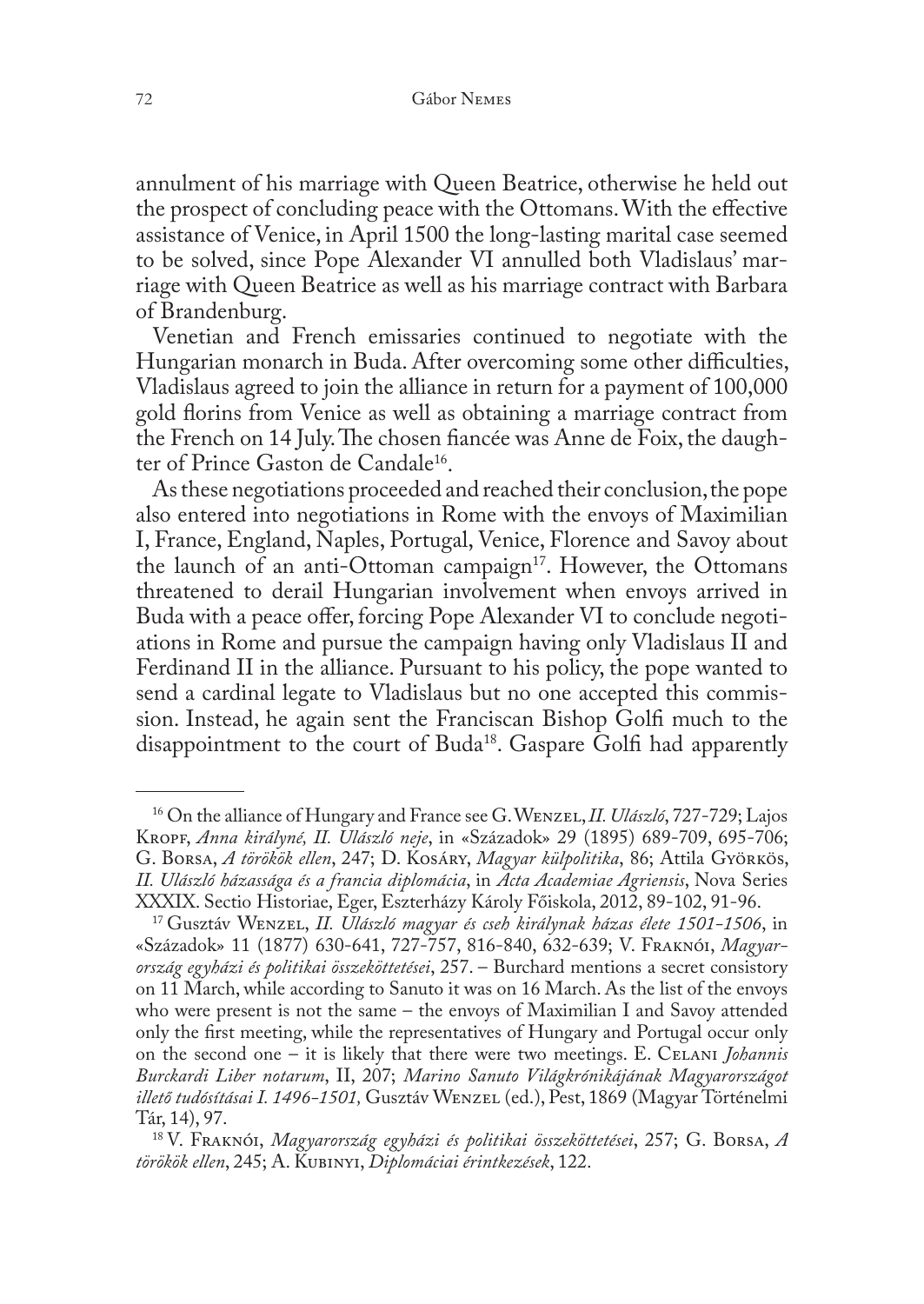already arrived in Hungary by July, because he announced the collection of a tithe imposed on church benefices and the promulgation of papal bulls that ordered the recruitment of the army of crusaders. However, it also seems that he was unsuccessful with other negotiations while at Court<sup>19</sup>. The Ottoman envoy was still in Buda, and Golfi pressured Vladislaus II to send him away, which the Hungarian monarch had not yet done. After this, the monarch announced an armed assembly in Bács during the autumn of 1500; the main purpose of this demonstration of power might have been to put pressure on Venice<sup>20</sup>.

On its part, the Ottoman Empire did not remain inactive either. Beginning in August 1500, the naval force of Bayezid II occupied the so-called 'Eyes of Venice', towns of the South-Western Peloponnese: Methoni, Navarino and Koroni<sup>21</sup>. In response, Alexander VI tried leverage the Sultan's activity in another attempt to gain more allies for his anti-Ottoman campaign. The pope sent three legates to various European monarchs: Cardinal Raymond Peraudi (Pérault)<sup>22</sup> to Germany and Scandinavia; Cardinal Juan de Vera to France, Spain, England and Portugal; Cardinal Pietro Isvalies to the territories of the Hungarian, Czech and Polish<sup>23</sup> crowns<sup>24</sup>. As legates, the three cardinals were to be regarded as confidants of the pope. It is interesting to note that the latter two were newly created, suggesting that the pope had learnt from the nuisances caused by the 'old' cardinals' passivity.

<sup>19</sup> V. Fraknói, *Magyarország egyházi és politikai összeköttetései*, 258; G. Borsa, *A törökök ellen*, 247-249; A. Kubinyi, *Diplomáciai érintkezések*, 122.

<sup>20</sup> In more detail: Norbert C. Tóth, *Az 1501. évi tolnai országgyűlés. Adatok a királyi adminisztráció működéséhez*, in «Századok» 143/6 (2009) 1455-1481, 1455-1458.

<sup>&</sup>lt;sup>21</sup> K. M. SETTON, *The Papacy and the Levant*, II, 522.

<sup>22</sup> Gedeon Borsa, *Két Peraudi-féle nyomtatott búcsúlevél az Országos Levéltárban*, in *Az Országos Széchényi Könyvtár évkönyve*, Budapest, 1959, 279-291; A. Kalous, *Plenitudo potestatis*, 336-343; see his instruction Edgár Artner, *Magyarország mint a nyugati keresztény művelődés védőbástyája*, Kornél Szovák – József Török – Péter Tusor (ed.), Budapest-Róma, Pázmány Péter Katolikus Egyetem, 2004 (Collectanea Vaticana Hungariae, I/1), 146-147. n. 122.

<sup>23</sup> As stated in his commission: «Petrus miseratione divina tituli Sancti Ciriaci in Thermis Sacrosancte Romane Ecclesie presbiter cardinalis Reginus ad Ungarie, Bohemie ac Polonie regna necnon Prussiam, Russiam, Livoniam, Litwaniam, Valachiam, Slesiam, Lusaciam, Moraviam, Transilvaniam, Sclavoniam, Croaciam, Corbaviam et Moscoviam omnesque et singulas regnorum et provinciarum predictorum civitates, terras atque loca illis subiecta etiam alia eis adiacentia apostolice sedis legatus».

<sup>&</sup>lt;sup>24</sup> G. BORSA, *A törökök ellen*, 250; K. M. SETTON, *The Papacy and the Levant*, 531.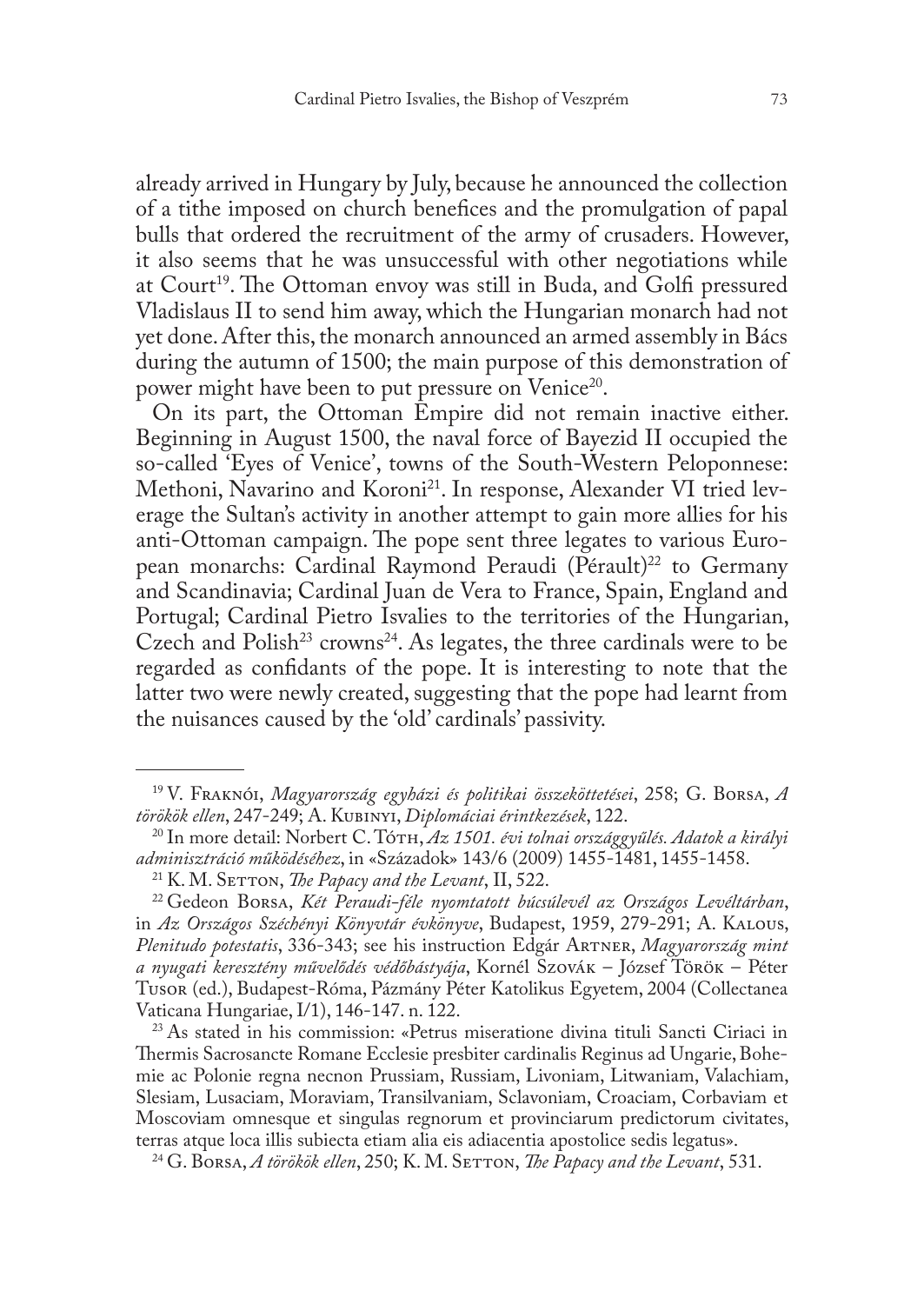#### *Isvalies, the Diplomat*

The newly created legate – after having arranged his businesses – solemnly set off on 16 November. After a secret consistory, Isvalies and his retinue gave the pope the traditional kiss on the foot, and then he was accompanied by his fellow cardinals to the Porta Viridaria – the present day Porta San Pellegrino. However, Isvalies went only as far as the Falcone de' Sinibaldi Inn<sup>25</sup>, where he had lunch, and then secretly returned to his home in Rome that night. Only three days later, at the night of 19 November did he set off. After midnight, he hurried to the pope in disguise – dressed like a shepherd – from whom he received instructions which had been written on 18 November. From there he set off on his journey<sup>26</sup>.

Cardinal Isvalies arrived in Venice on 15 December, where he succeeded in persuading the Signoria both to make an annual contribution of 100,000 gold florins (instead of 80,000) to Hungary for three years and to attack the Ottomans with its navy in the future<sup>27</sup>. The cardinal then headed to Hungary on the seemingly more comfortable route through Vienna. However, he changed his mind in Villach<sup>28</sup> and travelled instead by the Drava River to Marburg (Maribor) and Radkersburg, through Vasvár and Veszprém until he reached Székesfehérvár, where he had a week-long rest in the house of Gergely Frangepán, the provost of Fehérvár. Before arriving in Fehérvár, he was met by Miklós Bacskai, the bishop of Szerém (Syrmia), and Gaspare Golfi, the papal nuncio, who were sent to him by the monarch. On 27 January, ahead of the Hungarian delegation, an envoy from Venice named Sebastiano

<sup>&</sup>lt;sup>25</sup> See on this Catherine FLETCHER, *Diplomacy in Renaissance Rome. The Rise of the Resident Ambassador*, Cambridge, Cambridge University Press, 2015, 121-122.

<sup>26</sup> E. Celani, *Johannis Burckardi Liber notarum*, II, 248. Unfortunately, Johann Burchard, the papal master of ceremonies, did not explain why this interlude was needed. See the instruction Augustin Theiner, *Vetera monumenta Poloniae et Lithuaniae gentiumque finitimarum historiam illustrantia*, II, Roma, typis Vaticanis, 1861, 269-276, n. 297; E. Artner, *Magyarország*, 147-157. n. 123.

<sup>27</sup> V. Fraknói , *Magyarország egyházi és politikai összeköttetései*, 259; G. Borsa, *A törökök ellen*, 250-251.

<sup>28</sup> Franz Wollgemiott, a cleric of Villach who accompanied him to Buda, is likely to have joined him here, Magyar Nemzeti Levéltár Országos Levéltár Diplomatikai Fényképgyűjtemény [The Hungarian National Archives, National Archives of Hungary, Photographic Collection of pre-1526 Documents, https://archives.hungaricana. hu/en/charters/, MNL OL DF] 228251.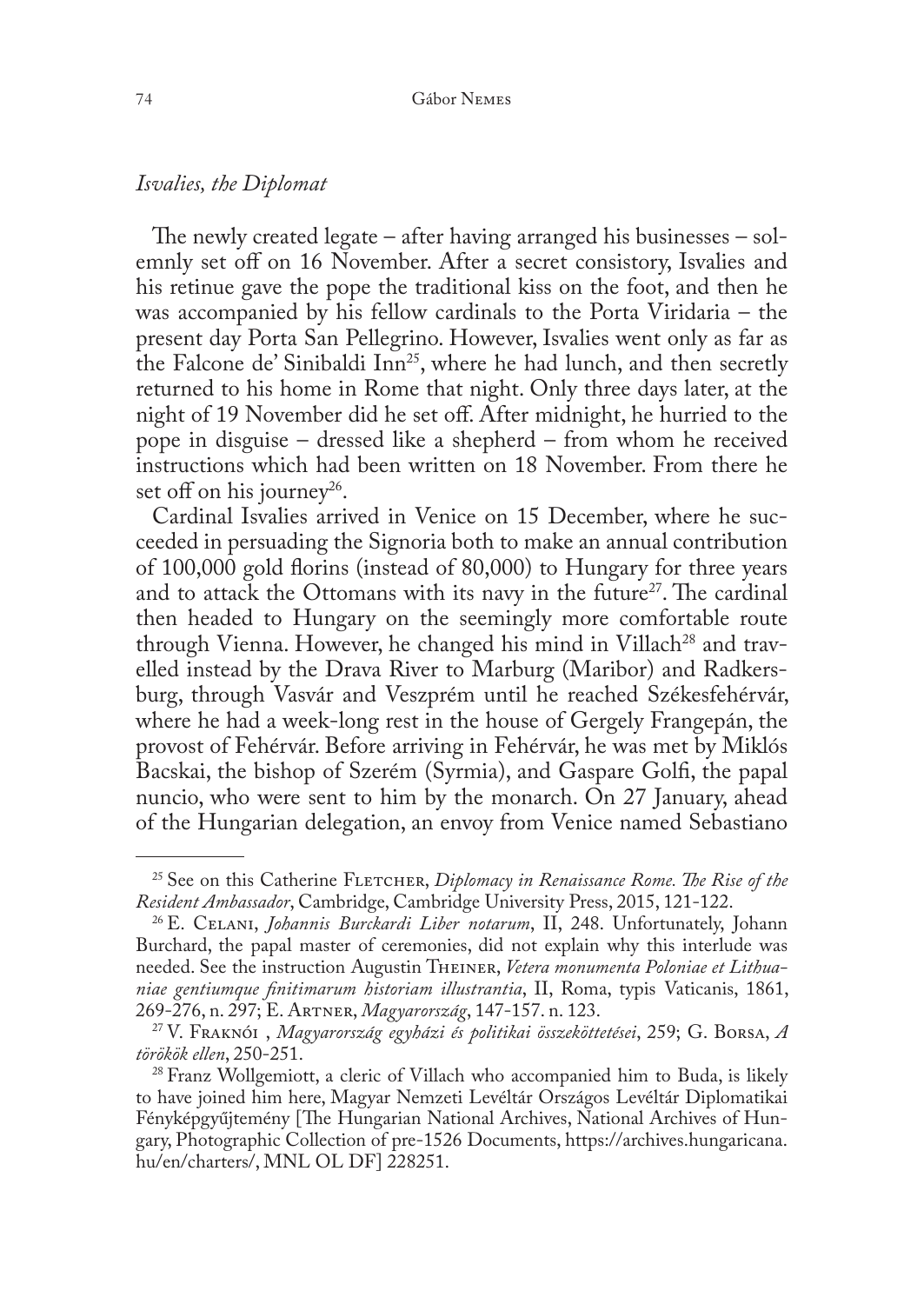Giustiniani came and met with Isvalies just outside of Buda in Tétény in order to open negotiations as soon as possible. The next day, on 28 January 1501 they set out for Buda together. György Szatmáry, the bishop of Veszprém and Józsa Somi, the bailiff of Temes were waiting for him four miles before the town, while Vladislaus II and high ecclesiastical and secular dignities welcomed him one mile before the town gate where a speech was given by his fellow archbishop, Tamás Bakóc<sup>29</sup>.

During the festive royal audience the following day, Pietro Isvalies only spoke in general terms. But during a secret meeting on 3 February he drafted the concrete proposition of the alliance with the Hungarian monarch. According to this, if war commenced, the pope would annually give 40,000 forints and Venice would annually give 100,000 forints to Vladislaus II for the whole period of the war. The cardinal stated that if the monarchs of France and Aragon would personally go to war, the pope also would embark with his cardinals. Furthermore, he proposed that Hungary should break the ceasefire with the Ottomans as soon as possible. An important condition was added, namely, a separate peace treaty could only be signed with the other allies' authorization and permission<sup>30</sup>. The preliminary agreement was drafted at the lodging of the legate, at the Virgin Mary parish of Buda. Besides Isvalies, the head of

<sup>29</sup> See the report of Guistiniani, the envoy of Venice G. Wenzel, *Marino Sanuto I,* 246-247, 252-253; see the letter of Tommaso Daineri, the envoy of Ferrara, who travelled with Isvalies, *Descrizione dell'Ungheria. Magyarország leírása. Modenai és velenczei követek jelentései Magyarország földrajzi és culturai állapotáról a XV. és XVI. században*, Budapest, 1881, 7-8; István Szamota, *Régi utazások Magyarországon és a Balkán-félszigeten 1054-1717*, Budapest, Franklin Társulat, 1891, 490-491. Originally, from Venice the cardinal should have been accompanied also by Giorgio Pisani, the envoy of Venice; though, he was sent after the legate by the Signoria only on 21 January, see *A Magyar Tud. Akadémia Történelmi Bizottságának oklevél-másolatai*, I, Lipót Óváry (ed.), Budapest, Akadémia Történelmi Bizottsága,1890, 212-213, n. 904, 906. See also V. Fraknói, *Magyarország egyházi és politikai összeköttetései*, 260; G Borsa, *A törökök ellen*, 251-252. – The papal instruction advised the itinerary of Ancona-Senj, A. Theiner, *Vet. mon. Pol.*, II, 269, on the basis of this, see also Antonín Kalous, *Late Medieval Nuptial Rites. Paride Grassi and the Royal Wedding of Székesfehérvár (Hungary) in 1502*, in «Questions Liturgiques. Studies in Liturgy» 97/1-2 (2016) 51-64, 52.

<sup>30</sup> G. Wenzel, *Marino Sanuto I,* 254-256; V. Fraknói, *Magyarország egyházi és politikai összeköttetései*, 261; G. Borsa, *A törökök ellen*, 252. On the negotiations, see also Eszter Királyné Belcsák, *Tommaso Amadei esztergomi érseki helynök levelei a Modenai Állami Levéltárban (1495-1505)* in *Vestigia. Mohács előtti magyar források olasz könyvtárakban*, György Domonkos – Norbert Mátyus – Armando Nuzzo (ed.), Piliscsaba, Pázmány Péter Katolikus Egyetem, 2015, 141-184, 156, 175.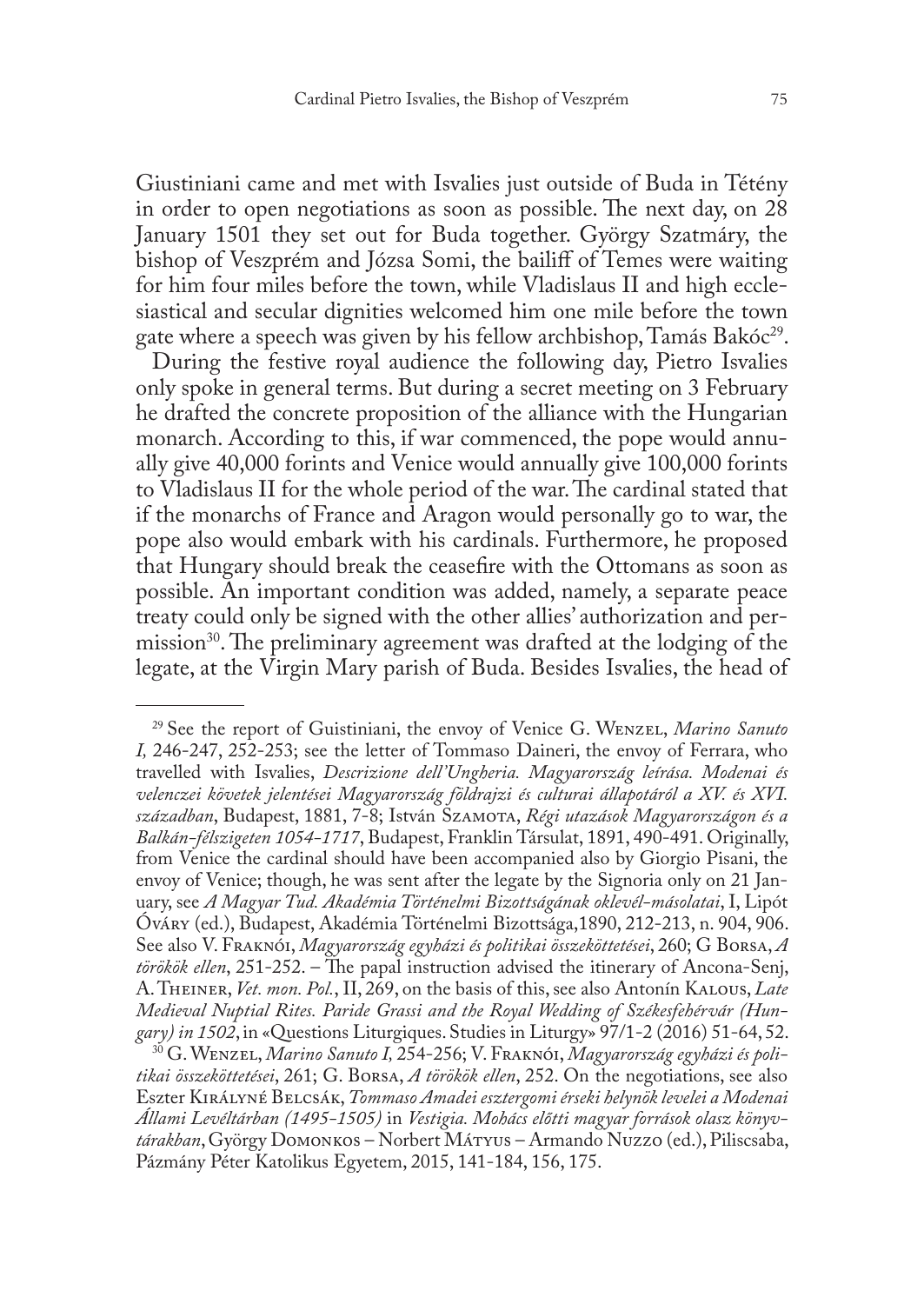the Hungarian delegates, Tamás Bakóc – who was consecrated cardinal by the legate on 9  $\text{Mav } 1501^{31}$  – and the Venetian delegates, Sebastiano Giustiniani and Giorgio Pisani, took part in the work.

The draft was brought to Rome by the Nuncio Gaspare Golfi, though it did not win the total approval of Pope Alexander VI. The pope took issue to some of the independent measures taken by Isvalies. In contrast to the three years of aid stated in the instructions, Isvalies promised the aid of the Holy See for an indefinite time. Moreover, the entrance of the pope into the war had not been mentioned before. Golfi, who arrived in Rome on 15 March, was sent back to Buda through Venice at the end of the month with instructions to have the necessary parts of the draft changed. Upon his return, the draft was successfully renegotiated and with all other obstacles being resolved, the league was subsequently established on 13 May 1501<sup>32</sup>. After this, Vladislaus II expelled the Ottoman envoy and entrusted János Corvin, Józsa Somi and Bertalan Drágfi with the preparation of an offensive<sup>33</sup>.

The Corpus Christi procession of 10 June 1501 afforded an opportunity to present some propaganda in support of the alliance. The organizers employed some imaginative tactics – such as the blowing up of Mohamed's symbolic coffin and the enactment of a spectacular naval battle on the castle hill – to stir up an anti-Ottoman martial spirit. The

<sup>31</sup> «... dominico die proximo ante prefatum festum Beate Sophie dominus Strigoniensis consecratus est in cardinalem Sancti Martini de Montibus». MNL OL DF 256914. The acknowledgement of the decree is due to the assistance of Norbert C. Tóth.

<sup>32</sup> *Marino Sanuto Világkrónikájának Magyarországot illető tudósításai II.,* Gusztáv Wenzel (ed.), Pest, 1877 (Magyar Történelmi Tár, 24), 5-6; L. Óváry, *MTA oklevél-másolatai*, I, 213-216; V. Fraknói, *Magyarország egyházi és politikai összeköttetései*, 261; Ivan Pederin, *A velencei köztársaság és Magyarország szövetsége a török elleni harcban,* in «Levéltári Közlemények» 57 (1986) 131-136, 133-135; ASMo Ambasciatori, busta 3/16,11. (*Vestigia. Mohács előtti magyar források olasz könyvtárakban*. http://vestigia.hu/kereses, Infocus n. 1359.); ASMo *Ambasciatori*, busta 3/24,3. (*Vestigia*, Infocus n. 1464.). On 17 May, 1501, János Csázmai, the canon of Zagreb informed the chapter about the peace and also added the oath of the envoys of Venice and the legate. See MNL OL DF 256914. Norbert C. Tóth called my attention to the charter, for which I am thankful. – The agreement is wrongly dated to 12 May: Pál TóTH-SzABÓ, Szatmári *György prímás (1457-1524)*, Budapest, Magyar Történelmi Társulat, 1906 (Magyar Történelmi Életrajzok), 47 and G. Borsa, *A törökök ellen*, 252; E. Királyné Belcsák, *Tommaso Amadei*, 156, wrongly dated to 3 May.

<sup>33</sup> P. Tóth-Szabó, 1906, 47; G. Borsa, *A törökök ellen*, 254; E. Királyné Belcsák, *Tommaso Amadei*, 156-157.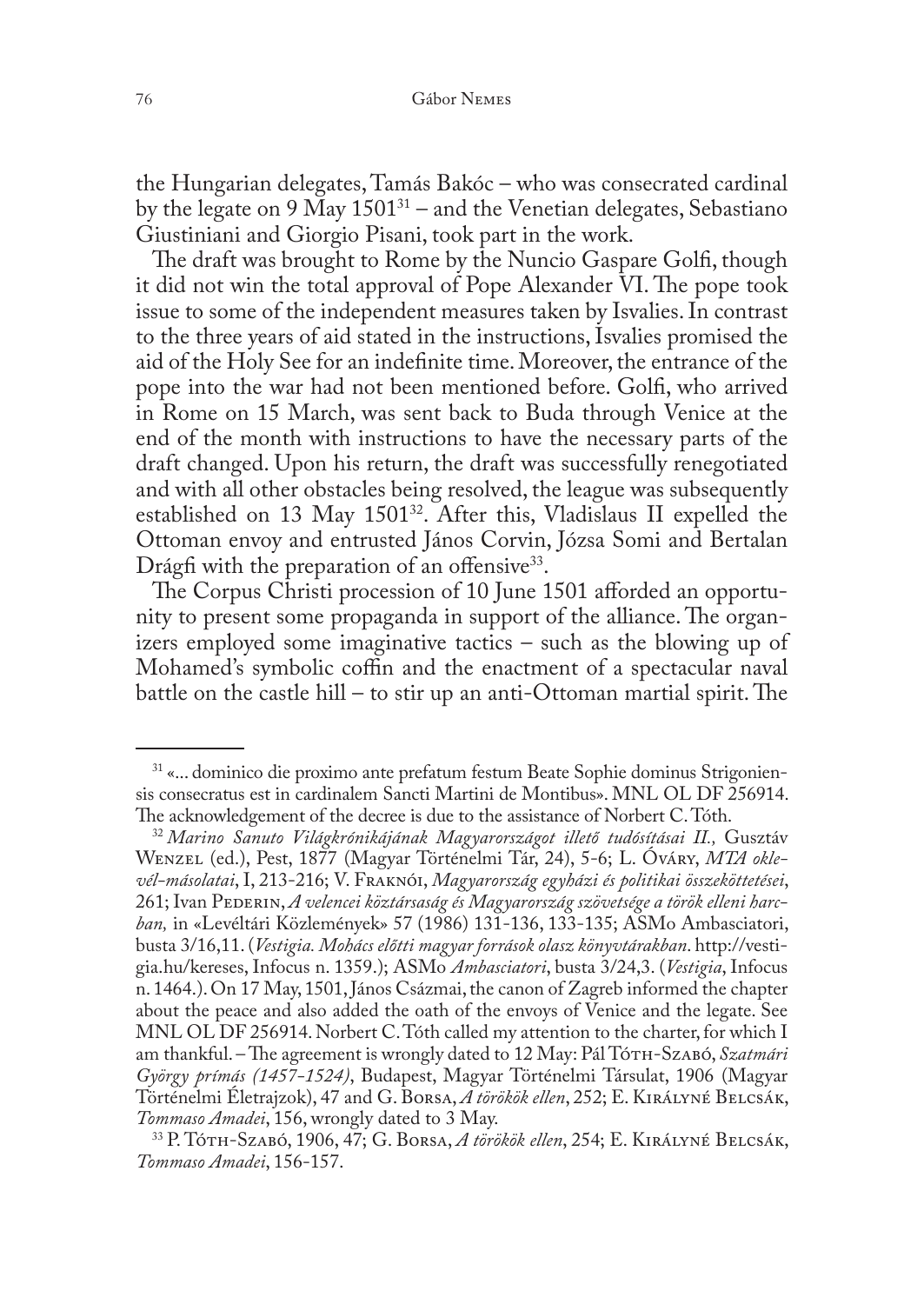cardinal, who had led the procession, also tried to win over the everyday people. Lights were set up to illuminate his residence throughout the night so that all could see the statue of an armed angel which he had set up, from whose mouth white and red wine was flowing<sup>34</sup>. Soon, these games and demonstrations were followed by real action. At the end of August 1501, the armies gathered in Tolna with the king personally in attendance<sup>35</sup> and where the legate himself also appeared<sup>36</sup>. There, four captains were elected as the head of the army, Palatine Péter Geréb de Vingárt; Prince János Corvin, the Ban of Slavonia; Count Péter Szentgyörgyi Bazini, the voivode of Transylvania; and Józsa Somi, the bailiff of Temes. In addition, they agreed to impose certain taxes on the towns which would partially cover the expenses of the campaign<sup>37</sup>. The day before its departure, on 21 August, Cardinal Isvalies and the Venetian envoys visited the king presumably to discuss the Diet<sup>38</sup>.

After the meeting in Tolna, Vladislaus II began delaying his personal

<sup>34</sup> G. Borsa, *A törökök ellen*, 254-257. See the letter of Tomaso Daineri ASMo *Ambasciatori*, busta 3/24,4. (*Vestigia*, Infocus n. 1465.); I. Szamota, *Régi utazások*, 1891, 497-498; Ö. Szabolcs Barlay, *Szemtanú levele az 1501-es Úrnapi szabadtéri színjátékról Budán*, «Magyar Könyvszemle» 99 (1983) 42-45. See also Gedeon Borsa, *Egy 1501. évi budai tudósítás és azok nyomdászai*, in «Magyar Könyvszemle» 101 (1985) 141-149. The news of the peace arrived in Rome on 30 May, at Whitsun; on the holy mass see E. Celani, *Johannis Burckardi Liber notarum*, II, 285-286.

<sup>35</sup> For the itinerary of the king see N. C. Tóth, *Az 1501. évi tolnai országgyűlés*, 1458, 1476-1477.

<sup>36</sup> L. Óváry, *MTA oklevél-másolatai*, I, 217, n. 924-925; ASMo *Ambasciatori*, b. 3/19,6, f. 3v (*Vestigia*, Infocus n. 1441.).

<sup>&</sup>lt;sup>37</sup> N. C. Tó $TH$ ,  $Az$  1501. évi tolnai országgyűlés, 1463-1467. On the diet see also the reports of Stefano Raguseo written to Ercole d'Este, ASMo *Ambasciatori*, busta 3/19,6-7. (*Vestigia*, Infocus n. 1441-1442) On the taxes imposed on the towns, see Tibor Neumann, *'Minden időkben kegyelmes uratok kívánunk lenni' A királyi városok adóztatása a 15. század végén*, in *Hatalom, adó, jog. Gazdaságtörténeti tanulmányok a magyar középkorról*, István KÁDAs – Boglárka Weisz (ed.), Budapest, MTA Bölcsészettudományi Kutatóközpont, 2017, 13-106. – It is uncertain whether the legate accompanied the king on the route of Somogyvár-Veszprém-Fehérvár-Esztergom to Buda in October, 1501 (N. C. Tó $TH$ , Az 1501. évi tolnai országgyűlés, 1461-1462, 1477.). No matter how peculiar the staying of Mariano Bartolini, the auditor generalis of the legate, in Pécs on 24 September, 1501 is – besides, he dated all of his letters from Buda –, it is no proof in itself.

<sup>&</sup>lt;sup>38</sup> ASMo *Ambasciatori*, busta 3/24,5. (Vestigia, Infocus n. 1467.) See also N. С. То́тн, *Az 1501. évi tolnai országgyűlés*, 1458.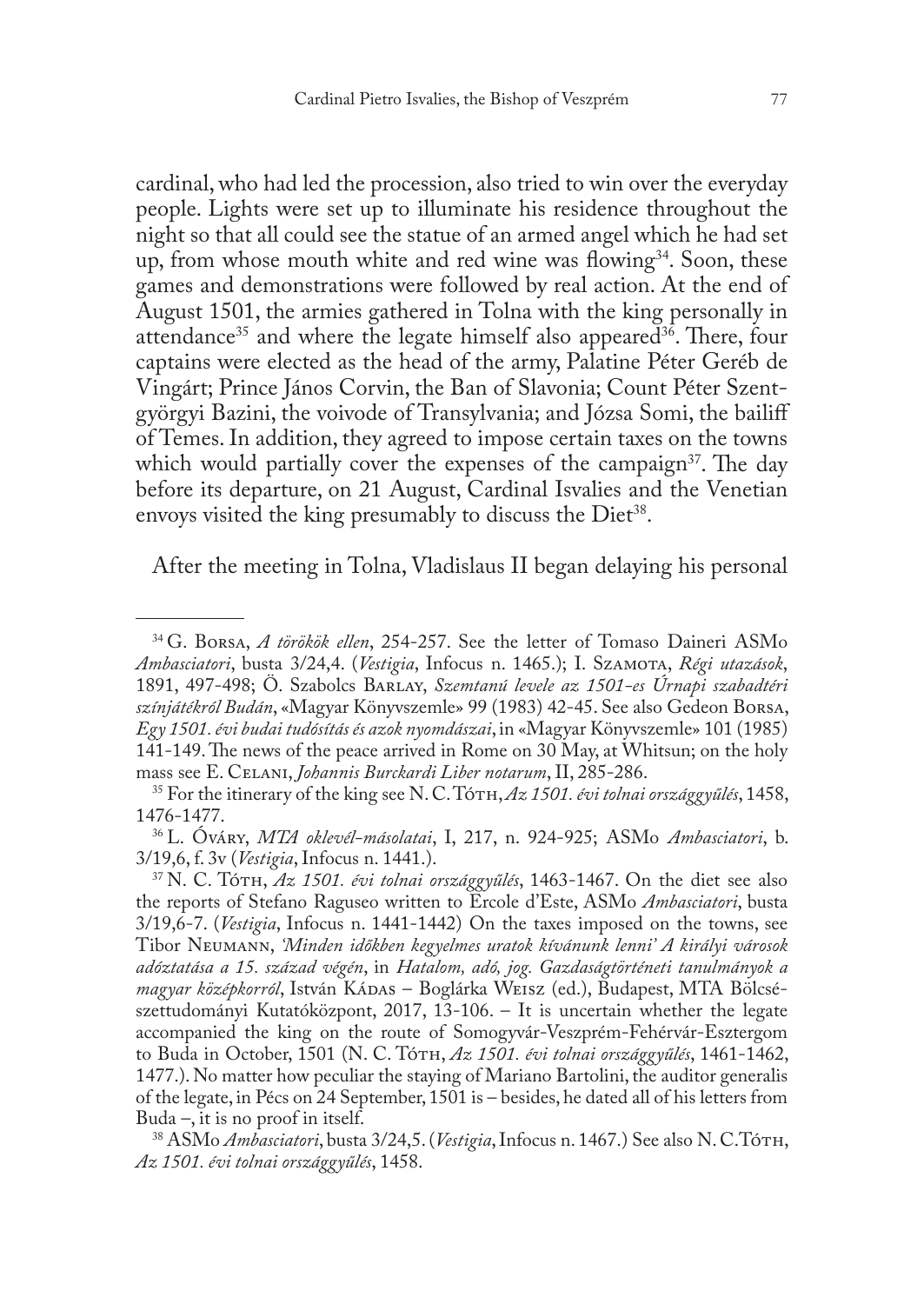participation in the war effort against the advice of the pope, leaving the action to be led by his generals<sup>39</sup>. In the autumn of  $1501$ , János Corvin and Péter Geréb re-occupied the castle of Jajca ( Jajce) while Józsa Somi also invaded Ottoman territories. In February 1502, Lőrinc Újlaki and János Brankovics, a Serbian despot, also engaged the Ottomans in battle<sup>40</sup>. In response, the Ottomans attacked Slavonia and Bosnia where they seized the castle of Levács (Levač) near Jajca<sup>41</sup>. In March 1502, János Corvin, Józsa Somi, and Péter Szentgyörgyi moved their forces to Nikápoly (Nikopol)<sup>42</sup>. In the meantime, Venice also launched its offensive in the Aegean Sea. In accordance with his promise, Pope Alexander VI had 13 galleys prepared for Venice, which contributed to the success in re-occupying island of Lefkada, or Santa Maura as the Italians called it<sup>43</sup>.

In January 1502, Vladislaus II travelled to Bohemia to address some domestic problems and to also ask for the assistance of the nobles there in the anti-Ottoman war<sup>44</sup>. Cardinal Isvalies accompanied him since his duties as legate also covered the fight against the Bohemian Calixtine or Hussite heretics<sup>45</sup>. While there, Vladislaus and the Czech Catholic and Calixtine nobility started to revive a proposed union of the two

<sup>39</sup> *Caesaris S.R.E. Card. Baronii, Od. Raynaldi et Jac. Laderchii … Annales ecclesiastici denuo et accurate excusi XXX*, Paris, 1887, 334-335.

<sup>40</sup> L. Óváry, *MTA oklevél-másolatai*, I, 219; G. Borsa, *A törökök ellen*, 257; E. Királyné Belcsák, *Tommaso Amadei*, 157-158, 176-178. – On 2 December, 1501 Józsa Somi presented chained Ottoman captives to the legate, see ASMo *Ambasciatori*, busta 3/24,11. (*Vestigia*, Infocus n. 1475.)

<sup>41</sup> G. Borsa, *A törökök ellen*, 258; E. Királyné Belcsák, *Tommaso Amadei*, 158-159, 179-180.

<sup>42</sup> Stephanus Katona, *Historia critica regum Hungariae stirpis mixtae,* XI, Budae, Typis Regiae Universitatis, 1792, 132-133. – Instead of Péter Szentgyörgyi, the voivode of Transylvania, Borsa (G. Borsa, *A törökök ellen*, 258.) wrongly wrote Bertalan Drágfi, who cannot have been alive at that time. I thank hereby Norbert C. Tóth for calling

<sup>&</sup>lt;sup>43</sup> V. Fraknói, *Magyarország egyházi és politikai összeköttetései*, 261. – In the spring of 1502, Hungarian diplomats tried to ally with Henry VII, the king of England, hoping for some financial aid from him. See E. Kovács Péter, *Egy törökellenes szövetség tervezete 1502-ből*, in «Levéltári Szemle» 40 (1990) 49-61; Attila Bárány – Attila Györkös, *A Fehér Rózsa Magyarországon. Egy angol trónkövetelő viszontagságai és a Jagelló-kori diplomácia*, in «Századok» 146 (2012) 417-442, 418-431.

<sup>44</sup> N. C. Tóth, *Az 1501. évi tolnai országgyűlés*, 1467-1470, 1480. See also L. Óváry, *MTA oklevél-másolatai*, I, 221, n. 941.

<sup>45</sup> A. Theiner, *Vet. mon. Pol.*, II, 275.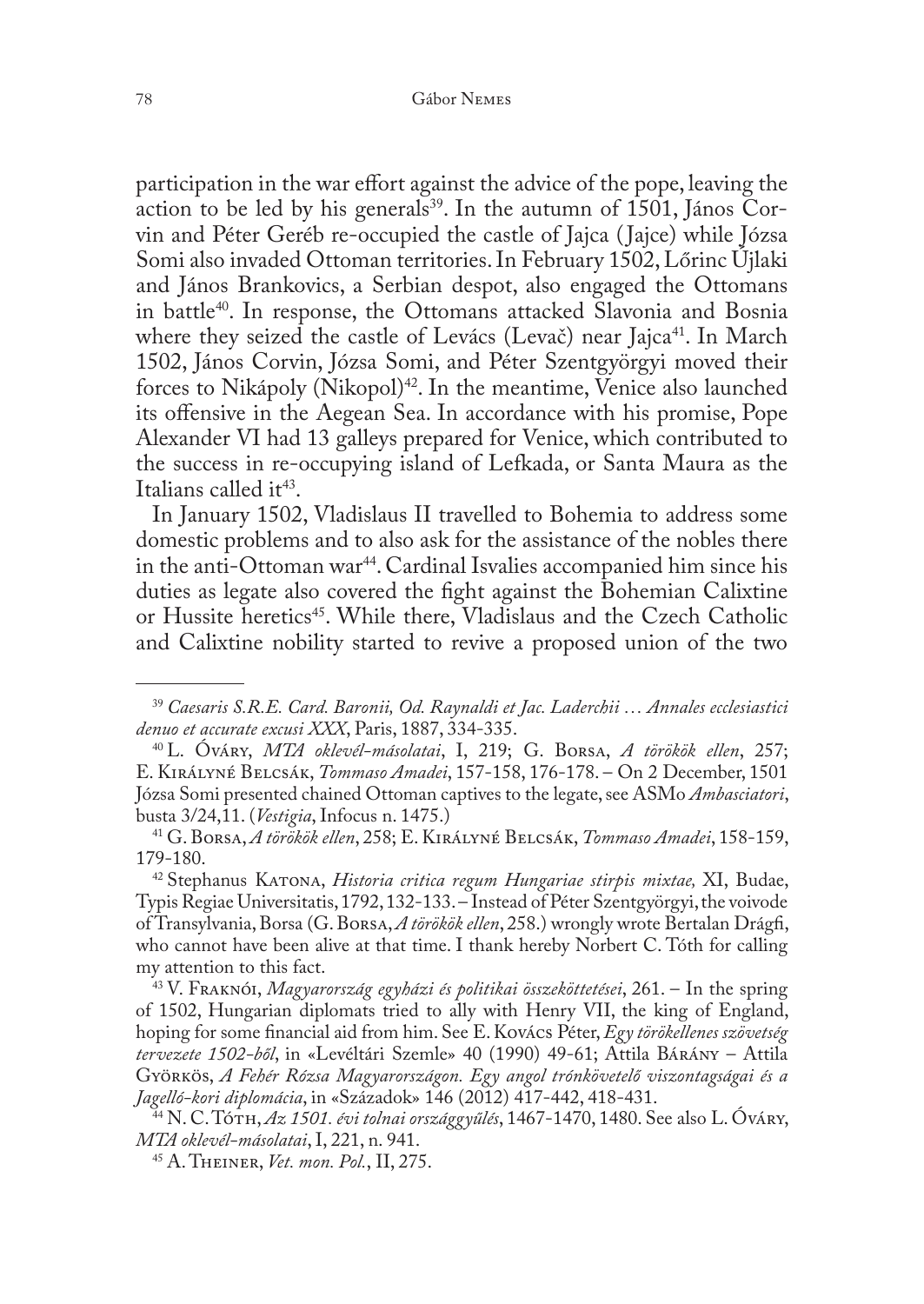congregations. In February 1502, Cardinal Isvalies opened negotiations with the Calixtines whom he found to be rather supportive of a compromise. But this moved produced strong protests from the radicals which seemed to derail the process. The legate personally visited Olmütz (Olomouc) and Boroszló (Wrocław) to mediate between the parties, but without success since now neither of the two sides was willing to make concessions. Further, after discussions arose about potentially bribing the legate, the negotiations definitively failed<sup>46</sup>.

By the summer of 1502, it had become clear to Cardinal Isvalies that Vladislaus did not want to personally take part in the battles against the Ottomans. Not only was the war going poorly, but it also seemed that Vladislaus could not even keep order in his own country as evidenced by a situation caused by the despotic measures of the nobility of Bihar<sup>47</sup>. By this time, both Venice and Hungary started peace negotiations with the Ottomans. Józsa Somi covertly welcomed Ottoman envoys, and despite their secrecy, word reached the cardinal. Alarmed, Isvalies questioned the members of the league. On 2 November, 1502 Vladislaus II and the Venetian envoys admitted to the legate that they were negotiating with the Ottomans. In his anger, Isvalies – who had already warned the Hungarian monarch about the disgrace a peace treaty would cause – accused the Hungarian monarch of breaking his promise and sent an envoy to the pope asking for further instructions<sup>48</sup>.

<sup>46</sup> Antonín Kalous,*The Politics of Church Unification: Efforts to Reunify the Utraquists and Rome in the 1520s*, in *Friars, Nobles and Burghers – Sermons, Images and Prints. Studies of Culture and Society in Early-Modern Europe. In memoriam István György Tóth*, Jaroslav MILLER – László KONTLER (ed.), Budapest – New York, Central European University Pr., 2010, 181-197, 184; A. Kalous, *Late Medieval Nuptial Rites*, 54-55. See also G. Borsa, *A törökök ellen*, 268-269; Gábor Nemes, *Elszalasztott lehetőségek: VII. Kelemen pápa és II. Lajos országainak belpolitikája (1523-1526)*, in «Egyháztörténeti Szemle» 15/4 (2014) 3-19.

<sup>&</sup>lt;sup>47</sup>The nobility of Bihar County blamed the monarch for the increasing and unrevenged abuses of power, and it was to be feared that a riot against the monarch would break out. G. Borsa, *A törökök ellen*, 267; E. Királyné Belcsák, *Tommaso Amadei*, 159, 180. On the situation of Bihar see MNL OL DF 287374., its copy: Magyar Nemzeti Levéltár Országos Levéltár Diplomatikai Levéltár [The Hungarian National Archives, National Archives of Hungary, Archives of Diplomas and Charters, https:// archives.hungaricana.hu/en/charters/, MNL OL DL] 24386., reg. Mihály Новváтн, *Magyar regesták a bécsi cs. levéltárból 1118-1605*, in «Magyar Történelmi Tár» 9 (1861) 3-96, 79-80.

<sup>48</sup> G. Wenzel, *Marino Sanuto II*, 22-24; L. Óváry, *MTA oklevél-másolatai*, I, 224-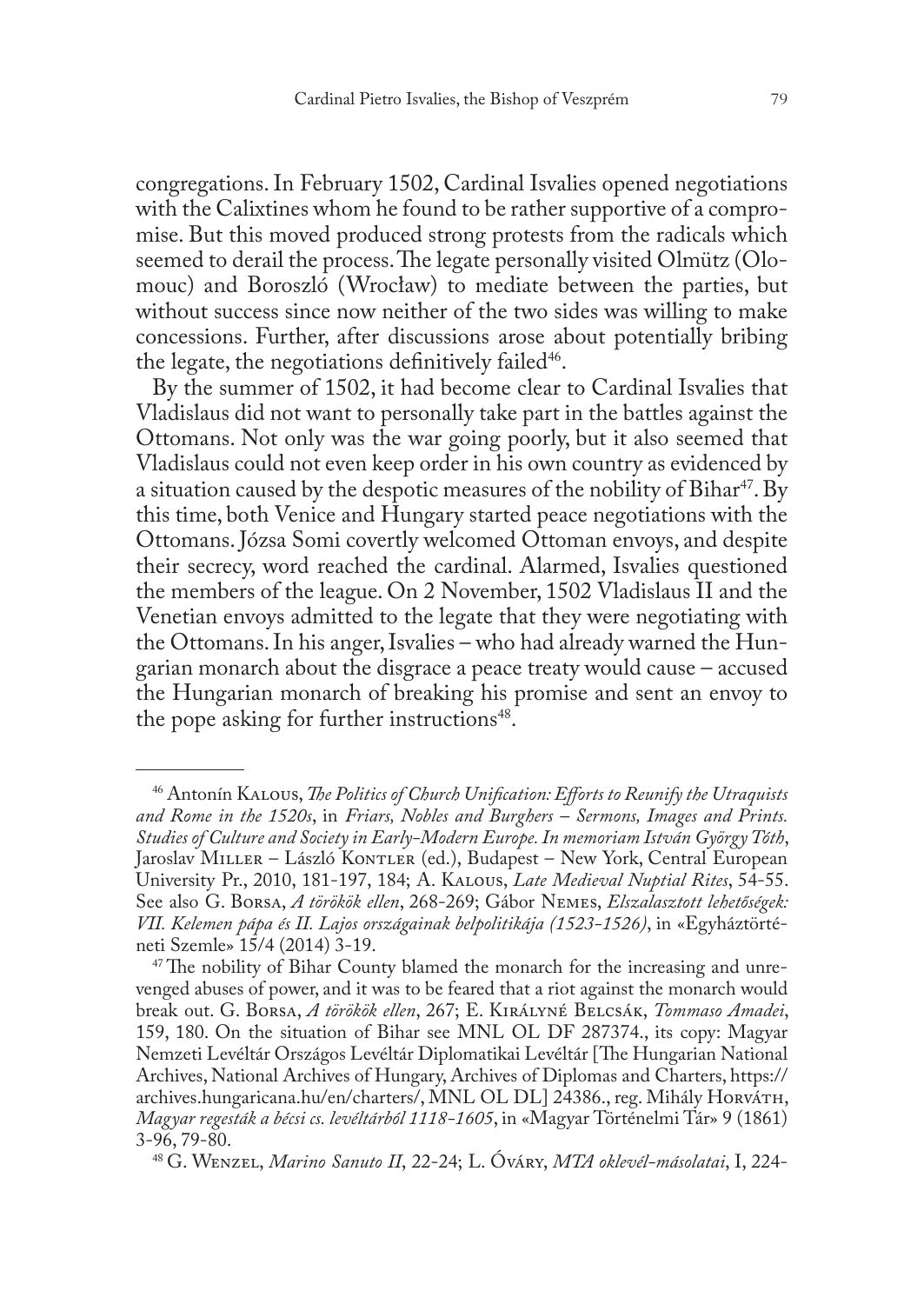The letter of Cardinal Isvalies arrived a few days after Antonio Giustiniani, the Venetian envoy in Rome, had informed the pope about the Signoria's intention to make peace with the Ottomans. Afterwards, during the consistory of 14 December, Alexander VI – though disappointed  $-$  was forced to agree to this<sup>49</sup>. For the sake of clarification, Vladislaus II also sent an envoy (Péter Beriszló) to the pope on 20 January 1503, who informed the pontiff about the king's reasons to sue for peace<sup>50</sup>. The negotiations between the Hungarians and the Ottomans – which Isvalies also attended – advanced very slowly<sup>51</sup>. Although the pope recalled the cardinal in March, he remained in Buda<sup>52</sup>. Negotiations continued and peace was finally achieved in June 150353. The agreement came into force on 20 August,  $1503^{54}$ .

The cardinal's delayed return to Rome can be partly explained by the noteworthy connections Isvalies formed with Vladislaus, his court and with Cardinal Bakóc<sup>55</sup>. These relationships are evidenced by his stays as a guest in Esztergom in November, 1501, in the royal palace of Visegrád, and then in Vác with Bishop Miklós Bátori<sup>56</sup>. He attended the reception of Queen Anne de Foix in Székesfehérvár on 27 September, 1502; he also rode on the queen's left on the ceremonial entry. Even though two days later the coronation and wedding ceremonies were administered

<sup>226;</sup> V. Fraknói, *Magyarország egyházi és politikai összeköttetései*, 262; G. Borsa, *A törökök ellen*, 267. See also ASMo *Ambasciatori*, busta 3/24,26. (*Vestigia*, Infocus n. 1492.)

<sup>49</sup> *Dispacci di Antonio Guistinian ambascatore veneto in Roma dal 1502 al 1505*, I-III, Pasquale Villari (ed.), Firenze, Successori Le Monnier, 1876, I. 250-273. On 13 December, 1502 Tommaso Amadei – presumably wrongly – reported to Ippolito d'Este that the peace had already been made. E. Királyné Belcsák, *Tommaso Amadei*, 159-160, 180. The legate of the cardinal arrived with the pope's answer at the beginning of January: ASMo *Ambasciatori*, busta 3/24,27. (*Vestigia*, Infocus n. 1493.)

<sup>50</sup> V. Fraknói, *Magyarország egyházi és politikai összeköttetései*, 262-263; G. Borsa, *A törökök ellen*, 267-268.

<sup>51</sup> L. Óváry, *MTA oklevél-másolatai*, I, 227-228.

<sup>52</sup> ASMo *Ambasciatori*, busta 3/24,28. (*Vestigia*, Infocus n. 1494.)

<sup>53</sup> E. Királyné Belcsák, *Tommaso Amadei*, 160, 181.

<sup>&</sup>lt;sup>54</sup>The copy of the arrangement's draft issued for the cardinal: MNL OL DL 30498. (see the text also by G. Wenzel, *Marino Sanuto II*, 81-89.). See also the letter of Bayezid II: MNL OL DL 39328.

<sup>&</sup>lt;sup>55</sup>The papal instructions ordered him to cultivate a good relationship with Bakóc.<br>See A. THEINER, *Vet. mon. Pol.*, II, 274-275.

<sup>&</sup>lt;sup>56</sup> ASMo *Ambasciatori*, busta 3/24,8. (*Vestigia*, Infocus n. 1471.) – On Miklós Bátori, the bishop of Vác, see N. C. Tóth, *Az 1501. évi tolnai országgyűlés*, 15-17.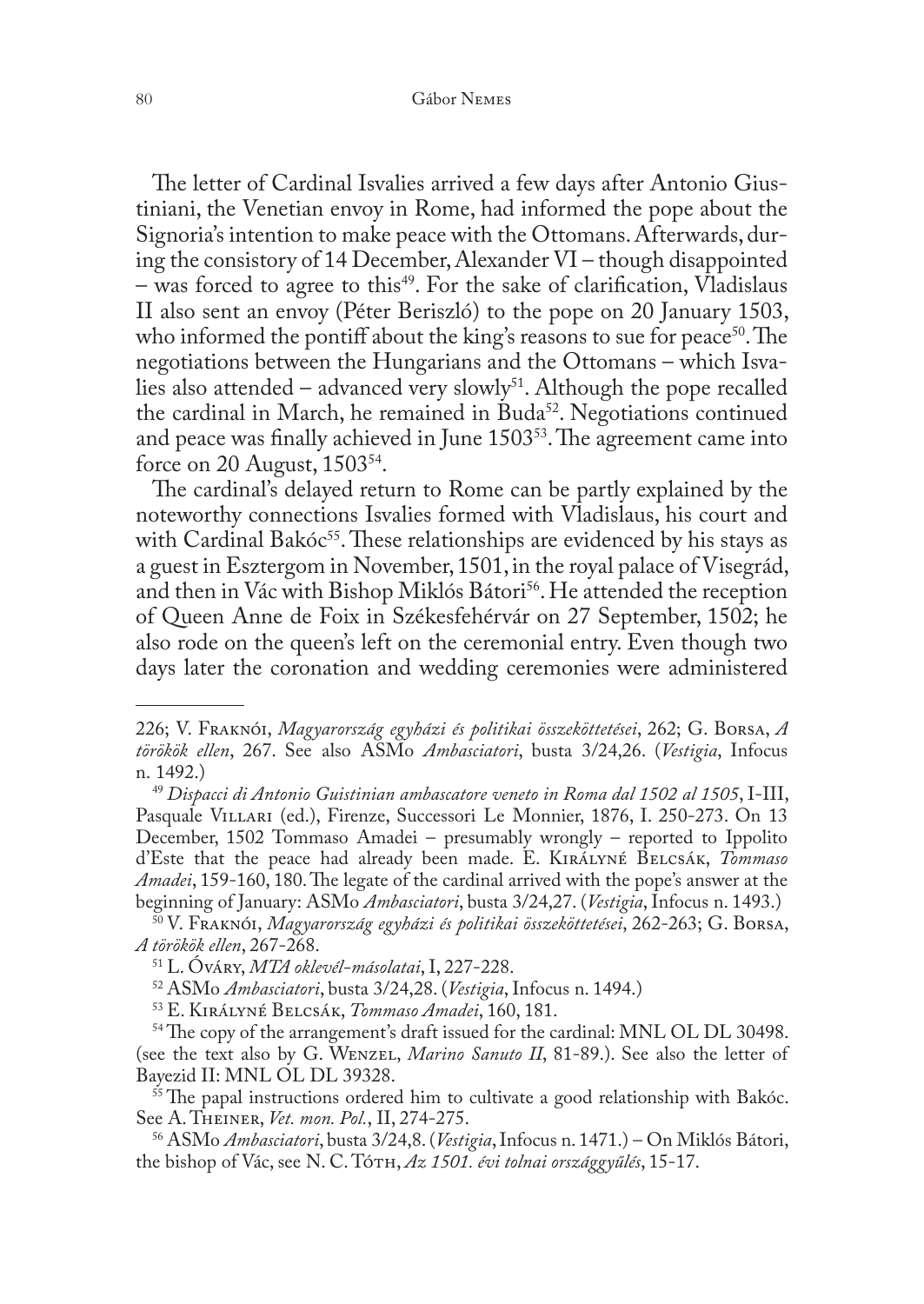by Tamás Bakóc, the archbishop of Esztergom, Isvalies was still very much present. The legate was given protocolaire tasks: in the coronation procession he went next to the monarch and at the festive diner he sat on the queen's left<sup>57</sup>. A year later on 15 August, 1503, he became one of the godfathers of Vladislaus and Anne's first child, Anna<sup>58</sup>.

#### *The Indulgence of the Jubilee*

The eighth jubilee was opened on 24 December 1499 with the solemn opening of the Porta Sancta at St. Peter's Basilica. Thousands of pilgrims had already arrived and many more would come. Before the Jubilee Year was closed on 5 January 1501, Pope Alexander VI, in accord with tradition, expanded the Jubilee beyond Rome to other countries including Hungary. Among the conditions to obtain the Jubilee indulgence was aid to be offered to the anti-Ottoman crusade, a part of which was assigned to certain countries by the pope<sup>59</sup>.

On 22 May 1500 Alexander VI issued two bulls: one which expanded the indulgence of the Jubilee for the benefit of the crusade, and the other which made it possible for the Hungarian king to spend the

<sup>57</sup> Henrik Marczali, *Közlemények a párisi nemzeti könyvtárból* in «Magyar Történelmi Tár» 23 (1877) 85-122, 104-106; G. Wenzel, *Marino Sanuto II*, 22; G. Wenzel, *II. Ulászló*, 753-756; József Fógel, *II. Ulászló udvartartása (1490-1516)*, Budapest, 1913, 130-131; A. Györkös, *II. Ulászló házassága*, 100-101; Attila Györkös, *Reneszánsz utazás. Anna királyné 1502-es fogadtatásának ünnepségei Észek-Itáliában és Magyarországon*, Márabesnyő, Attraktor, 2016 (Scriptores rerum Hungaricarum 9), 156-162. ASMo *Ambasciatori*, busta b.3/24,23. (*Vestigia*, Infocus n. 1489.) The text of the wedding ceremony from the Rituale Romanum was likely read by Cardinal Isvalies during the wedding mass, Antonín Kalous, Papežský legát Pietro Isvalies a svatba Vladislava Jagellonského s Annou z Foix, in *Středověký kaleidoskop pro muže s hůlkou. Věnováno Františku Šmahelovi k životnímu jubileu*, Eva Doležalová – Petr Sommer (ed.), Praha, Nakladatelství Lidové noviny, 2016, 545-552; A. Kalous, *Late Medieval Nuptial Rites*, 51-64; A. Györkös, *Reneszánsz utazás*, 61-62.

<sup>58</sup> G. Wenzel, *Marino Sanuto II*, 81; G. Wenzel, *II. Ulászló*, 822-823; L. Óváry, *MTA oklevél-másolatai*, I, 228-229, n. 981-982; J. Fógel, *II. Ulászló*, 126. On the birth of Anna, see also ASMo *Ambasciatori*, busta 3/24,29. (*Vestigia*, Infocus n. 1495.) – Vladislaus II called him «amicus et compater noster carissimus» still in 1510. MNL OL DF 208091. *A Pannonhalmi Szent-Benedek-Rend története*, I–XII, László ERDÉLYI (ed.), Budapest, 1902-1912, III, 631.

<sup>59</sup> G. Borsa, *A törökök ellen*, 246. See the bulls of 22 December, 1499 that announced the Jubilee, E. Celani, *Johannis Burckardi Liber notarum*, II, 181-186.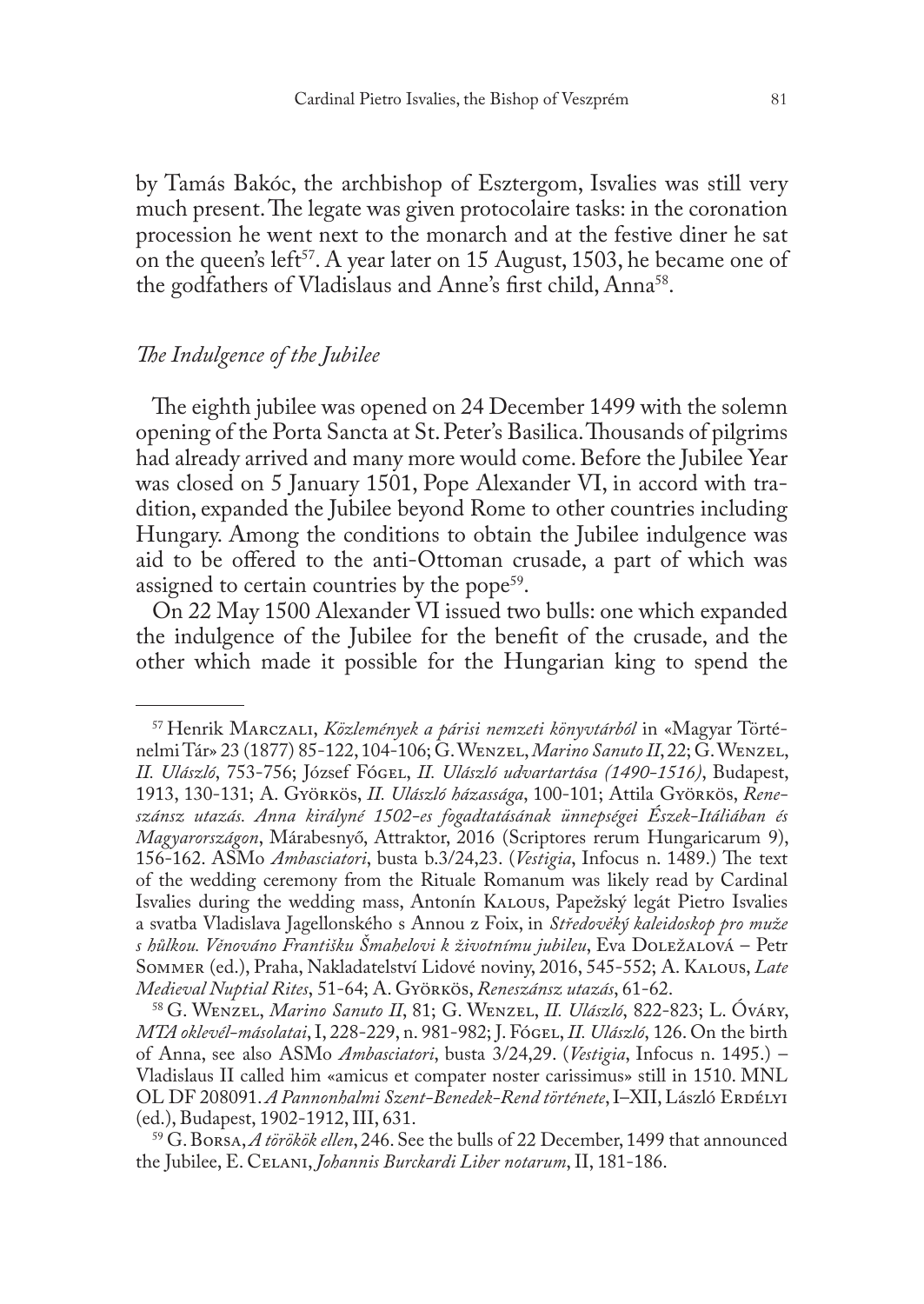church tithe on the anti-Ottoman war $60$ . The bulls were brought from Rome to Buda by Nuncio Gaspare Golfi and were announced in the Virgin Mary Church on 26 July. Since the public promulgation of the bulls and the collection of the donations intended for the crusade were the monarch's duty<sup>61</sup>, Zsigmond Thurzó, the canon of Esztergom and a royal secretary, presented the bulls on the king's behalf to Archbishop Tamás Bakóc who transcribed them. The royal mandate, with the bulls and instructions attached to them, was issued on 5 August 1500 and survived in the Henckel-codex of Lőcse (Levoča) $62$ . One of the most important orders is found in the section that regulated the manner of the promulgation of the indulgence, the election of the confessors, etc. There we read that Vladislaus II forbade anyone to go on a pilgrimage to Rome, which meant that petitions which would otherwise be heard in Rome had to be addressed locally by Isvalies.

Therefore, besides his diplomatic duties as a legate, Cardinal Isvalies had to coordinate the indulgence of the Jubilee. On 9 March 1501 – even before the conclusion of the negotiations which formed the league – he announced the future crusade and an extension of the jubilee until 27 June 150163. This prolongation was followed by others, so that the Jubilee in Hungary only finally closed on 23 April, 1503<sup>64</sup>.

As legate, Isvalies also appointed commissioners of indulgences (*commissarius*, and *subdelegatus loci in sacro negotio iubilei deputatus*), who were local priests, capitular and monastic superiors, and gave them the faculty to hear confessions for a given time. Although the collection of money

<sup>63</sup> G. Borsa, *A törökök ellen*, 252-253. See its copies MNL OL DF 237341., 275542.

<sup>64</sup> On the prolongation: 31 January, 1502. MNL OL DF 235406. Cited by: G. Borsa, *A törökök ellen*, 258; 16 March, 1503. MNL OL DF 235516., 19 March, 1503. MNL OL DF 235218., cited by G. Borsa, *A törökök ellen*, 266.

<sup>60</sup> AAV, Arm. XXXII, vol. 21, ff. 131v-137v, ed. by Augustin Theiner, *Vetera monumenta historica Hungariam sacram illustrantia*, II, Roma, 1860, 547-552, n. 731-732, cited by G. Borsa, *A törökök ellen*, 246.

<sup>61</sup> G. Borsa, *A törökök ellen*, 248-250.

<sup>62</sup> On the Henckel-codex of Lőcse (Levoča): Vince Bunyitay, *A váradi káptalan legrégibb statutumai*, Nagyvárad, Franklin Társulat, 1886, IX-XIII; Robertus Szentiványi, *Catalogus concinnus librorum manuscriptorum Bibliothecae Batthyányanae*, Bibliotheca Univ. Szegediensis, Szeged, 1958, 287-288; Eva Selecká-Mârza, *A középkori lőcsei könyvtár*, Szeged, Scriptum, 1997 (Olvasmánytörténeti dolgozatok VII), 29.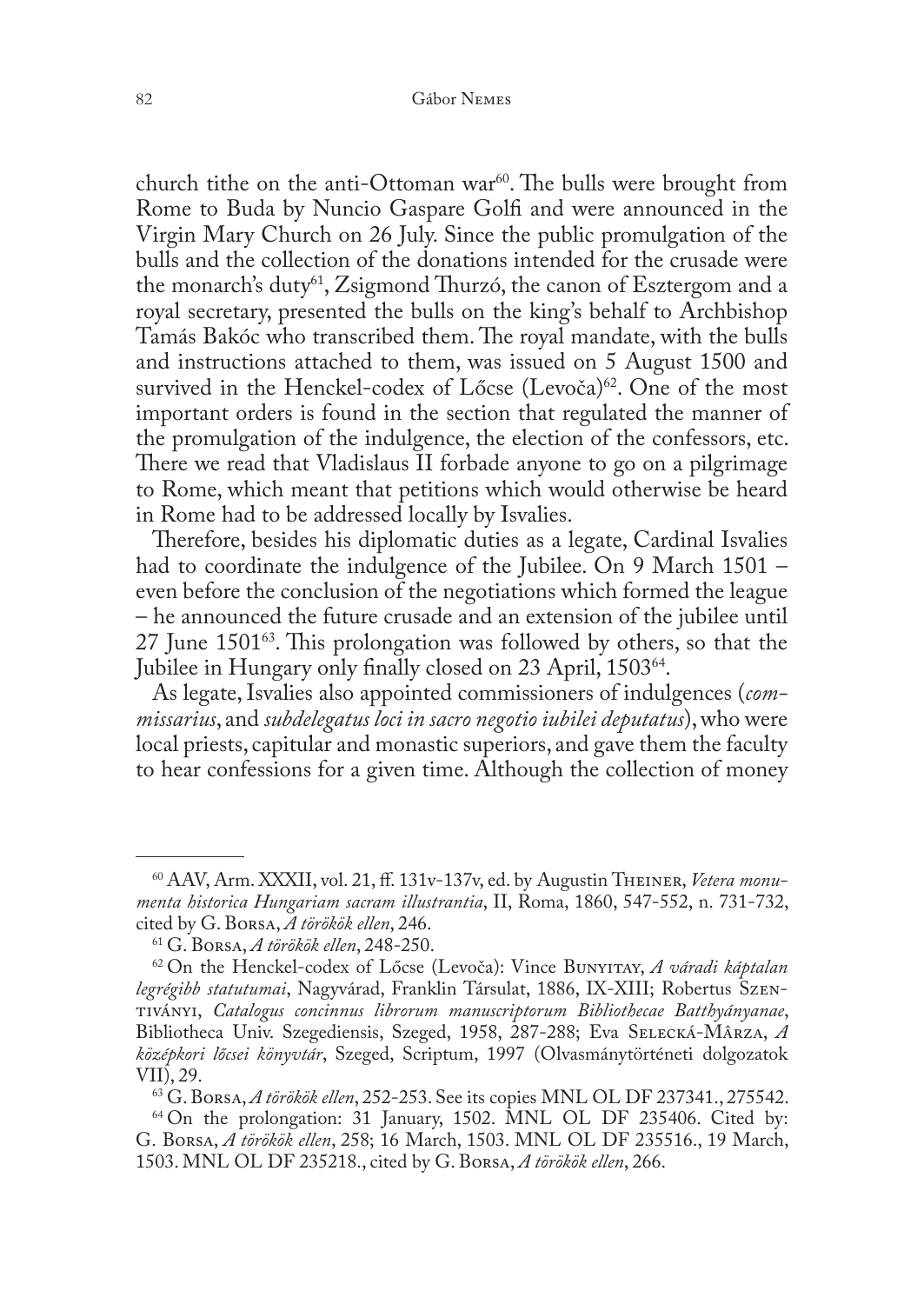was the task of the royal treasury, Isvalies aided this work by using his prestige as a legate to try to minimize possible opposition<sup>65</sup>.

As Vladislaus II prohibited the pilgrimage to Rome, many people took advantage of Cardinal Isvalies' presence by submitting special requests to him in Buda since they could not do so in Rome. The majority of the supplications were so-called *confessionale*, which were requests for total absolution, the free choice of a confessor, the permission to use a mobile altar, and the consumption of lamb, dairy products and eggs during the lent<sup>66</sup>. The majority of the petitioners were nobles – Jindřich Albrecht z Kolowrat, steward of the Czech royal household<sup>67</sup>; László Sztritei and his wife, Erzsébet<sup>68</sup>; the widow of Benedek Csáki, Apollónia and her daughter, Katalin<sup>69</sup>; the widow of János Bocskai of Raszinya, Ilona Czobor of Szentmihály<sup>70</sup>; Gotthárd Sitkei and his son, Sebestyén<sup>71</sup>; and László and Pál Szentkirályi with their wives, Dorottya and Margit<sup>72</sup>. However, we also find some clerics among the petitioners, like János, the abbot of Garamszentbenedek (Hronský Beňadik)<sup>73</sup> and Franz Wollgemiott, a priest of Villach<sup>74</sup>. Benedek Görgei, the canon of Szepes (Spiš) visited the cardinal concerning the taking of the holy orders<sup>75</sup>, while János, the priest of the Church of the Virgin Mary of Nagyszeben (Sibiu) obtained the faculty to grant a hundred-day-long indulgence to the congregation at the end of holy mass $^{76}$ .

<sup>65</sup> 27 July, 1501. He asked Domonkos Kálmáncsehi, the bishop of Várad, to help Gábor Polner, the bishop of Bosnia, who was entrusted with the collection of the money. MNL OL DF 283917.

<sup>66</sup> See on this *Regesta supplicationum, 1522-1523. A VI. Adorján pápa uralkodása alatt elfogadott magyar vonatkozású kérvények*, Bálint Lakatos (ed.), Budapest – Róma, MTA-PPKE Fraknói Vilmos Római Történeti Kutatócsoport, 2018 (Collectanea Vaticana Hungariae, I/16), 35-36.

<sup>67</sup> 8 February, 1501. MNL OL DF 288443.

<sup>68</sup> 9 May, 1501. MNL OL DL 88863.

<sup>69</sup> 19 May, 1501. MNL OL DL 71582. published by *Oklevéltár a gróf Csáky család történetéhez*, I/2, Oklevelek 1500-1818, Budapest, 1919, 497-499.

<sup>70</sup> 24 May, 1501. 21047.

<sup>71</sup> 21 March, 1502. MNL OL DL 46581.

<sup>72</sup> 11 October, 1502. 46605.

<sup>73</sup> 12 March, 1501. MNL OL DL 22533.

<sup>74</sup> 8 March, 1501. MNL OL DF 228251.

<sup>75</sup> 12 July, 1502. MNL OL DL 63880.

<sup>76</sup> 26 April, 1503. MNL OL DF 245583.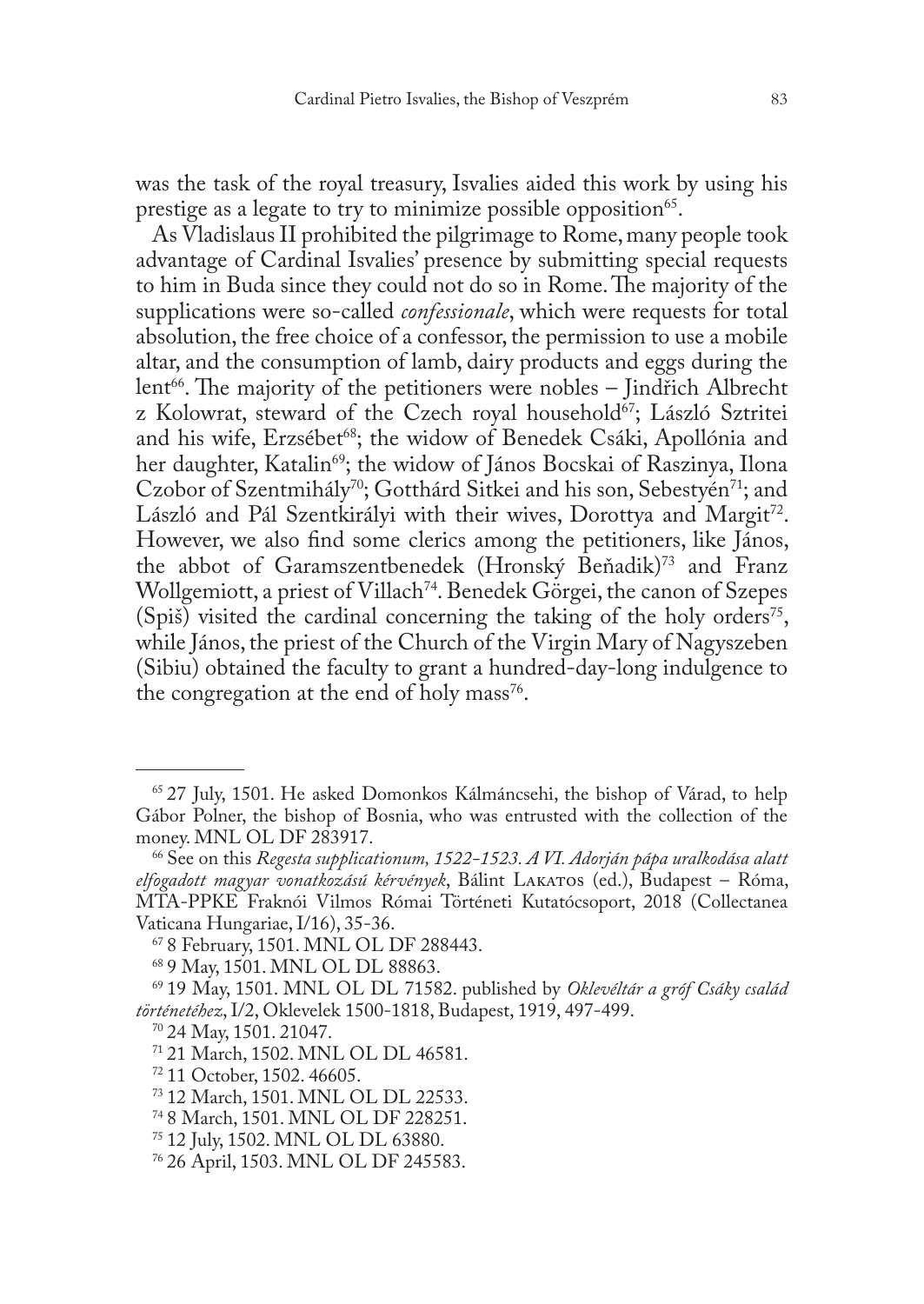There were many who did not obtain their indulgence directly from the legate, but from one of the commissioners of indulgences who were authorized by him77. Certain documents issued by the commissioners were replaced by letters of indulgence, which might have been printed in Vienna in the autumn or winter of 1501 and previously authenticated with the seal of the legate's office and the signature of the secretary<sup>78</sup>. The majority of the recipients were noblemen<sup>79</sup>; however, there were also citizens and residents of the market towns<sup>80</sup>.

#### *Church affairs*

Cardinal Isvalies was also entrusted with the reformation of the Hungarian monastic orders. The legate was first visited by János, the abbot of Garamszentbenedek, who requested the confirmation of a cloister, prevailing abbots' privileges, and the recitation of evening prayer according to the Roman Rite<sup>81</sup>. Isvalies' effort to reform the Benedictine order in Hungary fit in well with the intentions of Vladislaus II, and with his support, the renewal of the Benedictine order was quickly

<sup>77</sup> 22 December, 1500. MNL OL DL 90582. László Kemendi, the provost of Vasvár, for Dorottya, the widow of Gergely Gyarmati Szabó; 1501. MNL OL DL 94629. István, the priest of Varasd, for Miklós Kövendi Székely; 20 May, 1501. MNL OL DL 65989. Mihály, the parish priest of Kassa, for Sándor, the son of Benedek Fábiánfalvi and his mother, Katalin; 10 June, 1501 . MNL OL DF 258274. Lőrinc Bélai, the guardian of Poljánc, for Ferenc Grabarjai Beriszló, the ban of Jajca, and his family, published by *A magyarországi obszerváns ferencesek eredetiben fennmaradt iratai 1448- 1526*, Balázs Kertész (ed.), Budapest, Argumentum, 2015. (Magyarországi ferences források 7), 109-110; 15 June, 1501. MNL OL DF 234575. Benedek Kornis, the provost of Lelesz, for the son of Máté Szegedi Marasy, László; 17 June, 1501. MNL OL DL 74975. Márton, the priest of Eperjes for István Máriássy and his family, published by Béla Iványi, *A márkusfalvi Máriássy család levéltára 1243-1803*, I, Lőcse, Szepesmegyei Történelmi Társulat, 1917 (Közlemények Szepes vármegye múltjából, 9), 80. n. 280; 16 June, 1501. MNL OL DF 216501. János Menlen, the parish priest of Bártfa for Leonhardus Weydtlandt.

<sup>78</sup> G. Borsa, *A törökök ellen*, 258-265.

<sup>79</sup> 1 January, 1502. MNL OL DL 22544; 26 March, 1502. MNL OL DL 36087; 23 April, 1502. MNL OL DL 66756; 6 May, 1502. MNL OL DF 265888; 8 August, 1502. MNL OL DL 46599; 22 August, 1502. MNL OL DL 93699.

<sup>80</sup> 1 March, 1502. 244197; 20 March, 1502. MNL OL DF 271216; 25 May, 1502. MNL OL DL 60895.

<sup>81</sup> MNL OL DL 21677., 22531., 22532.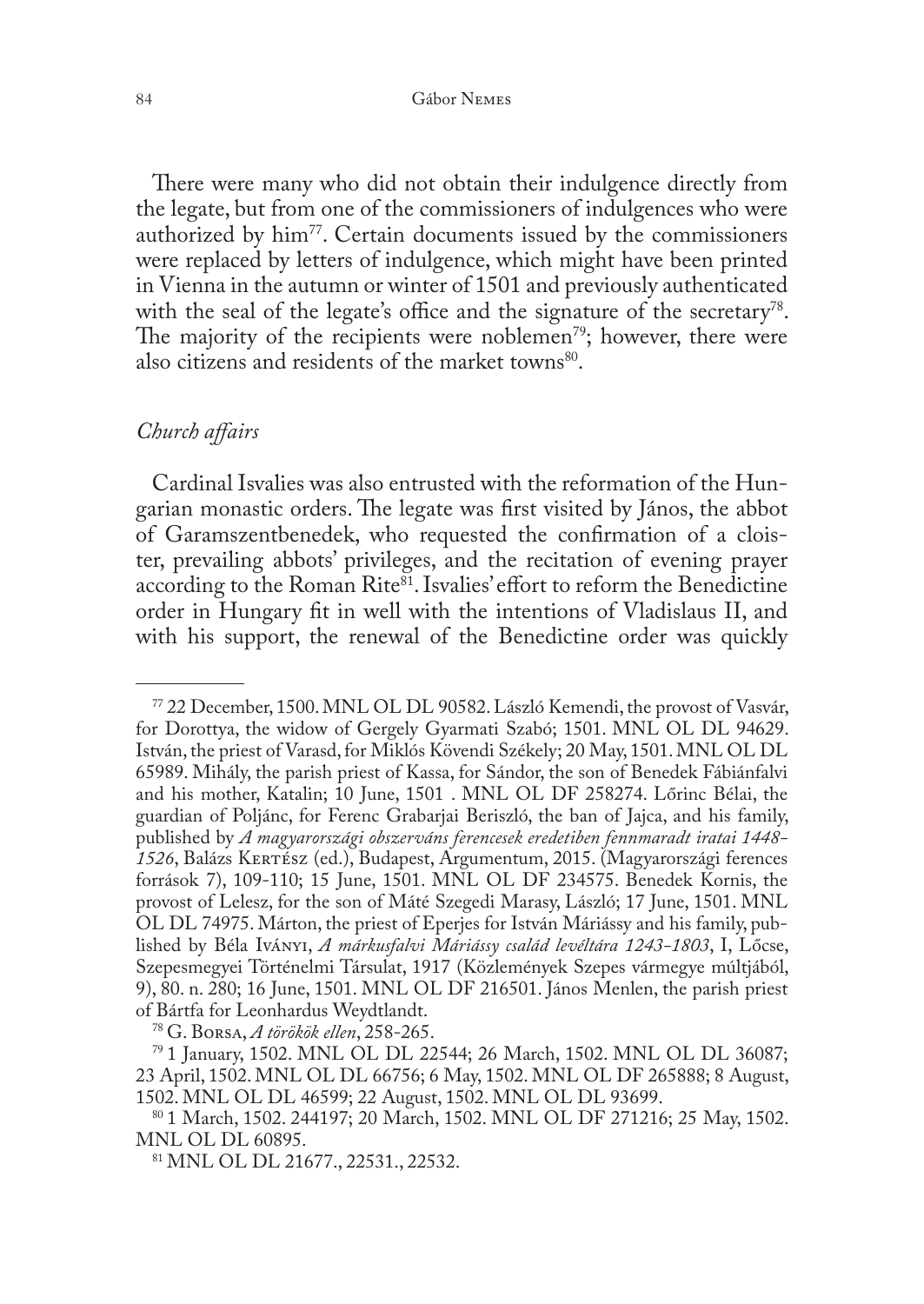accomplished. On 19 March 1501, thus even before his primary work of helping form a league against the Ottomans was complete, Isvalies appointed the following as visitors of the Benedictines: Máté Tolnai,

the abbot of Pannonhalma, István, the abbot of Zalavár and András Nagyrévi, the auxiliary bishop of Vác<sup>82</sup>. Several days later, the cardinal gave permission to Máté Tolnai to be ordained, as he previously was not<sup>83</sup>. In addition, Isvalies participated in the reform of the Premonstratensian Order when, at the request of Gergely Apatóci, the Premonstratensian provost of Csorna, he approved the taking of twelve monks from other orders to his monastery in order to increase the size of the community84. Regarding the Franciscans, by the order of the pope, Isvalies intervened to ensure peaceful arrangements between the rival Observant and Conventual Franciscans, as a consequence of which the Hungarian Observant Vicariate again became under the authority of the Cismontane (Italian) vicar general<sup>85</sup>. Turning his attention to another order, Isvalies granted the request of Imre Perényi to raise the former Saint László Chapel of Terebes (Trebeş) to the status of a parish church so that the previous Virgin Mary parish church would become a Pauline monastery<sup>86</sup>.

<sup>82</sup> MNL OL DF 207990. (its copy: MNL OL DF 208065.), published by *Pannonhalmi Szent-Benedek-Rend története*, III, 566-567. n. 115. More on this MNL OL DF 208065. See on Nagyrévi Norbert C. Tóth, *Magyarország késő középkori főpapi archontológiája. Érsekek, püspökök, illetve segédpüspökeik, vikáriusaik és jövedelemkezelőik az 1440-es évektől 1526-ig*, Győr, Győri Egyházmegyei Levéltár, 2017 (A Győri Egyházmegyei Levéltár Kiadványai. Források, feldolgozások 27) 106.

<sup>83</sup> MNL OL DF 208002., published by *Pannonhalmi Szent-Benedek-Rend története*, III, 567, n. 116. See also on this op. cit. 568-571. n. 117-120.

<sup>84</sup> MNL OL DL 21096., published by Ignatius BATTHYÁNY, *Leges ecclesiasticae regni Hungariae et provinciarum adiacentium*, III, Claudiopoli,Typis Episcopalibus,1827, 640-641.

<sup>85</sup> MNL OL DF 275543., cited by János Karácsonyi, *Szt. Ferenc rendjének története Magyarországon 1711-ig*, I–II, Budapest, Magyar Tud. Akadémia, 1923-1924, I, 360- 361, II, 574-575.

<sup>86</sup> MNL OL DL 21314., 21449. See Zsuzsa Bándi, *Északkelet-magyarországi pálos kolostorok oklevelei: regeszták*, in «Borsodi Levéltári Évkönyv» 5 (1985) 557-725, 676- 677.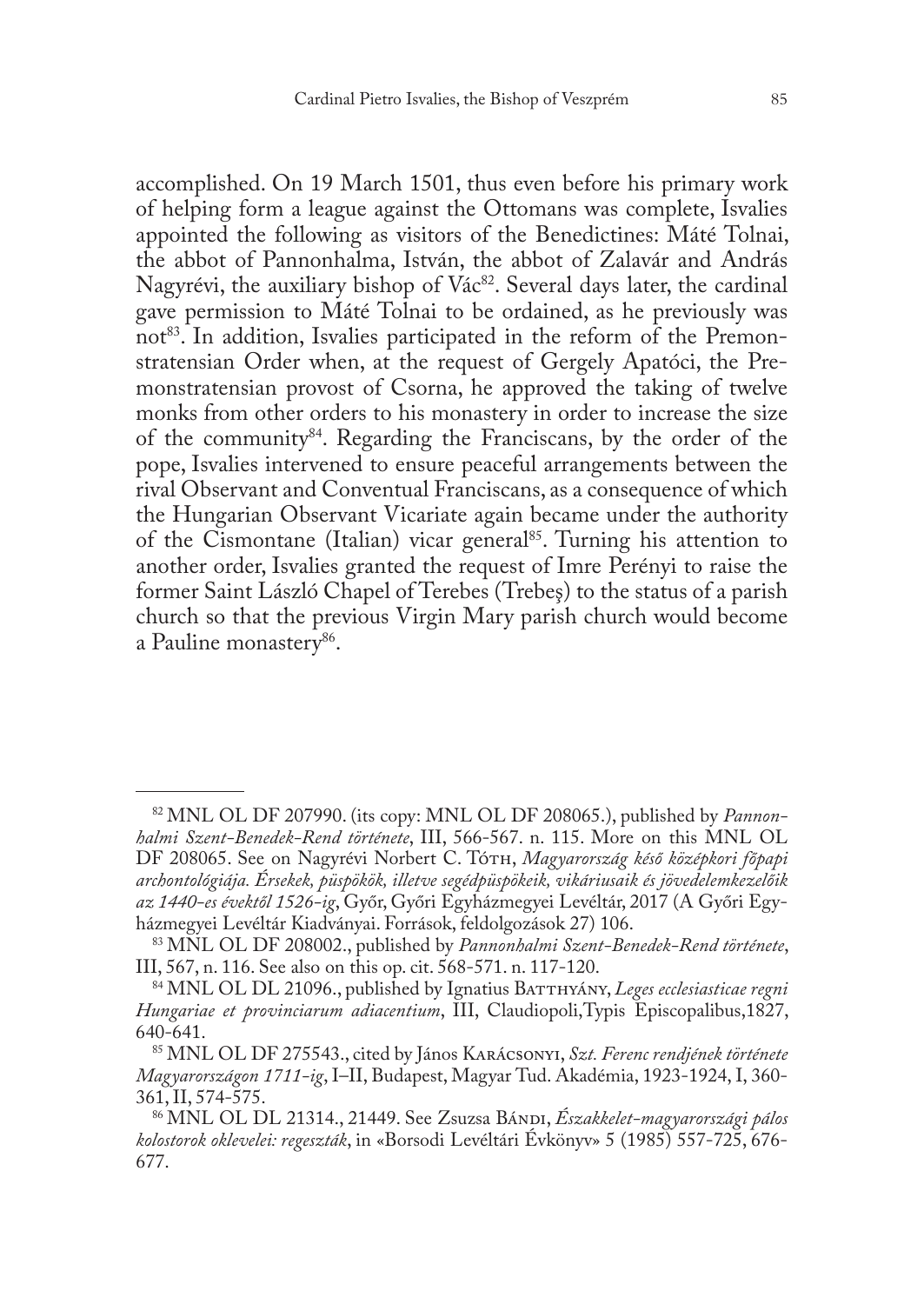### *The Retinue of Cardinal Isvalies*

During his stay in Hungary the cardinal produced an extensive amount of documents, which were handled by a well-organized and large 'office'. The management of the diplomatic correspondence and the ecclesiastical court<sup>87</sup>, the handling of requests and the issue of their approvals, the dispatch – into a very wide circulation – of the bulls of the indulgence, along with the prolongation of the indulgence, the granting of faculties for confessors during the Jubilee, and other such tasks supplied a significant amount of work for the official retinue<sup>88</sup>.

The ecclesiastical court of the legate was headed by the *auditor generalis*, the first being Mariano Bartolini until he returned home. Later, in the middle of 1502, that role was taken over by Filippo Sergardi. Each auditor had the help of a special clerk, Johannes Filioleri helped Bartolinie and Tommaso Bellorusso helped Sergardi<sup>89</sup>. Filippo Sergardi was the head of the chancery; Ippolito Sassi and later Corrado Caracciolo were responsible for the handling of the charges imposed on the documents, while Girolamo Maserio guaranteed the registration. There were also men who drafted and transcribed documents along with other clerks on the staff who might have acted also as messengers and administrators. The private secretaries of the cardinal might have been Rainerio Cascotti and Tommaso Bellorusso. For the sake of communication with the Holy See, or perhaps the management of his curial affairs, Isvalies once

<sup>&</sup>lt;sup>87</sup> See the function of the tribunal of the Holy See 11 October, 1501. MNL OL DF 282466., 3 December, 1501. MNL OL DL 21081., 13 December, 1501. MNL OL DF 286610., 24 March, 1502. MNL OL DF 250373., 18 May, 1502. MNL OL DF 208008. (*Monumenta Romana Episcopatus Vesprimiensis*, IV, Guilelmus Fraknói – Iosephus Lukcsics (ed.), Budapest, Franklin Társulat könyvnyomdája, 1908, 120. n. 103.), 20 May, 1502. MNL OL DL 46595., 21 June, 1502. MNL OL DF 245575., 4 July, 1502 and 25 March, 1503. MNL OL DF 230078., 4 August, 1505. (Béla Iványi, *Eperjes szabad királyi város levéltára 1245-1526*, II, Szeged, 1932, 325. n. 851.), 2 January, 1503. MNL OL DF 229224. (B. Iványi, *Eperjes*, 328. n. 861.), 25 March, 1503. MNL OL DL 101479., 4 April, 1503. MNL OL DF 216599., 6 April, 1503. MNL OL DF 245582., 17 April, 1503. MNL OL DF 245584. 12 June, 1503. MNL OL DL 101343. 29 August, 1503. MNL OL DF 251603.

<sup>88</sup> The function of the legate's 'office' is hugely similar to that of the function of the nunciatures in the 17th century. See on this Péter Tusor, *A barokk pápaság 1600-1700*, Budapest, 2004, 187-194.

<sup>89</sup> On him see below.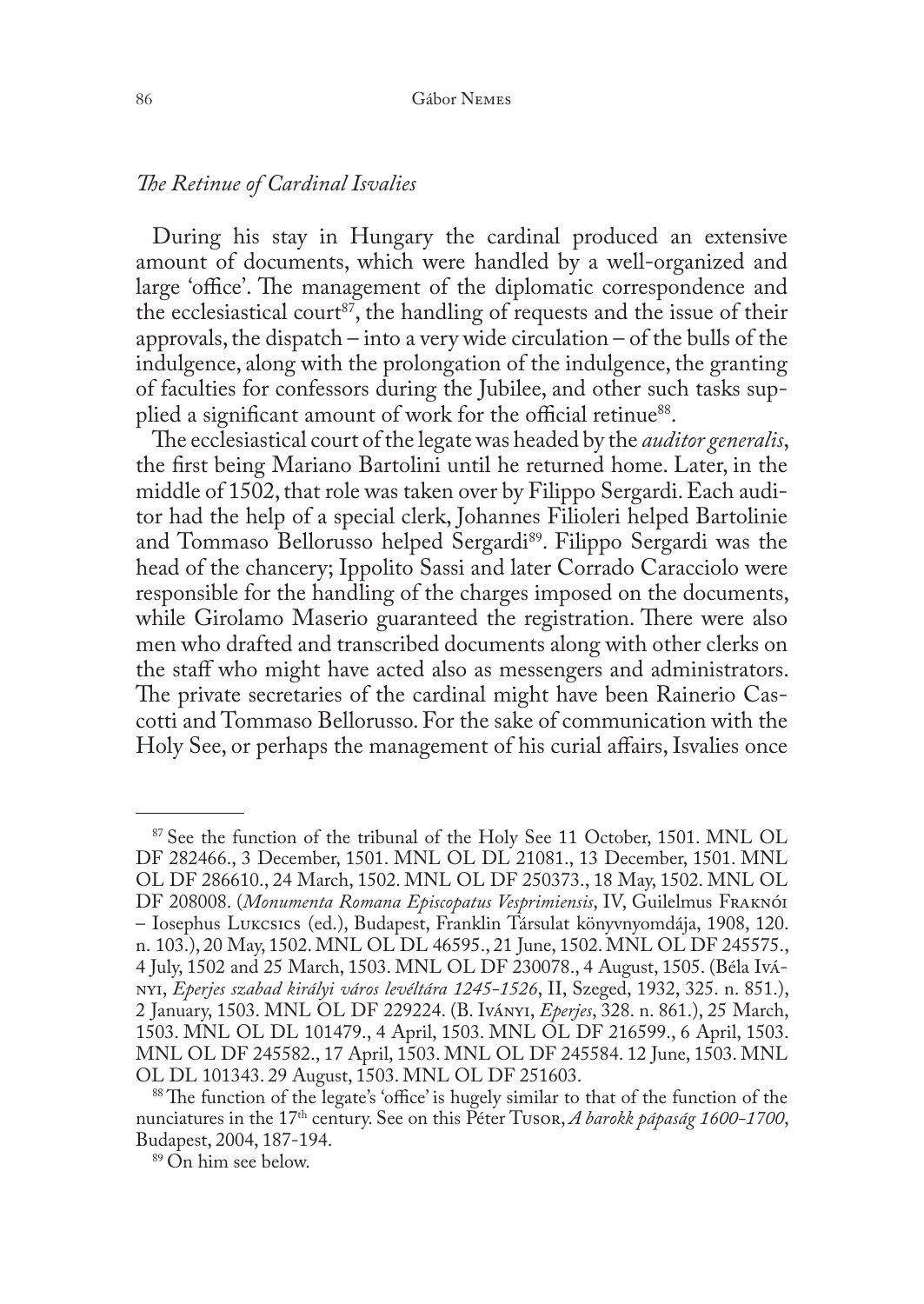sent his Roman agents, Ippolito Sassi and Giovanni Bartolomeo de' Dossi, to the Eternal City $\overline{90}$ .

In the 'chancery' of the legate, we find mainly clerics from Central Italy, yet there are Romans (Ippolito Sassi and Giovanni Bartolomeo de' Dossi), some Southern-Italians (Corrado Caracciolo and Tommaso Bellorusso), and even some from France ( Jean Boton Besançoni and Petrus Desiderii who were from the diocese of Verdun). It is not surprising that among the clerics mentioned above, there were a number of qualified jurists: Mariano Bartolini, Filippo Sergardi, Giovanni Bartolomeo de' Dossi, and Vincenzo Baldi were all doctors of both secular and canon law<sup>91</sup>. Besides them, there were many notaries public, like Rainerio Casciotti, Jean Boton, and Tommaso Bellorusso. The majority of the retinue had already been curial officials before joining the 'office' of the legate. Others were just beginning their careers and after returning to Italy from their work in Hungary received papal or municipal offices in Rome.

It is worth highlighting the number of the persons with humanist education around the cardinal. Girolamo Maserio was an expert in the Greek and Latin authors; Gentile Santesio da Subiaco, who had a byname of Pindaro, was proficient not only in poetry, but also in music; the often mentioned Tommaso Bellorusso could have also been a humanist as the student of Pomponio Leto, as well as Ippolito Sassi who was famous for his noteworthy collection of antique sculptures in his home in Rome. With this in mind, it is reasonable to claim that it was no accident that Jacobus Piso, the Transylvanian Saxon humanist, also became the *familiaris* of Cardinal Isvalies. The fact that the legate was very close to János Thurzó and his sons, János, the bishop of Boroszló, and Szaniszló, the bishop of Olmütz, was obviously determinative; as it was the cardinal who introduced Piso to the humanist group around him. Alternatively, or coincidentally, the relationship between Isvalies and Piso could have been due the cardinal's ability to help Piso launch a promising career $92$ .

<sup>&</sup>lt;sup>90</sup> See the persons in the Appendix.

<sup>91</sup> On him see below.

 $92$  Piso mentioned in a letter written to Erasmus that when the news about the death of János Thurzó arrived Cardinal Isvalies said the following: «When the news about his death was told to Sig. Pietro, the former cardinal of Reggio (namely, he had been on very confidential terms with Thurzo while being the legate of Hungary), the cardinal turned to me and grabbed my right arm as if he wanted to make me promise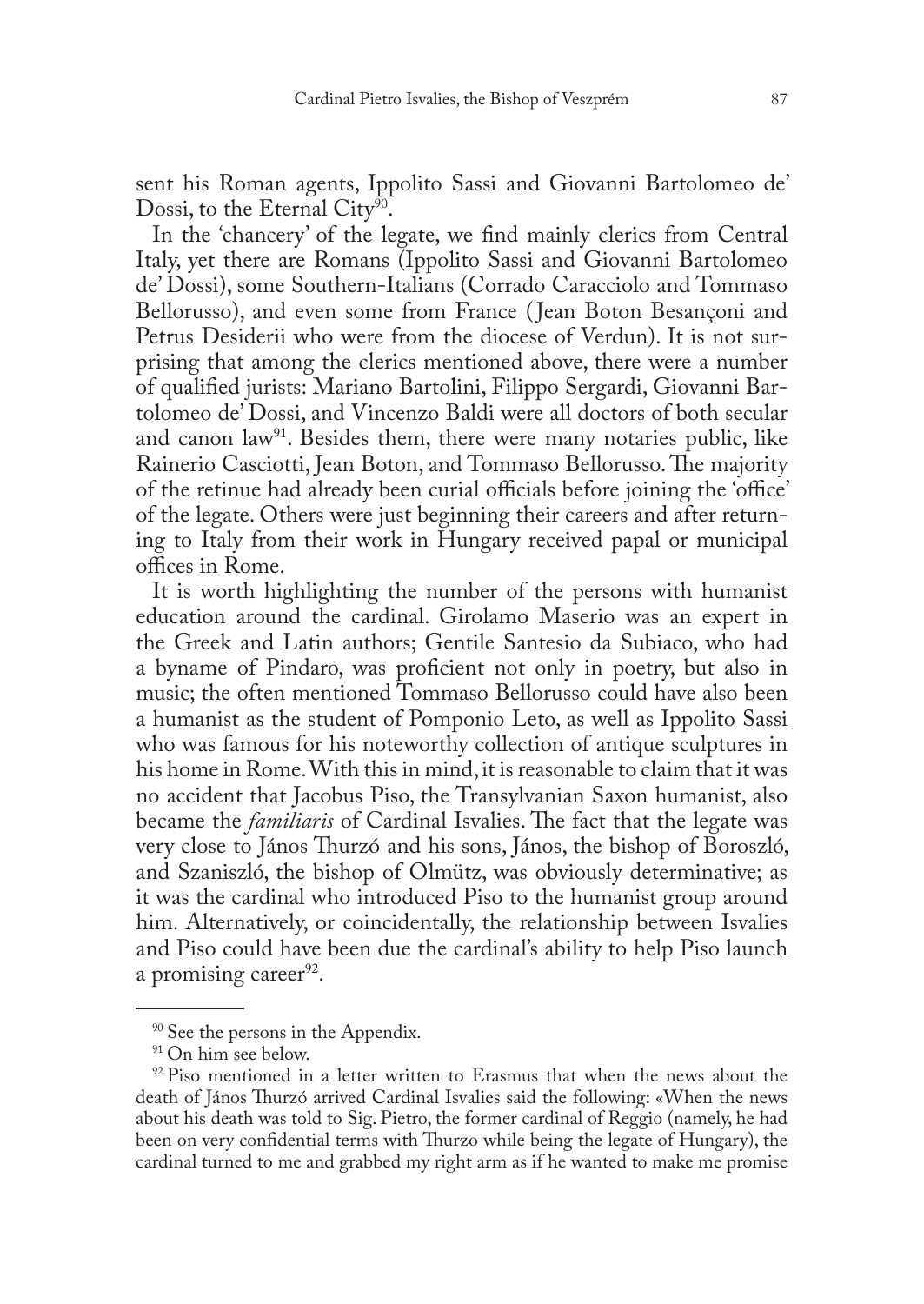The court of the cardinal was extremely costly, not only due to the size of the retinue, but due to the cost of the many elegant formalities. Isvalies needed more income than his benefices in Italy provided since the Apostolic Chamber did not pay his legation's monthly support of 500 forints during his stay, even as late as May 150593. At first, in December 1502, Vladislaus II intended to give the episcopal see of Nyitra (Nitra) to the legate, which had become vacant after the removal of Miklós Bacskai to Transylvania<sup>94</sup>. Instead, in the summer of 1503, he was given the episcopal see of Veszprém. A letter to Ercole I d'Este from Tommaso Daineri, the envoy of Ferrara, sheds light on whether the appointment was Cardinal Isvalies' doing or the king's. Danieri wrote that the legate continuously urged the monarch to transfer him to another diocese. This would seem to support the theory that when the pope appointed Isvalies as the head of the diocese of Veszprém on 15 July, it was in response to the legate's entreaties<sup>95</sup>. Danieri must have indicated that the news of the papal appointment – which happened in the consistory of 21 June – had just arrived in Buda<sup>96</sup>.

<sup>93</sup> A. Kalous, *Late Medieval Nuptial Rites*, 53; Antonín Kalous, *Financing a Legation: Papal Legates and Money in the Later Middle Ages*, in *Money and Finance in Central Europe during the Later Middle Ages*, Roman ZAORAL (ed.), Basingstoke, Palgrave Macmillan, 2016, 205-221, 210-214.

<sup>94</sup> С. То́тн, Archontológia, 63, 86.

<sup>95</sup> «Monsignor reverendissimo lo legato non cessa spingere questa regia maiestate a far provisione ali loci finitimi, che sone assai pochi minuti. Sua santità reverendissima hoggi sono octo di hebbe la provisione pacifica de la chiesa de Vesprimio». 23 July, 1503. ASMo *Ambasciatori*, busta 3/24,29. (*Vestigia*, Infocus n. 1495.)

<sup>96</sup> AAV, Registri Lateranensi, vol. 1129B, ff. 20v-23r, G. Fraknói – I. Lukcsics,

something, and said: «Piso, I know that you have always adored Thurzo. I want you to know, for good, that I could not find anybody among those potentates that I came across in Europe that could have been compared to Thurzó concerning his qualities and merits». László Jankovits, *Jacobus Piso levelezése Erasmusszal*, in *Convivium Pajorin Klára 70. születésnapjára*, Enikő Békés – Imre Tegyey (ed.), Debrecen – Budapest, 2012, 91-98, 95. See also *ivi,* 96. and László Jankovits, *Jacobus Piso kapcsolatkeresései a Lajtán innen és túl*, in Értelmiségi *karriertörténetek, kapcsolathálók, írócsoportosulások*, Annamária Bíró – László Boka (ed.), Nagyvárad–Budapest, Partium Kiadó, 2016, 31. – The relationship between the Hungarian intelligentsia and the Italian humanists staying in Hungary at the time of the papal legateship is still unexplored. It is questionable whether Floriani Montini, who corresponded with Erasmus of Rotterdam and stayed in Hungary in the retinue of Cardinal Lorenzo Campeggio, contacted the Hungarian Erasmists in Buda. See on this Gábor Nemes, *Pápai követek a Mohács előtti Magyarországon*, in «Századok» 150 (2016) 369-385, 375.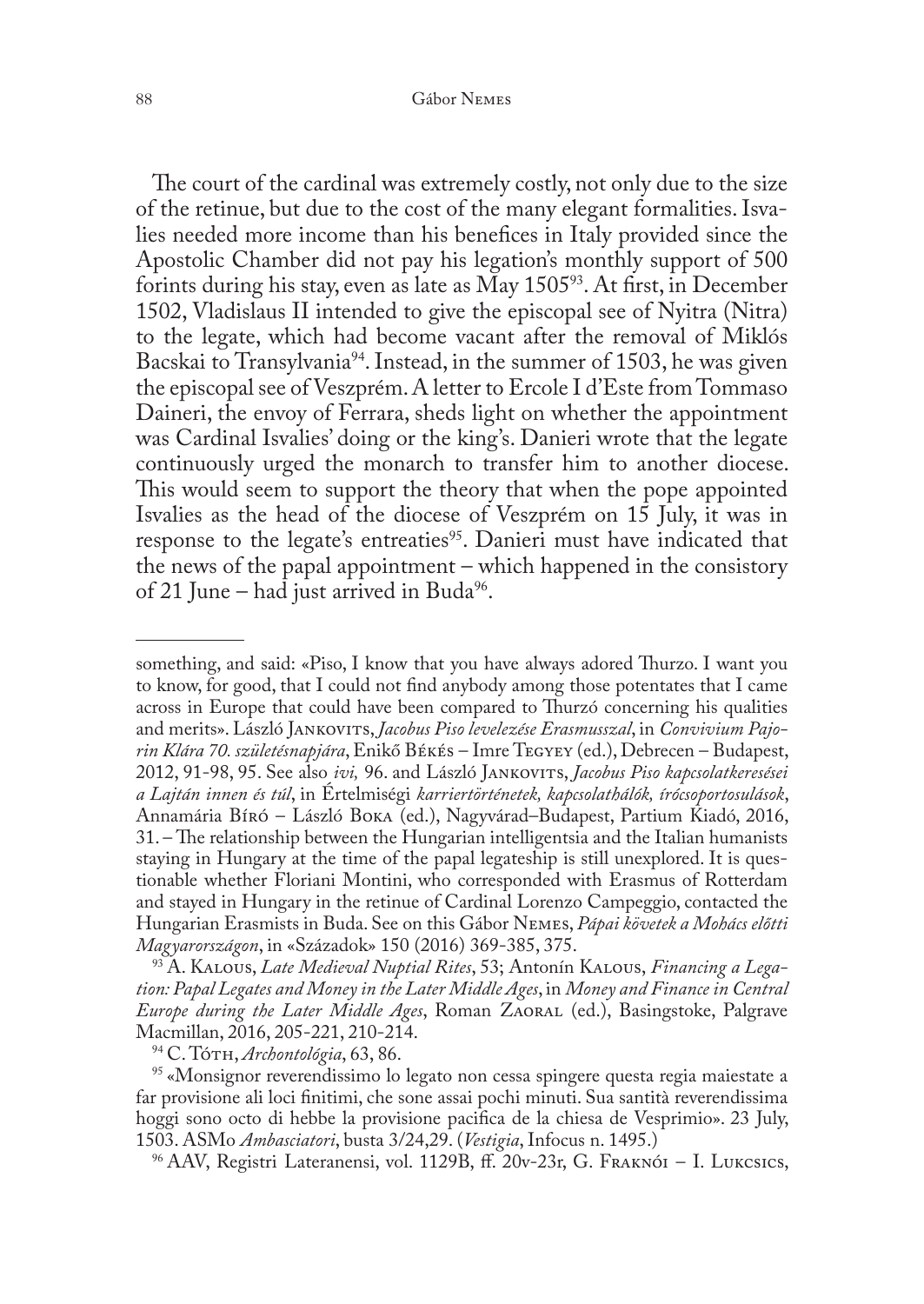The timing of the royal provision can only be guessed. On 19 May, 1503 Gergely Frangepán was still the bishop of Veszprém. But by 7 June he was already the archbishop of Kalocsa, while the diocese of Veszprém was vacant<sup>97</sup>. As a consequence, Vladislaus II might have written to Pope Alexander VI about the transfer of the legate at the beginning of June, upon which the pope – out of respect for Isvalies and perhaps on his insistence – decided immediately. The installation is likely to have happened in August, since on 3 September Vladislaus II declared in a charter that the cardinal – after having been appointed by the king as the head of the diocese of Veszprém because of his merits – took possession of the episcopal see<sup>98</sup>.

Pietro Isvalies parted from the royal court on 7 September 1503 in the company of rich presents – estimated at 1700 ducats by the envoy of Venice – given by the royal couple. Among others items, the cardinal was given richly harnessed Hungarian, Turkish and Vlach horses, three Hungarian stallions, six golden cups, two beautiful maces, ornamented fabrics, and two Ottoman captives. From Buda he travelled to Cardinal Tamás Bakóc in Esztergom, with whom he stayed ten days. From there, he set off to Venice where he arrived on 2 October after having passed by San Daniele del Friuli. On 8 October, he informed the great council of Venice about his activities as a legate, where he tried to cast blame

*Monumenta Romana*, IV, 113, n. 112. See also: «Sanctissimus dominus noster in suo consistorio secreto, ut moris est, ad relationem reverendissimi domini cardinalis Salernitensis absolvit reverendissimum patrem dominum Georgium de Frangepanibus a vinculo et prefectione, quibus ecclesie Vesprimiensis tenebatur, et illam reverendissimo in Christo patri domino Petro tituli Sancti Ciriaci, ut prefertur, vacante in administrationem dedit». AAV, Archivio Concistoriale, Acta Camerarii, vol. 1, f. 138r. Cardinal Juan de Vera, who prepared the relation, presented Zsigmond Thurzó's appointment of Nyitra to the consistory on 4 August. On the consistory of 21 June, the pope also decided upon Miklós Bacskai's transfer to Transylvania; Cardinal Antoniotto Pallavicini Gentili was the relator there. See ibid. ff. 138v, 139 v.

<sup>&</sup>lt;sup>97</sup> N. C. То́тн, Archontológia, 38, 118.

<sup>98</sup> *Veszprém város okmánytára. Pótkötet (1000-1526)*, Géza Érszegi – László Solymosi (ed.), Veszprém, Veszprémi Érseki és Főkáptalani Levéltár, 2010 (A Veszprémi Egyházmegye Múltjából 20), 464-466, n. 278, 465. This is supported by the decree of Miklós Laskai issued in Buda on 18 September, 1503, in which there is only the «*datum in castro nostro Vesprimiensi*» see MNL OL DL 21207. – Giovanni Badoer, the envoy of Venice, estimated the annual income of the bishopric to 6000 ducat. See G. Wenzel, *Marino Sanuto II*, 91.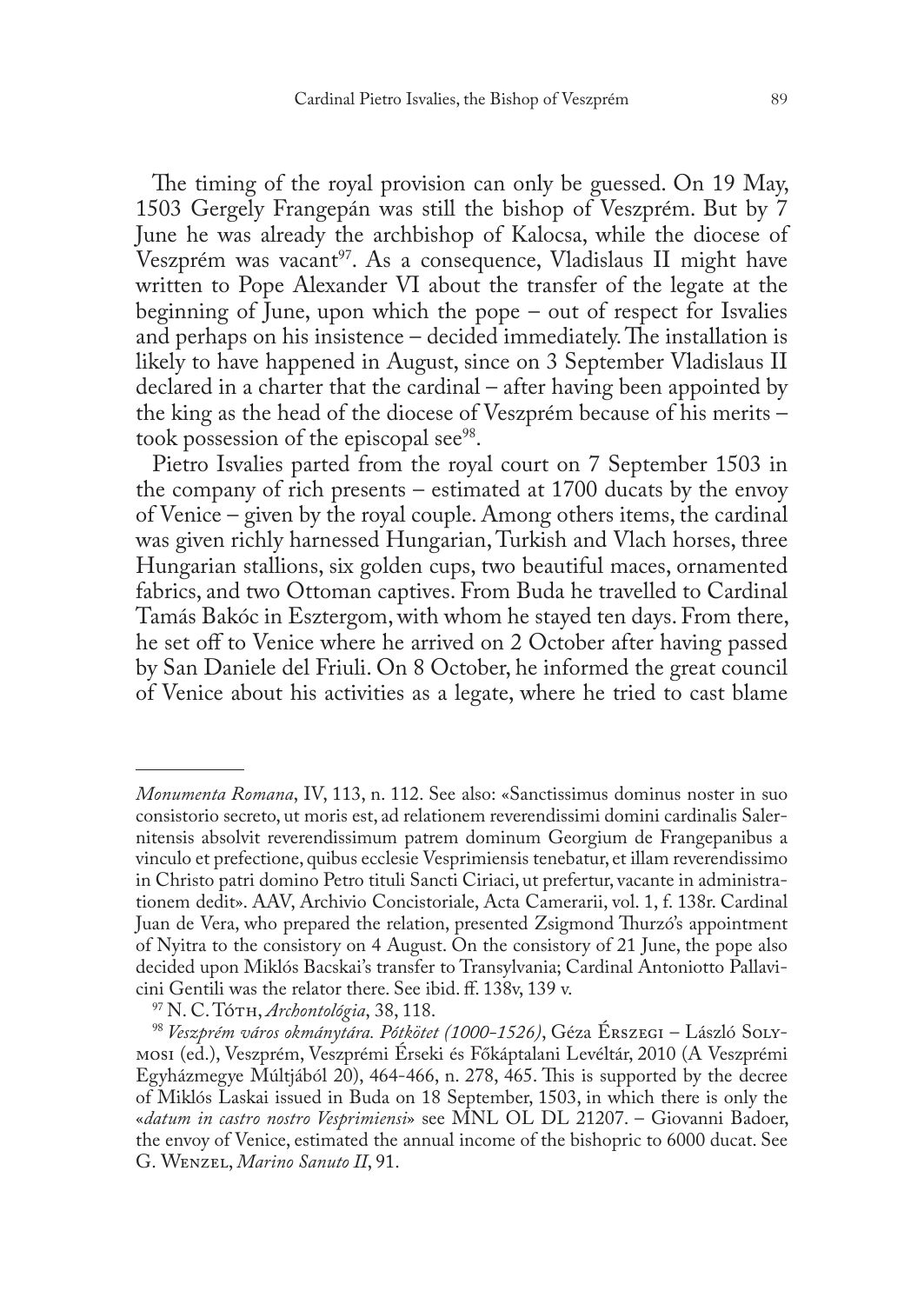for the failed anti-Ottoman campaign on the Hungarians<sup>99</sup>. Afterwards, by passing by Padua, Montagnana, and Ostia he hastened to Rome<sup>100</sup>, where the cardinals were preparing for a conclave again due to the death of the newly elected Pope Pius III. He arrived in the Eternal City on 24 October 1503101; therefore, he could be present at Pope Julius II's  $election^{102}$ .

## *His Career after the legation*

*Benefices in Hungary.* Like many of his contemporaries, Pietro Isvalies continued to be the bishop of Veszprém even after his work as legate was finished and he returned to Rome, ruling the diocese as an absentee bishop. But it is clear that he was still involved with the governing and support of the diocese. After the cathedral of Veszprém burnt down in 1504, Isvalies asked Pope Julius II to grant a plenary indulgence for those who visited the church on the Feast of the Ascension for the sake of renovation<sup>103</sup>. Apart from the restoration of the cathedral – which is, among other proofs, evidenced by the Renaissance plaque set up in commemoration of Queen Gizella and Queen Adelhaid, the wife of Saint Ladislaus I, with the cardinal's coat of arms<sup>104</sup> – the building of the

<sup>99</sup> G. Wenzel, *Marino Sanuto II*, 90-92. See also G. Borsa, *A törökök ellen*, 269.

<sup>100</sup> G. Wenzel, *Marino Sanuto II*, 172, 174; G. Fraknói – I. Lukcsics, *Monumenta Romana*, IV, LXXI.

<sup>101</sup> P. Villari, *Dispacci di Antonio Guistinian*, II. 265; *I diarii di Marino Sanuto*, V, Federico STEFANI (ed.), Venezia, Visentini Cav. Federico Editore, 1881, 232; E. Celani, *Johannis Burckardi Liber notarum*, II, 396.

<sup>102</sup> E. Celani, *Johannis Burckardi Liber notarum*, II, 404.

<sup>103</sup> G. Fraknói – I. Lukcsics, *Monumenta Romana*, IV, 141, n. 116. A year before, Vladislaus II permitted the annual market in Szenttamásfalva, which located at the footstep of the castle of Veszprém. See G. Érszegi– L. Solymosi, *Veszprém*, 464-466, n. 278.

<sup>104</sup> András Uzsoki, *Az első magyar királyné, Gizella sírja*, in «A Veszprém Megyei Múzeumok Közleményei» 16 (1982) 125-168, 143-149; Árpád Mikó, *Stílus és felirat. Kőbe vésett, klasszikus- és korai humanista kapitálissal írott feliratok a Mátyás- és Jagelló-kori Magyarországon*, in «Művészettörténeti Értesítő» 54/3-4 (2005) 205-244, 218-219; Árpád Mikó, *D. O. M. All'antica feliratok és a reneszánsz stílus a Jagelló-kori Magyarországon*, in «*Nem sűlyed az emberiség!» ... Album amicorum Szörényi László LX. születésnapjára*, József Jankovics (ed.), Budapest, MTA Irodalomtudományi Intézet, 2007, 1195-1205, 1195-1197.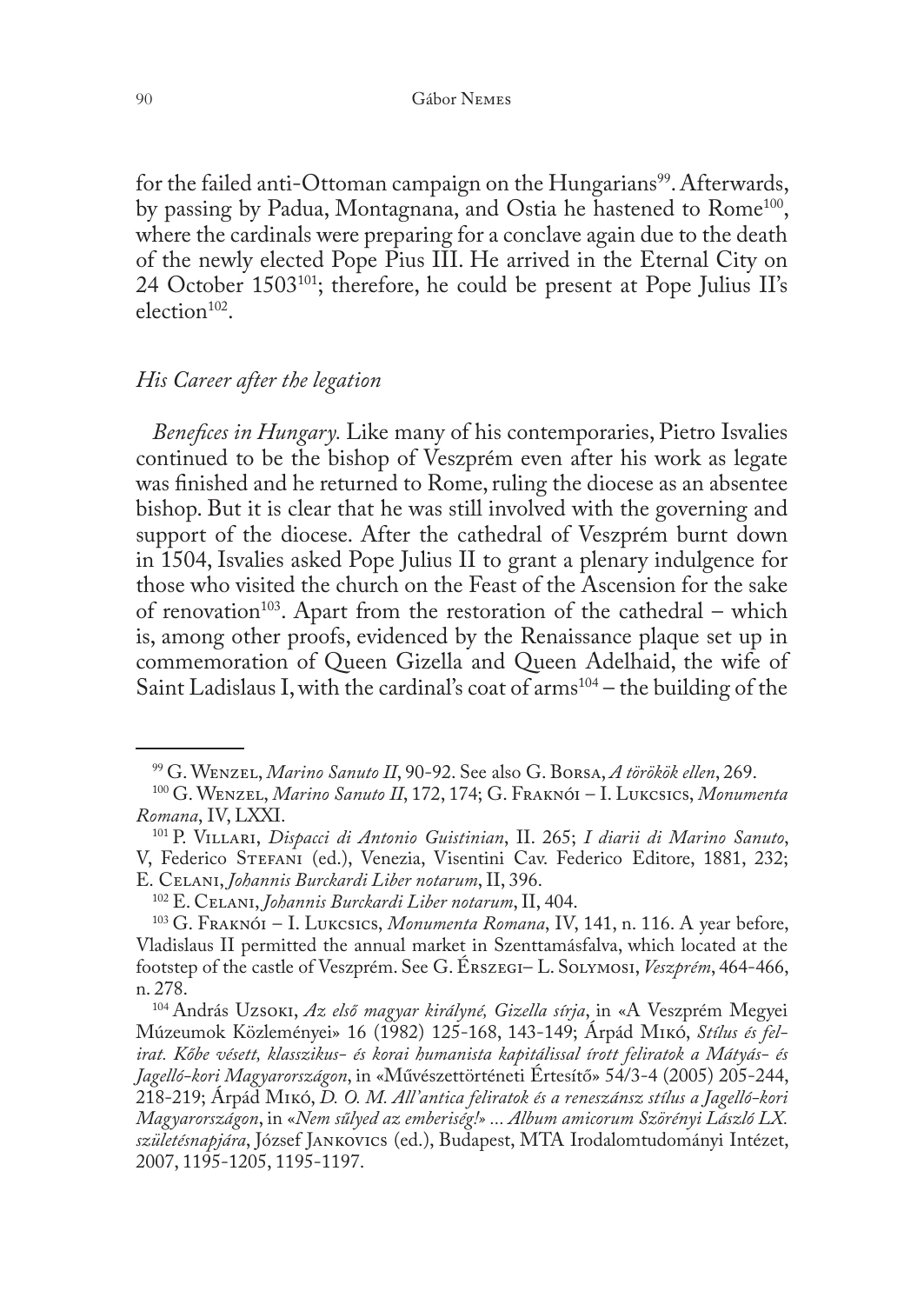two monumental semi-circular bastions serving the defense of the gate of the inner castle can also be attributed to him<sup>105</sup>.

The absence of the cardinal seemed fortuitous to those who found the time appropriate to lay hands on the estates and incomes of the diocese. Isvalies requested defense for his possessions from Julius II who entrusted Ferenc Szatmári, the bishop of Győr; Miklós Bátori, the bishop of Vác; and Máté Tolnai, the abbot of Pannonhalma with this duty106. However, whatever they were able to accomplish proved to be insufficient, despite the papal bull.107 In this document, which ordered the returning of the alienated goods, one can find dignified persons among the usurpers: Ambrus and István Ákosházi Sárkány108, the vice-prefects of County of Zala: Gáspár Uzsai, János Gétyei, Balázs Csányi109; Kelemen Szarka110, János Polyáni, who was the *custos* of Veszprém<sup>111</sup> and Canon Miklós of Busto.

The previously mentioned Tommaso Bellorusso, originally from Sicily like Isvalies, became the head and vicar of the diocese after Isvalies' return to Rome. Born in Palermo around 1475, Bellorusso travelled to Rome from 1493 to 1494 to study from the well-known humanist, Pomponio Leto. After becoming Isvalies' secretary from 1497 to 1498, he accompanied the Cardinal to Hungary on the legate's mission<sup>112</sup>. He

<sup>105</sup> Sándor Tóth, *Veszprém város településtörténeti kialakulása*, in «A Veszprém Megyei Múzeumok Közleményei» 8 (1969) 257-278, 260. See also A. Theiner, *Vet. mon. Hung.*, II, 578. n. 784. – The construction was directed by Isvalies's vicar, Tommaso Bellorusso according to his instructions; see below.

<sup>106</sup> G. Fraknói – I. Lukcsics, *Monumenta Romana*, IV, 143, n. 121.

<sup>107</sup> G. Fraknói – I. Lukcsics, *Monumenta Romana*, IV, 152, n. 124.

<sup>108</sup> András Kubinyi, *Egy üzletelő és diplomata várúr Mohács előtt: Ákosházi Sárkány Ambrus*, in *Gerő László nyolcvanötödik születésnapjára*, Nóra Pamer (ed.), Budapest, Országos Műemlékvédelmi Hivatal, 1994 (Művészettörténet – műemlékvédelem 6) 263-291, István was the nephew of Ambrus, see *ivi,* 265.

<sup>109</sup> Norbert C. Tóth – Richárd Horváth – Tibor Neumann – Tamás Pálosfalvi – András W. Kovács, *Magyarország világi archontológiája 1458-1526. II. Megyék*, Budapest, Bölcsészettudományi Kutatóközpont, 2017 (Magyar Történelmi Emlékek. Adattárak) 355-356.

<sup>&</sup>lt;sup>110</sup>The nobleman of the bishop became the later castellan of Veszprém and the vice-prefect of Veszprém. See G. Érszegi– L. Solymosi, *Veszprém*, 285, 287-288, 290; N. C. Tóth et al., *Archontológia*, 346.

<sup>111</sup> Balázs Karlinszky, *A veszprémi káptalan bevételei és gazdasági ereje a XV–XVI. század fordulóján*, in *Veszprém reneszánsza*, László Kilián – Pál Rainer (ed.), Veszprém, Művészetek Háza, 2008, 37-66, 37, 57.

<sup>112</sup> Federico Martino, *Per la storia degli autografi di Tommaso Bellorusso*, in «Mediterranea. Ricerche storiche» 3 (2006) 361-378, 366-367, 375.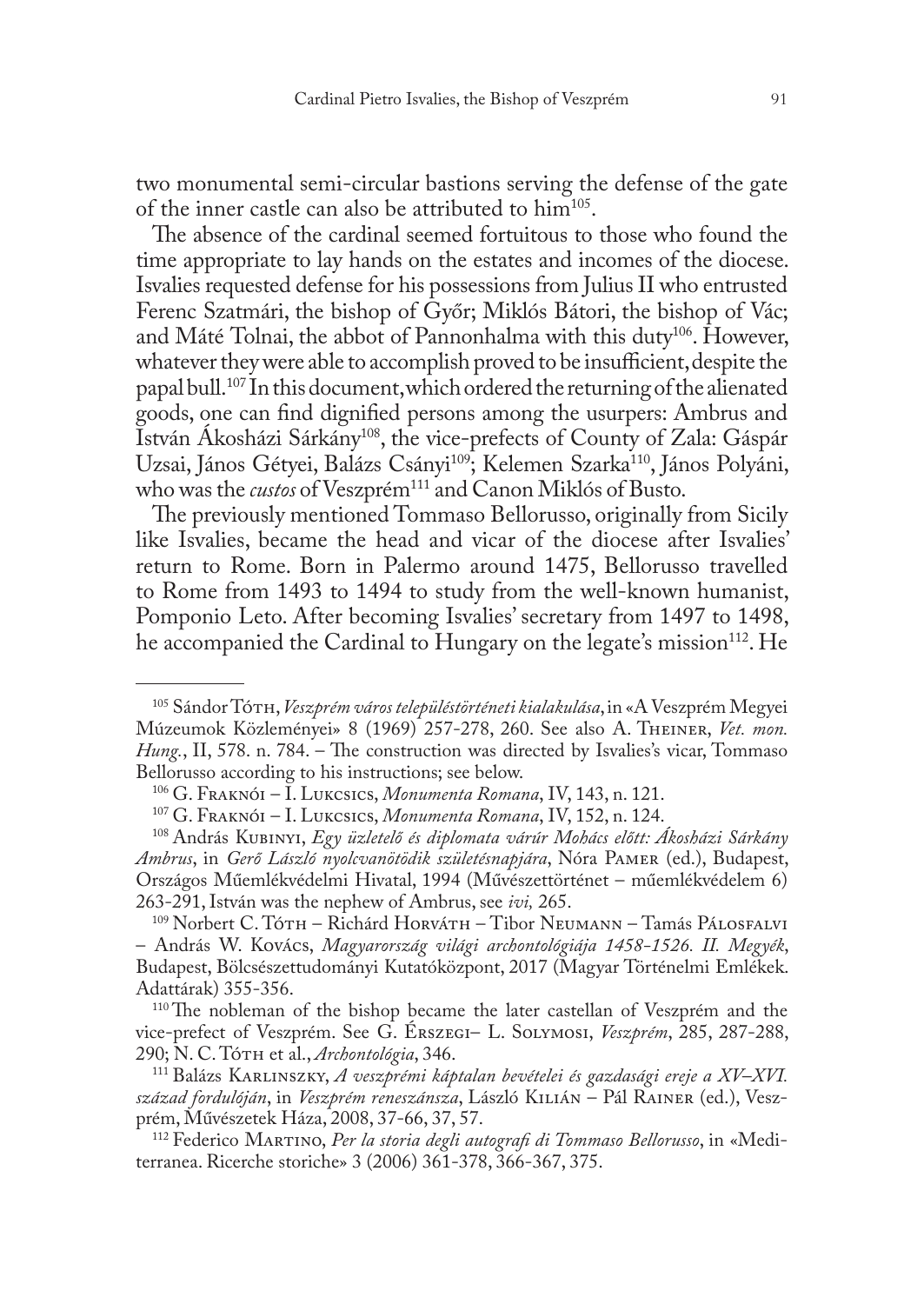was known to have already been a canon in Palermo and a notary public when, now as a secretary, he authenticated one of the charters of the legate in November 1501113. In November of the next year, he appeared as the clerk of Filippo Sergardi, Isvalies' auditor general<sup>114</sup>. After the period of the legation, his activities as a governor and vicar can be traced up until the summer of 1508115. At the time, the cardinal-bishop's confidence in him was shaken, since he could neither produce accounting books, nor account for the money spent on the renovation of the castles. Therefore, Isvalies made a complaint to the pope who then wrote directly to Vladislaus II to ask for an investigation of the case<sup>116</sup>. Bellorusso was removed as vicar and promptly deprived of the governorship of Cardinal Isvalies' Hungarian benefices which consisted of the diocese of Veszprém and the two abbeys of Pécsvárad and Szekszárd; these being turned over to the administration of Vincenzo Baldi on 6 November 1508117. The damning judgement must have been made in the spring of 1509, since the possessions confiscated from Bellorusso, the archdeaconry of Segesd and the Saint Balázs and Saint Martin altar-benefices of the cathedral of Veszprém were given to Cardinal Isvalies – presumably as compensation<sup>118</sup>. After the proceedings, Tommaso Bellorusso did not remain in

<sup>113</sup> «Thomas Bellus Russus canonicus Panormitanensis publicus apostolica et imperiali auctoritatibus notarius ac prefati reverendissimi domini legati secretarius». 27 November, 1501. MNL OL DF 275543.

<sup>114</sup> 8 November, 1502. MNL OL DL 88875. His name here is Thomas Panormita. See also MNL OL DF 200595., cited by N. C. Тóтн, *Archontológia*, 118.

<sup>115</sup> 10 January, 1504. MNL OL DF 201545; 28 February, 1505. MNL OL DF 200593; 12 March, 1505. MNL OL DL 46705; 14 May, 1505. MNL OL DL 93718; 17 December, 1505. MNL OL DF 201553; 23 March, 1506. MNL OL DF 216820; 1 September, 1506. MNL OL DF 208418. 19 September, 1506. MNL OL DL 25461; 4 June, 1507. MNL OL DL 68485. 13 July, 1507. *A veszprémi káptalan számadáskönyve 1495-1534. Krónika (1526-1558). Javadalmasok és javadalmak (1550, 1556)*, László Kredics – Lajos Madarász – László Solymosi (ed.), Veszprém, 1997, 126-127. 23 July, 1507. Jenő Gutheil, *Veszprém város okmánytára. Oklevelek a veszprémi érseki és káptalani levéltárakból (1002-1523)*, Veszprém, Veszprémi Érseki és Főkáptalani Levéltár-Veszprémi Érseki Könyvtár, 2007 (A Veszprémi Egyházmegye Múltjából, 18), 315-317, n. 205. See also G. Fraknói – I. Lukcsics,*Monumenta Romana*, IV, 141, n. 117. and 154, n. 129; N. C. То́тн, *Archontológia*, 118.

<sup>116</sup> 16 August, 1508. AAV, Arm. XXXIX, vol. 28, ff. 424rv, published by A. Theiner, *Vet. mon. Hung.*, II, 578. n. 784.

<sup>117</sup> MNL OL DL 46875., cited by C. TóTH N., Archontológia, 119.

 $118$  He participated in the meeting of the chapter still on 13 July, 1508, see L. KREdics – L. Madarász – L. Solymosi, *A veszprémi káptalan*, 134, 137. 17 July, 1509.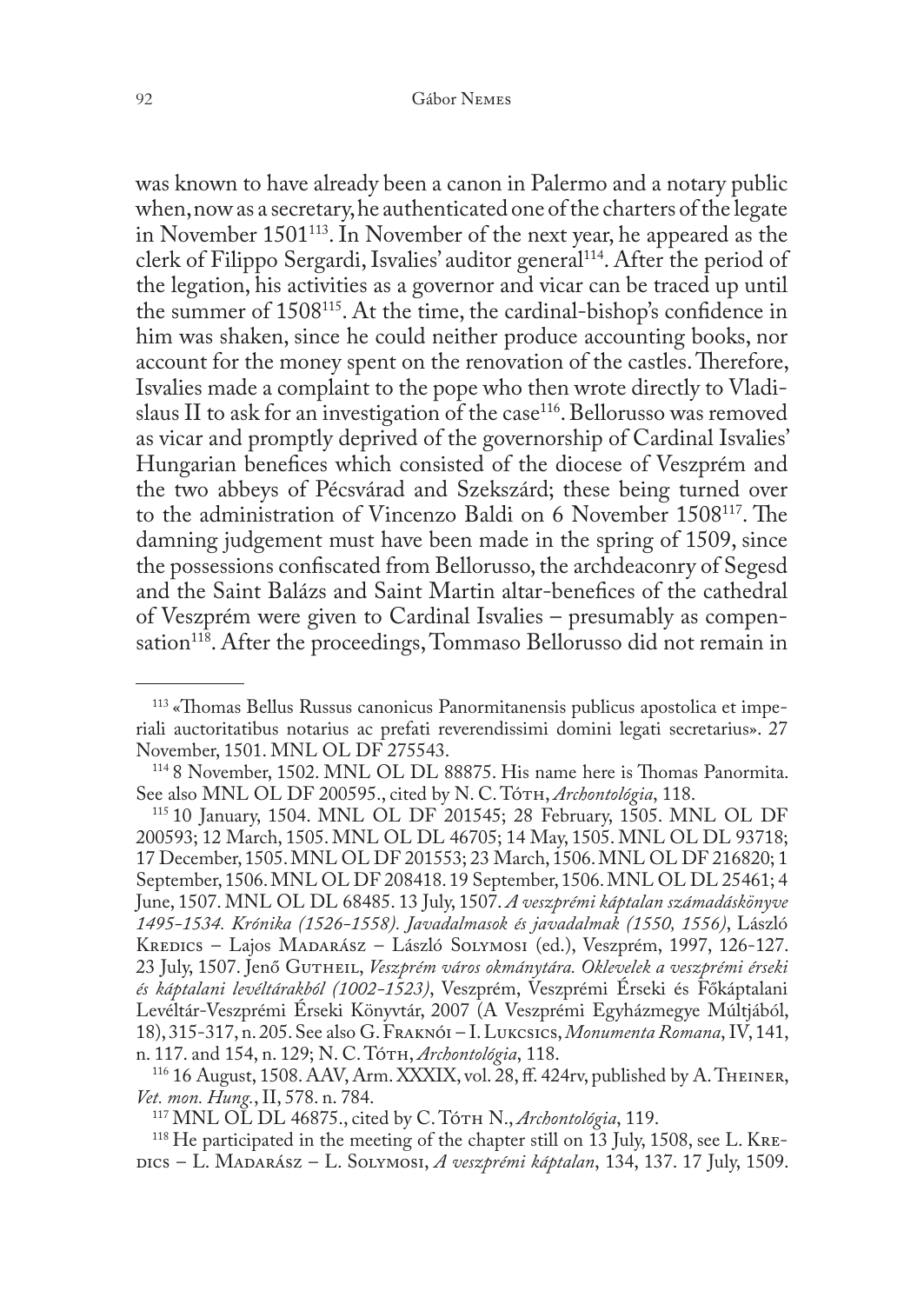Hungary, returning to Rome where he spent two more years<sup>119</sup>. From there, he returned to his birthplace of Palermo on behalf of Cardinal Francesco Remolino, the archbishop of that place, where he became a vicar until 1518. Then for a short period of time in 1532 he became the vicar of the diocese of Monreale. After his return home, he began writing humanist tracts by which he was able to augment his income<sup>120</sup>.

After Belorusso's removal, his offices were filled in by Vincenzo Baldi as already stated above.121 A doctor of law of Pistoian origin, Baldi's name does not appear in the sources prior to this. Therefore, it is unclear whether he arrived in Hungary during the legation of Isvalies or shortly after. He was a governor and vicar until the spring of 1509 when he was succeeded by Péter Beriszló, the provost of Fehérvár<sup>122</sup>. Beriszló – who was sent to the Roman Curia many times by Vladislaus II – knew Cardinal Isvalies personally. It was he who brought the papal brief on the investigation against Bellorusso from Rome123. After this, Baldi

G. Fraknói – I. Lukcsics, *Monumenta Romana*, IV, 178, n. 153. On the Saint Martin altar-benefice see L. KREDICS – L. MADARÁSZ – L. SOLYMOSI, A veszprémi káptalan, 126-127. See also László Solymosi, Az 1515. évi veszprémi zsinat és a vallásos élet, in *Tudomány és művészet Veszprémben a 13-15. században*, Veszprém, 1996 (Veszprémi Múzeumi Konferenciák 6), 62.

<sup>119</sup> In his memoire he described the years he spent in Hungary as follows: «Deinde, cum essem a secretis scriba Petri Cardinalis Rhegyni, ductus sum invitus in Pannoniam Inferiorem ab ipso Cardinale, misso illuc legato ab Alexandro sexto pontifice maximo pro expeditione in Turcas, qui vendicaverant sibi, vi armorum, Neopactum, Motonem et Coronem, civitates Peloponesi, a ditione Venetorum. Peracto postea triennio, illinc legatus qum vellet recedere, constituit me vicarium suum et rectorem, non tamen ex meo voto, insignis ecclesiae Vesprimiensis, ubi primarium templum dicatum est divino Michaeli illudque reparavi et exornavi quantum fas mihi fuit et patronum predicti templi accepi in advocatum. Decem tandem consumptis annis, coactus sum Romam regredi...» F. Martino, *Tommaso Bellorusso*, 375, see also *ivi* 367.

<sup>120</sup> His works: *Tractatus de duabus Madalenis* (1520/1535), *Vita S. Angeli martyris Carmelitani* (1526/1527), *Vaticinia de Christiane Reipublice afflictione ac dein consolatione* (1527), *Opus de Septem Spiritibus* (1535), F. Martino, *Tommaso Bellorusso*, 362-372.

<sup>121</sup> 6 November, 1508. MNL OL DL 46875., 15 November, 1508. MNL OL DF 201574. ( J. Gutheil, *Veszprém*, 317-319, n. 206), 16 December, 1508. MNL OL DL 107484., 26 April, 1509. MNL OL DF 262506. (G. Érszegi – L. Solymosi, *Veszprém*, 479-481, n. 287.); N. C. Tóth, *Archontológia*, 119.

<sup>122</sup> András Kubinyi, *Beriszló Péter és budai szereplése*, in «Budapest Régiségei» 20 (1963) 125-136. On his legateships see A. Kubinyi, *Diplomáciai érintkezések*, 123-124.

<sup>123</sup> On this see A. Theiner, *Vet. mon. Hung.*, II, 578; V. Fraknói, *Magyarország egyházi és politikai összeköttetései*, 278.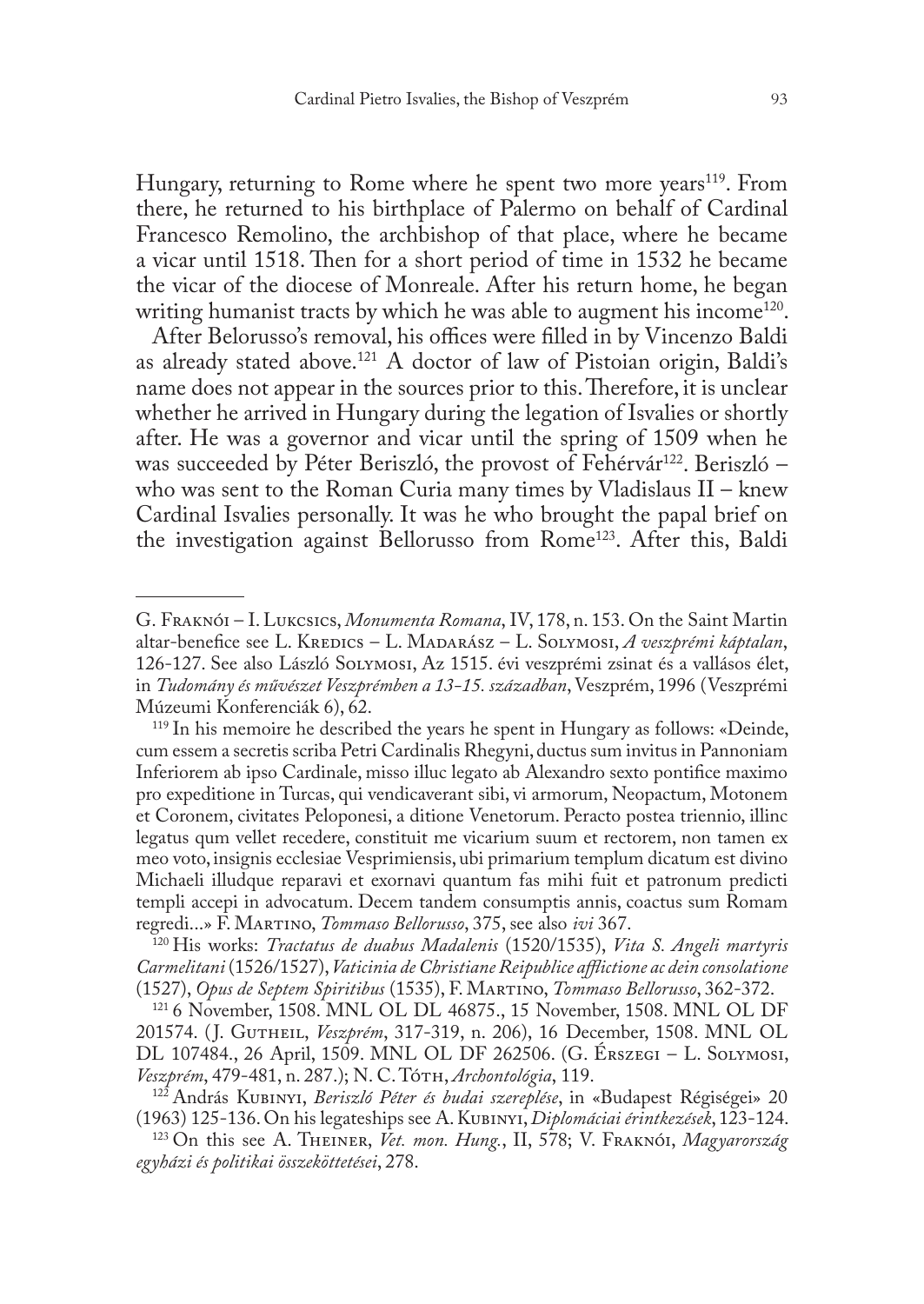remained in Veszprém until 1516, supporting himself on a benefice as a canon<sup>124</sup>. In 1518 he appeared as the Roman procurator of Tamás Bakóc. In 1523, along with Filippo Sergardi (a former auditor of Isvalies), he was the executor of János Lászai, a well-known Hungarian confessor in Rome<sup>125</sup>.

Even after his return to Rome, Isvalies continued to expand his Hungarian benefices beyond the diocese of Veszprém126. In 1505 he obtained

<sup>125</sup> *Consistorialia Documenta Pontificia de Regnis Sacrae Coronae Hungariae (1426- 1605)*, Péter Tusor – Gábor Nemes (ed.), Budapest – Róma, Pázmány Péter Katolikus Egyetem Egyháztörténeti Kutatócsoportja, 2011 (Collectanea Vaticana Hungariae, I/7), 29-32, n. 20, 30; *Stephanus Brodericus: Epistulae*, Petrus Kasza (ed.), Budapest, Argumentum Kiadó-MOL, 2012 (Bibliotheca Scriptorum Medii Recentisque Aevorum. Series Nova 16), 87-88, n. 28, quoted by: Bálint Lakatos, *Kálnai Imre főesperesi és királyi titkári kinevezése (1523-1525). Adalékok a pápaság magyar személyi politikájához Mohács előtt*, in «Századok» 144 (2010) 411-431, 423. See also Gábor Nemes, *Magyarország kapcsolatai az Apostoli Szentszékkel (1523-1526)*, in «Századok» 149 (2015) 479-506, 492.

<sup>126</sup> AAV, Arm. XXXIX, vol. 23, ff. 522v-523r, published by A. Theiner,*Vet. mon. Hung.*, II, 568-569. n. 763. On the payment of the *commune servitium* see *Cameralia Documenta*  Pontificia de Regnis Sacrae Coronae Hungariae, I-II, †József Lukcsics - Tamás FEDE-LES – Péter Tusor (ed.), adiuvante Gábor NEMES, cooperatores András KOLTAI, Noémi KALOTAI, Gergely KIss, Zsanett MATUS, Budapest - Roma, MTA-PPKE Lendület Egyháztörténeti Kutatócsoport, 2014 (Collectanea Vaticana Hungariae, I/9-10), I. 187-188, n. 321-322. See also Vilmos Fraknói, *A szekszárdi apátság története*, Budapest, 1879, 28. – Besides his Hungarian interests, he also received several Italian benefices. While being a legate in Hungary, he won the benefice of the S. Salvatore di Motta Rossa Basilian monastery (in the diocese of Reggio Calabria, 1501.). Directly after his election, he received the S. Pietro di Villanova Benedictine abbey and the provostship of Crema (1503) from Pope Julius II, which were later followed by the S. Maria di Roccamadore Cistercian abbey (in the diocese of Messina, 1504), the S. Maria di Trapezomata and the S. Angelo di Valletuccio Basilian monasteries (in the diocese of Reggio Calabria, 1505) and the diocese of Ourense (in the archdiocese of Braga, 1508). In the meantime, on 18 August, 1508, he exchanged his cardinal titular-church with S. Pudenziana. He did not have to wait long for the additional benefices: in 1509 he received the Diocese of Mazara's archdeaconry of Salem and the parish of S. Niccolò di Brigaria in Palermo (G. Fraknói – I. Lukcsics,*Monumenta Romana*, IV, 178, n. 153.), and then in 1510, he became the archdeacon of the S. Maria Maggiore and the administrator of the diocese of Messina. See on these F. Crucitti,*Isvalies*, *Pietro*.

<sup>&</sup>lt;sup>124</sup> In 1510 he took part in the administration of the lease of Pécsvárad and Szekszárd, see MNL OL DF 208102., published by *Pannonhalmi Szent-Benedek-Rend története*, III, 636-638, n. 175. He is not registered as a missing person on the capitular meetings until 1516; however, after that regularly. See L. KREDICS  $-$  L. MADARÁSZ  $-$  L. Solymosi, *A veszprémi káptalan*, ad indicem.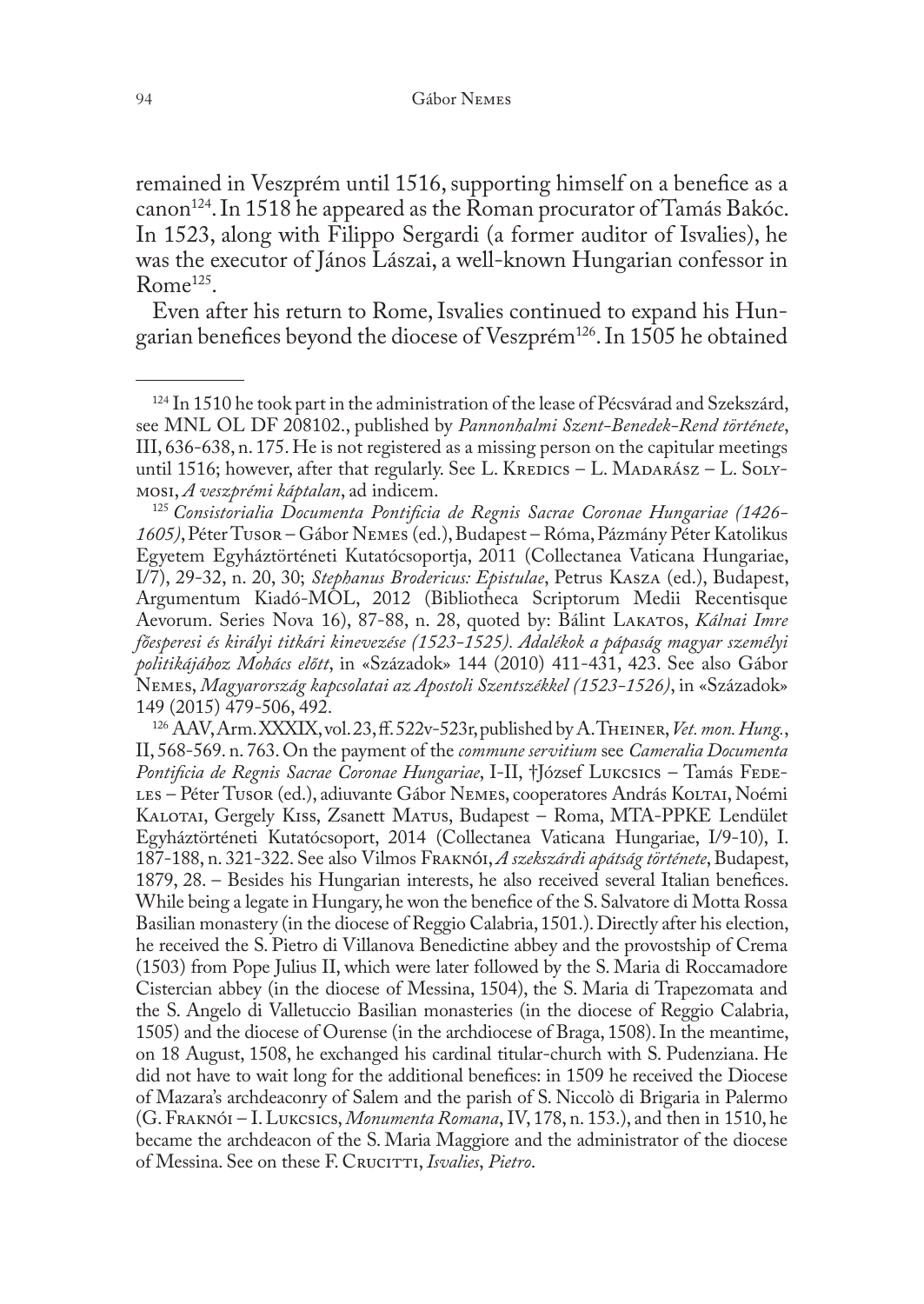the abbeys of Pécsvárad and Szekszárd<sup>127</sup>, whose businesses were taken over by his then-governor of Veszprém, Tommasso Bellorusso. It is interesting to note that the people of Pécsvárad were reluctant to recognize Bellorusso at first<sup>128</sup>. Moreover, Isvalies lodged a complaint with the pope regarding disciplinary problems in the monasteries<sup>129</sup>. The cardinal did not pay much attention to the farming of the two monasteries, since he leased them out to Máté Tolnai, the abbot of Pannonhalma and to other Benedictine abbots for an annual fee of 2000 forints<sup>130</sup>. Apart from these, in July 1509 he received the archdeaconry of Szeged in the cathedral chapter of Bács<sup>131</sup>. Later that year in October, he also obtained the archdeaconry of Bars which had become vacant after the death of Fülöp Bodrogi<sup>132</sup>.

<sup>130</sup> MNL OL DF 208091. and MNL OL DF 208102. *Pannonhalmi Szent-Benedek-Rend története*, III. 630-632, n. 170; 636-638, n. 175. – On behalf of Tommaso Bellorusso, in 1506 the auditor of Isvalies, Bartolomeo da Ancona, took 250 forints from the lease of the monastery of Pécsvárad. MNL OL DF 208059., published by *Pannonhalmi Szent-Benedek-Rend története*, III, 608, n. 153.

<sup>131</sup> 15 July, 1509. G. Fraknói – I. Lukcsics, *Monumenta Romana*, IV, 177, n. 152.

<sup>132</sup> G. Fraknói – I. Lukcsics, *Monumenta Romana*, IV, 178, n. 154. On Fülöp Bodrogi see Endre Veress, *Olasz egyetemeken járt magyarországi tanulók anyakönyve és iratai 1221-1864*, Budapest, 1941 (Monumenta Hungariae Italica 3), 255-256; Ferenc Monay, *A római magyar gyóntatók*, Róma, 1956, 52-54; József Köblös, *Az egyházi középréteg Mátyás és a Jagellók korában (A budai, fehérvári, győri és pozsonyi káptalan adattárával)*, Budapest, MTA Történettudományi Intézete, 1994 (Társadalom- és művelődéstörténeti tanulmányok 12), 382; Gábor Nemes, *Győr egyházmegyeiek a késő középkori Rómában*, in *Magyarország és a római Szentszék II. Vatikáni kutatások a 21. században*, Péter Tusor – Kornél Szovák – Tamás Fedeles (ed.), Budapest – Róma, MTA-PPKE Fraknói Vilmos Római Történeti Kutatócsoport, 2017 (Collectanea Vaticana Hungariae I/15) 107-136, 115-116. – He did not occupy his archdeaconry of Bars, from the spring of 1510 Gergely Pesti had its benefices, Kinga Körmendy – Norbert C. Tóth, *A Collegium Christi alapítása és tagjainak egyetemi tanulmányai. Az oklevelek és kéziratok tanúsága*, in *Metropolis Hungariae*, András Hegedűs (ed.),

<sup>&</sup>lt;sup>127</sup>The diet of 1507, which enacted that an order could only be headed by a monk, made an exception with him: he could head the monasteries until the end of his life or until being elected as a pope. V. Fraknói, *A szekszárdi apátság*, 28-30; Vilmos Fraknói, *A magyar királyi kegyúri jog Szent Istvántól Mária Teréziáig*, Budapest, Athenaeum 1895, 223; *Pannonhalmi Szent-Benedek-Rend története*, XII/B, 35.

<sup>128</sup> MNL OL DF 208062.

<sup>129</sup> On 10 October, 1507, Julius II entrusted György Szatmári, the bishop of Pécs, and Zsigmond Thurzó, the bishop of Várad, with the restoration of discipline. See AAV, Arm. XXXIX, vol. 25, ff. 463v-464v, published by A. Theiner, *Vet. mon. Hung.*, II, 575-576. n. 780.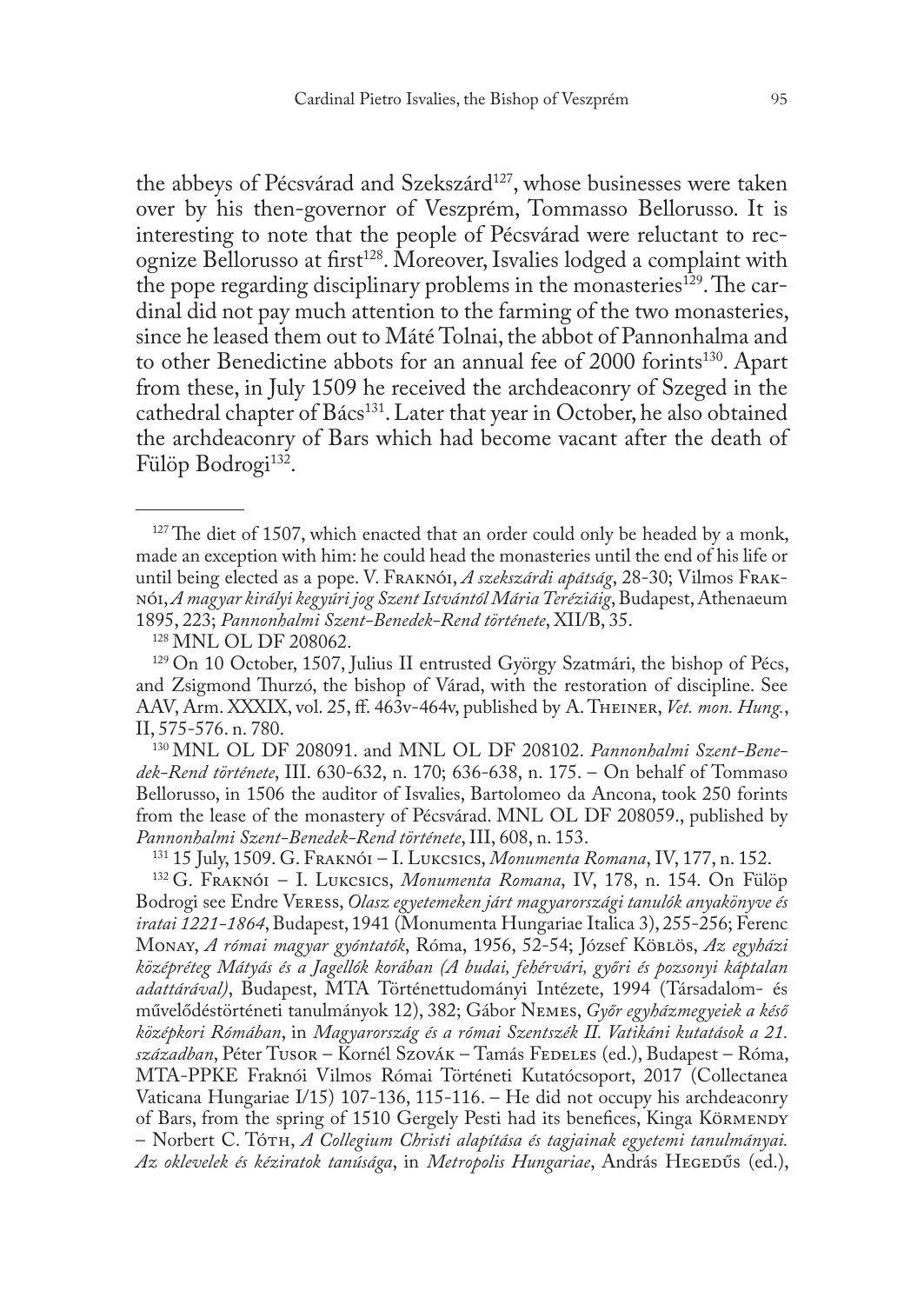#### *Cardinal Protector*

As a cardinal protector of Hungary and Bohemia<sup>133</sup>, Pietro Isvalies frequently represented Vladislaus II in the Roman Curia as his personal diplomat and often facilitated sensitive communications between Buda and Rome. For instance, Isvalies gave Pope Julius II a congratulatory letter from the Hungarian monarch, the barons and prelates on the occasion of his election. In addition, they assured the new pope of their support in his demands on Venice. For his part, the pope counted on the cardinal to inform involved parties in Hungary regarding any developments in Rome which concerned them in addition to sending papal briefs through Isvalies<sup>134</sup>.

In numerous cases, Cardinal Isvalies presented the requests of the Hungarian court to the pope. These included the appointment of a brother of Queen Anna, Archbishop Jean de Foix of Bordeaux, as the administrator of Transylvania135; about keeping András, the Dominican provost of Fehérvár in his office<sup>136</sup>; about the possible excommunication and interdictum, which could be inflicted upon the monarch and his court due to the occurrence of Bohemian heretics in the court of Buda137; a request to exempt Albert and Charles, princes of Munster, from excommunication for the sake of their grandfather, George

Esztergom, 2017 (Strigonium antiquum VIII) 145-165, 165. I thank Norbert C. Tóth for calling my attention to this.

<sup>133</sup> For recent work on the cardinal protectors see Péter Tusor, *A magyar koronabíborosi és bíboros protektori "intézmény" kialakulása és elhalása a XV-XVI. században*, in *Várak, templomok, ispotályok. Tanulmányok a magyar középkorról*, Tibor Neumann (ed.), Budapest – Piliscsaba, Argumentum, 2004 (Analecta mediaevalia II) 291-310; G. NEMES, Magyarország kapcsolatai, 479-483; C. FLETCHER, Diplomacy in Renais*sance Rome*, 22-24.

<sup>134</sup> 26 July, 1504. AAV Arm. XXXIX, vol. 22, ff. 127v-128v, 128v-129r, published by A. Theiner, *Vet. mon. Hung.*, II, 558-559. n. 739-740; 20 November, 1504. AAV, Arm. XXXIX, vol. 22, ff. 219v-220r, 229v-230r, published by A. Theiner, *Vet. mon. Hung.*, II, 559-560, n. 742-743. See also V. Fraknói, *Magyarország egyházi és politikai összeköttetései*, 274-275.

 $135$  1 May, 1506. AAV, Arm. XXXIX, vol. 24, ff. 183rv, published by A. THEINER, Vet. mon. Hung., II, 570-571, n. 768. See also J. Lukcsics - T. FEDELES - P. Tusor, *Cameralia Documenta Pontificia*, I, 190, n. 326.

<sup>136</sup> 10 December, 1506. AAV, Arm. XXXIX, vol. 25, ff. 35rv, A. Theiner, *Vet. mon. Hung.*, II, 573, n. 775.

<sup>137</sup> 3 July, 1506. AAV, Arm. XXXIX, vol. 24, ff. 270rv, published by A. Theiner, *Vet. mon. Hung.*, II, 572, n. 772.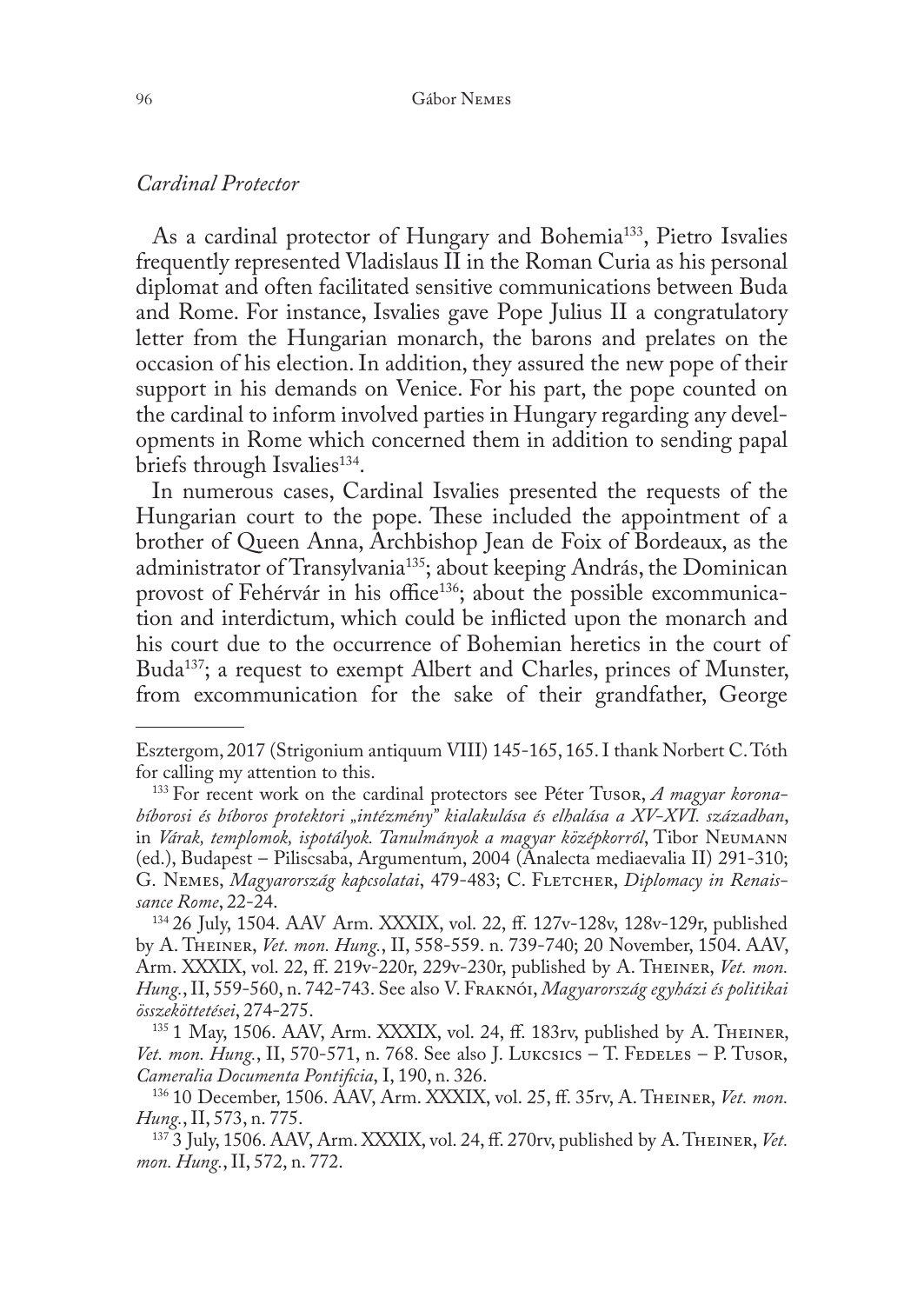of Poděbrady138; or about the aid that should have been sent for the anti-Ottoman war<sup>139</sup>.

The other important duty of the protector was to present episcopal nominees – found suitable during the canonical investigation process – to the pope during the papal consistory. In the case of Isvalies, we have data regarding five such presentations: Miklós Laskai, the bishop of Vidin140; Simon de Begna (Simon Kožičić), the bishop of Modrus141; Mihály Máramarosi ( Jánosfalvi), the bishop of Moldva142; János Miletinci, the bishop of Gallipoli<sup>143</sup>; and András, the bishop of Roson<sup>144</sup>.

In Rome, Isvalies made good use of his first-hand knowledge of affairs in Hungary. For instance, in connection with the anti-Ottoman war, Cardinal Isvalies spoke at length about his legation in Hungary during a papal consistory<sup>145</sup>. Again, relying on his experience, the cardinal was able to inform the pope about diplomatic relations between King Vladislaus and Shah Ismail I.146 He described the prominent persons of the Hungarian clergy to the pope including Cardinal Tamás Bakóc<sup>147</sup> and György Szatmári, the bishop of Várad<sup>148</sup>. Occasionally he also informed the envoys of the other monarchs staying in Rome about Hungarian

- <sup>140</sup> 15 November, 1504. G. Fraknói I. Lukcsics, *Monumenta Romana*, IV, 153, n. 126. Auxiliary bishop of Vác, see N. C. То́тн, *Archontológia*, 123.
- <sup>141</sup> 7 November, 1509. P. Tusor– G. Nemes, *Consistorialia Documenta Pontificia*, 16-17, n. 10. See also N. С. То́тн, *Archontológia*, 79.
- <sup>142</sup> 11 January, 1510. P. Tusor G. Nemes, *Consistorialia Documenta Pontificia*, 17-18. n. 11. Auxiliary bishop of Esztergom, see also N. C. Tó $TH$ , *Archontológia*, 82.
- <sup>143</sup> 24 April, 1510. Tusor P. Nemes G., *Consistorialia Documenta Pontificia*, 19-20. n. 12. Auxiliary bishop of Várad, see also N. C. Tó $TH$ , *Archontológia*, 113.
- <sup>144</sup> 19 May, 1510. P. Tusor G. Nemes, *Consistorialia Documenta Pontificia*, 20-22. n. 13. Auxiliary bishop of Zagreb, see also N. C. Тóтн, Archontológia, 129-132.

<sup>138</sup> 19 May, 1507. AAV, Arm. XXXIX, vol. 25, ff. 340r-341r, published by A. Theiner, *Vet. mon. Hung.*, II, 574-575, n. 778.

<sup>139</sup> 26 September, 1508. AAV Arm. XXXIX., vol. 28, ff. 502v-503v, published by A. Theiner, *Vet. mon. Hung.*, II, 579, n. 787.

<sup>145</sup> 30 January, 1505. AAV, Arm. XXXIX, vol. 23, ff. 659v-660r, 661v-662v, published by A. Theiner, *Vet. mon. Hung.*, II, 560. 562-563, n. 750-751.

<sup>146</sup> 17 June, 1508. AAV, Arm. XXXIX, vol. 28, ff. 318v-319r, published by Augustin Theiner, *Vetera monumenta Slavorum meridionalium historiam illustrantia*. I. Roma, Typis Vaticanis, 1863, 554-555, n. 748.

<sup>147</sup> 29 August, 1505. AAV, Arm. XXXIX, vol. 23, ff. 517r-518r, published by A. Theiner, *Vet. mon. Hung.*, II, 568, n. 762.

<sup>148</sup> 20 November, 1504. AAV, Arm. XXXIX, vol. 22, ff. 229v-230r, published by A. Theiner, *Vet. mon. Hung.*, II, 560, n. 743.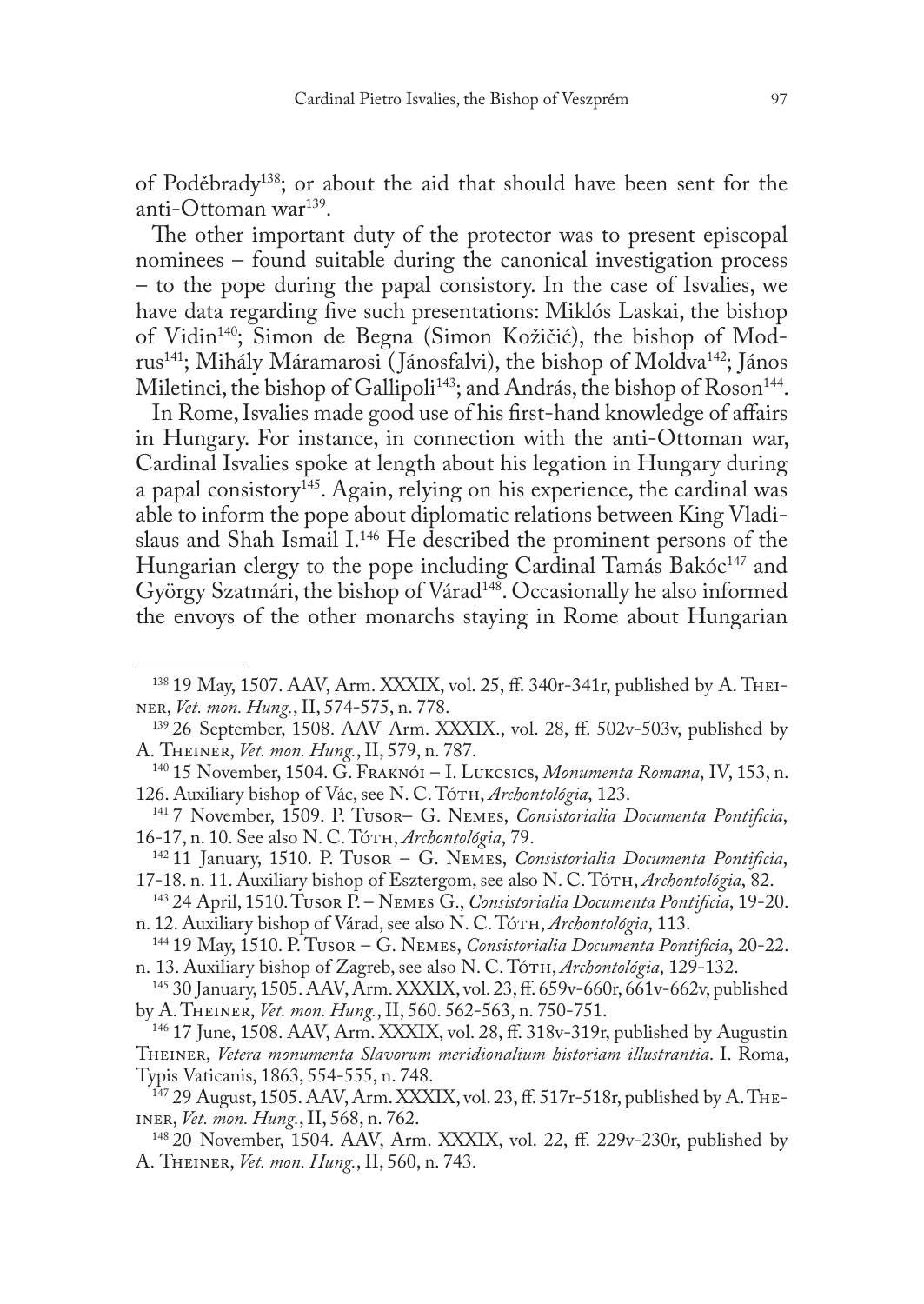affairs<sup>149</sup>, which he continued to be well informed about as exampled by his knowledge of the case concerning the *dotalitium* (dowry) of Vladiaslaus II and Beatrice of Naples<sup>150</sup>.

In addition to these offices, Isvalies was also the cardinal protector of Poland and Bohemia<sup>151</sup>. In that capacity, he accompanied the envoys of King Alexander of Poland when they were welcomed by the pope in a public consistory, after which he escorted them from the papal palace and treated them to a feast on 10 March 1505152. Three years later in 1508, he was the one to present the pope with the request of King Sigismund of Poland – whom he personally knew from his legation in Hungary – concerning support for his anti-Ottoman war<sup>153</sup>. In addition, Isvalies often informed the pope about the conflict between Polish crown and the Teutonic Order<sup>154</sup>. Perhaps it was only natural then that his own retinue often took part in the networking between the pope and the Jagiellonian court. In the autumn of 1509, Pope Julius II sent the vassal of Cardinal Isvalies, the previously mentioned Transylvanian Saxon Jacobus Piso, as a nuncio to King Sigismund, in whose court he had an office up until the summer of 1510155. In March 1510, the

<sup>149</sup> E.g. P. Villari, *Dispacci di Antonio Guistinian*, III, 180, 314.

<sup>150</sup> 27 March, 1508. AAV, Arm. XXXIX, vol. 28, ff. 151v-152v, published by A. Theiner, *Vet. mon. Hung.*, II, 576-577. n. 782; 16 August, 1508. AAV, Arm. XXXIX, vol. 28, ff. 437v-438r. The trial started in November 1507, see Beatrice's letters written to Ippolito d'Este: ASMo, Carteggio Principi, *Esteri*, 1623, b. 2/8,17-19. published by Albert Berzeviczy (ed.), *Aragoniai Beatrix magyar királyné életére vonatkozó okiratok*, Budapest, Magyar Tud. Akadémia, 1914 (Monumenta Hungariae Historica, I/ 39) 452-456; *Vestigia*, Infocus 2209-2211. – It might be due to his activity as a cardinal protector that he transcribed the sola signatura supplication of János, the parish priest of Sárospatak, in his residence of Rome on 24 April, 1508. MNL OL DF 234614.

<sup>151</sup> Joseph Wodka, *Zur Geschichte der nationalen Protektorate der Kardinäle an der römischen Kurie*, Innsbruck – Leipzig, Rauch, 1938 (Publikationen des ehemaligen Österreichischen Historischen Instituts in Rom 4/1), 20.

<sup>152</sup> E. Celani, *Johannis Burckardi Liber notarum*, II. 474.

<sup>153</sup> AAV, Arm. XXXIX, vol. 28, ff. 513v-514r, published by A. Theiner, *Vet. mon. Pol.*, II, 325-326, n. 356.

<sup>154</sup> 27 March, 1509. A. Theiner, *Vet. mon. Pol.*, II, 326-327. n. 358; 1 May, 1510. AAV, Arm. XXXII, vol. 21, ff. 218rv, published by A. Theiner, *Vet. mon. Pol.*, II, 330- 331, n. 364.

<sup>155</sup> On 10 November, 1509, Vladislaus II wrote to the pope from Prague that *Jacobus Piso decretorum doctor sanctitatis vestre nuntius* handed the breves over to King Sigismund, AAV, Arm. XXXII, vol. 21, ff. 226r-227v. By the help of Cardinal Isvalies, on 1 October, 1509, he received the prebend of Esztergom of Fülöp Bodrogi, the Hun-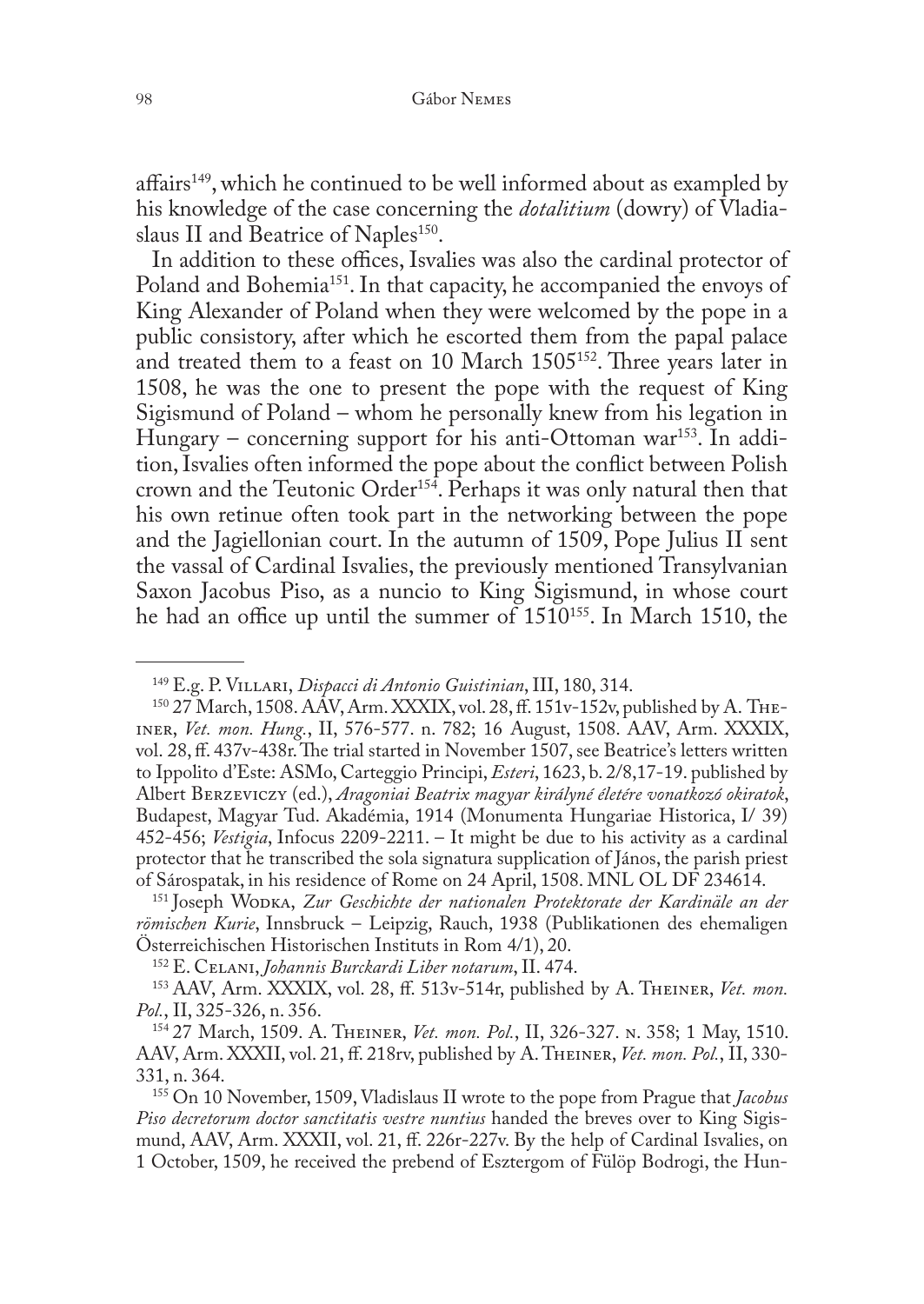papal brief which called for a new anti-Ottoman crusade was brought to Esztergom by a man named Piero, a vassal of the cardinal<sup>156</sup>.

## *The Sad End of a Glorious Career*

Cardinal Pietro Isvalies gradually became one of the most influential cardinals of the Curia during the pontificate of Julius II, and thus received several important military duties from the pope. In 1509 he had to travel to Tivoli to stop the riots of the Colonnas and Orsinis. In September 1510, Julius II decided to attack the Prince of Ferrara, Alfonso d'Este, who was supported by Louis XII and with whom he had been in alliance not long before. Therefore, the pope sent Isvalies with Cardinal Luigi d'Aragona to Bologna, which had been seized from the Bentivoglios in 1506, to recruit 6000 soldiers for the papal army for the campaign against Ferrara. In January 1511, Isvalies participated in the siege of Mirandola, returning to Bologna after the city was occupied by papal forces. On 14 May 1511, the French army led by Gian Giacomo Trivulzio of Milan approached Bologna forcing Pope Julius II to remove to Ravenna, handing the title of the governor over to Cardinal Legate Francesco Alidosi. On 23 May 1511 the papal troops suffered a grave defeat and were forced to give up Bologna, which was re-occupied by the expelled Bentivoglios. One of the reasons of the defeat was a conflict that had arisen between Cardinal Alidosi and Francesco Maria della Rovere, the Duke of Urbino, who was the nephew of Pope Julius II and the head of the papal troops. The fracture had worsened to the

garian confessor who died in Rome (G. Fraknói – I. Lukcsics, *Monumenta Romana*, IV, 179, n. 155.), and then he is likely to have become an apostolic protonotary and a papal chamberlain after his service as a nuncio (P. Tusor– G. Nemes, *Consistorialia Documenta Pontificia*, 35. n. 25.). On his legateship see also A. Theiner, *Vet. mon. Pol.*, II, 330-331. n. 364; Jenő Ábel, *Magyarországi humanisták és a Dunai Tudós Társaság*, Budapest, Magyar Tudományos Akadémia, 1880, 82; L. Jankovits, *Jacobus Piso kapcsolatkeresései*, 32.

<sup>156</sup> G. Wenzel, *Marino Sanuto II*, 166; Bálint Lakatos, *A tatai országgyűlés és diplomáciai háttere (1508-1510)*, in *A diplomácia válaszútján. 500 éve volt Tatán országgyűlés*, János László (ed.), Tata, 2010 (Annales Tataienses VI) 29-65, 8. – Piero might be identical to Procurator Petrus, who arranged the lease of the monasteries of Pécsvárad and Szekszárd. See MNL OL DF 208102., published by *Pannonhalmi Szent-Benedek-Rend története*, III. 636-638. n. 175.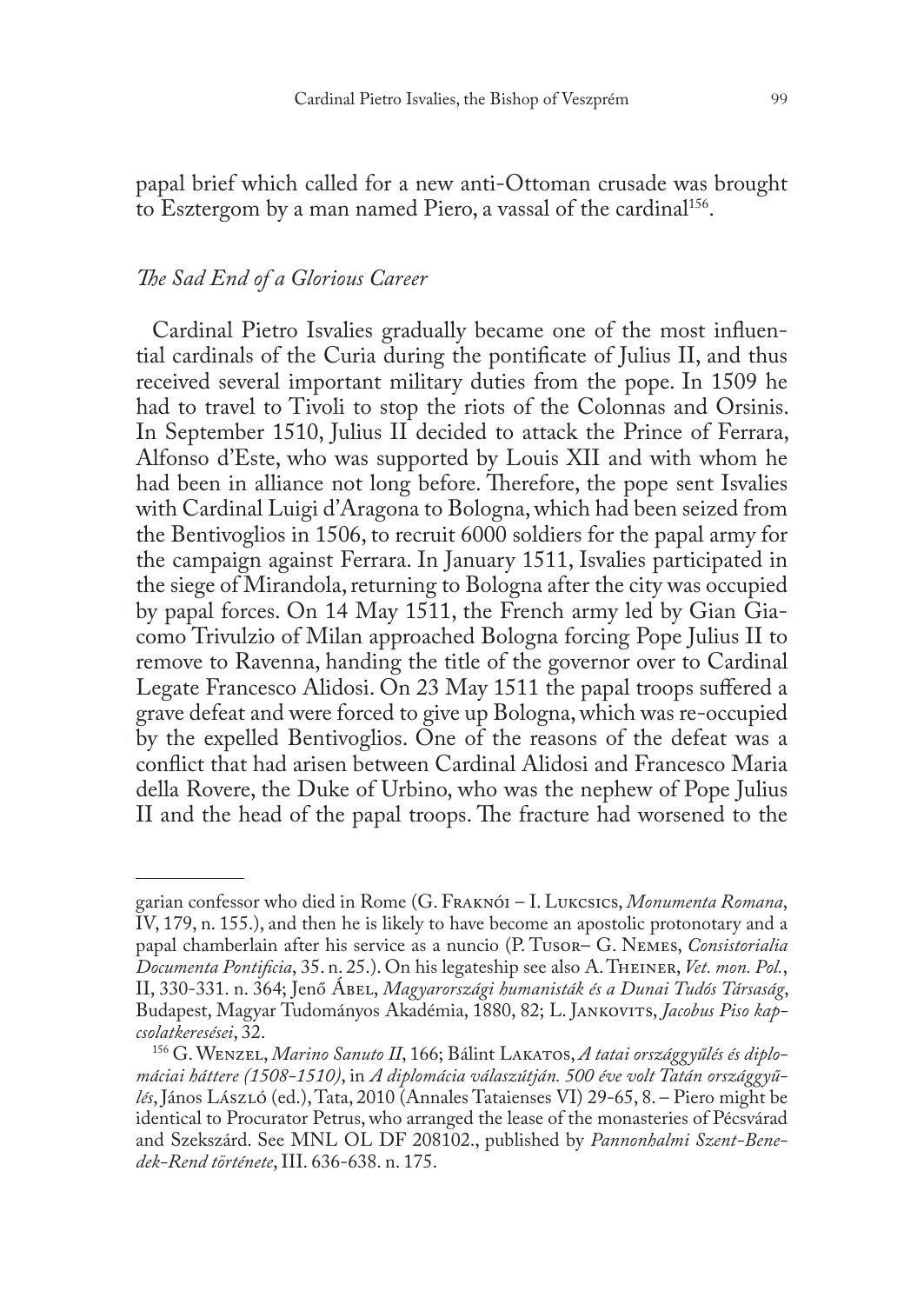point that the Duke of Urbino had Cardinal Alidosi publicly killed on 24 May157.

It was during these circumstances that Isvalies was appointed as the legate of Bologna and Romagna by Pope Julius II. However, he was badly defeated by the Bentivoglios in a battle fought for the re-occupation of Bologna on 17 July 1511. Fleeing from the pope's anger, he died of an illness in Cesena on 22 September, 1511. Afterwards, his mortal remains were returned to Rome and laid to rest in the Basilica di Santa Maria Maggiore<sup>158</sup>.

#### *Outlook*

Cardinal Isvalies was an outstanding bureaucrat and diplomat who, through his education, talent and connections had an exceptional career in the Roman Curia. On the Piazza del Biscione, near Campo de'Fiori, he bought the palace of Virginio Orsini, which he renovated and decorated with paintings and sculptures. He erected his court here, which also provided a meeting place to the erudite humanists<sup>159</sup>. He supported the famous Sicilian poet Angelo Callimaco who dedicated two of his works to him<sup>160</sup>. The noted theologian and philosopher Marco da Benevento lived and worked in his court while writing his geographical and astronomical work, *Geographia*161. The cardinal's considerable income was consumed by his court, which at times caused liquidity problems, a fate shared by many of his fellow cardinals<sup>162</sup>.

<sup>157</sup> David S. Chambers, *Popes, Cardinals and War. The Military Church in Renaissance and Early Modern Europe*, London, I.B. Tauris, 2006, 119–125.

<sup>&</sup>lt;sup>158</sup> G. FRAKNÓI – I. LUKCSICS, Monumenta Romana, IV, LXXIII; F. CRUCITTI, Isva*lies*, *Pietro*.

<sup>159</sup> F. CRUCITTI, *Isvalies*, Pietro. On the Palazzo Orsini Pio Righetti see C. FLETCHER, *Diplomacy in Renaissance Rome*, 131.

<sup>160</sup> Giancarlo Schizzerotto, *Callimaco, Angelo*, in DBI, 16, Roma, 1973, http://www.treccani. it/enciclopedia/angelo-callimaco\_(Dizionario-Biografico) (downloaded 12/05/2020). On his connections in Hungary, see József Huszti, *Angelus Callimachus Siculius költeménye Báthori Miklóshoz*, in «Magyar Könyvszemle» 36 (1929) 10-14.

<sup>161</sup> Margherita Palumbo, *Marco da Benevento*, in DBI, 69, Roma, 2007, http://www.treccani.it/ enciclopedia/marco-da-benevento\_%28Dizionario-Biografico%29/ (downloaded 12/05/2020).

<sup>162</sup> Cardinal Isvalies was criticized by cardinal Bernardo Dovizi for wearing fake jewels, Ronald C. Finucane, *Contested Canonizations. The Last Medieval Saints, 1482- 1523*, Washington, 2011, 120.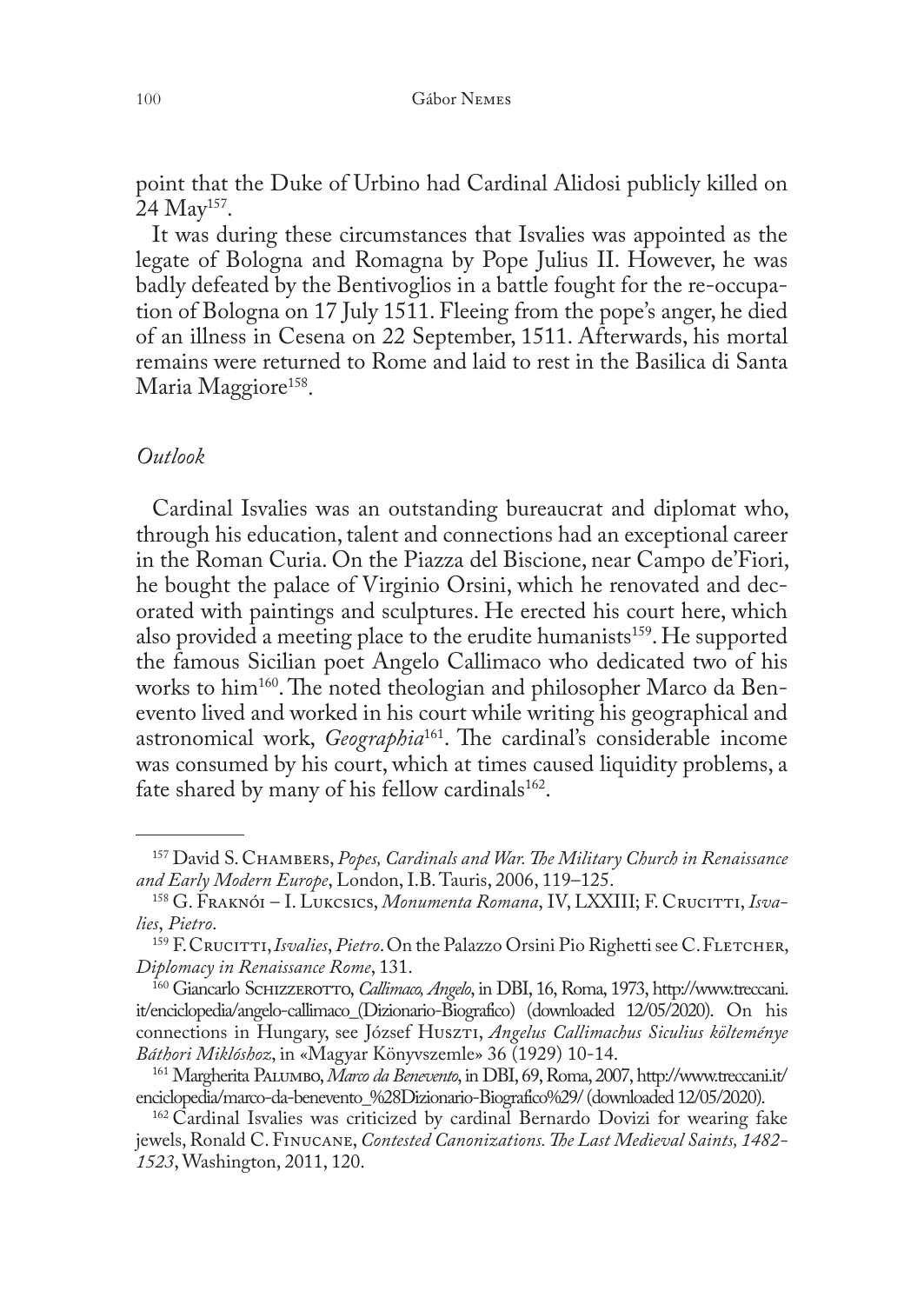Isvalies' benefices in Hungary soon found new owners after his death. The episcopacy of Veszprém was given to Péter Beriszló who had been appointed governor and vicar by Isvalies himself<sup>163</sup>. In the spirit of the Benedictine reform hallmarked by Máté Tolnai, monks again became the heads of the abbeys of Szekszárd and Pécsvárad: Abbot Mihály and Abbot Pál respectively<sup>164</sup>. Tamás Bakóc, who had worked with Isvalies during the 1501 preparations for the anti-Ottoman war, arrived in Rome on 26 January, 1512 and took up residence in the palace on the Piazza del Biscione, where Cardinal Isvalies had lived mere month before<sup>165</sup>. Although the palace was situated in the most fashionable district among the diplomats of Rome, that was hardly the main motive of Bakóc. The archbishop of Esztergom wanted to follow the footsteps of Cardinal Isvalies by taking on the role of cardinal protector and even a certain part of his vassals<sup>166</sup>. By relying on the legacy of Isvalies, during his two-year stay in Rome, Bakóc executed of the most intensive Hungarian representation ever in Rome, which also served and assisted János Szapolyai, King of Hungary (1526–1540) after the Battle of Mohács<sup>167</sup>.

<sup>&</sup>lt;sup>163</sup> N. C. То́тн, Archontológia, 119.

<sup>164</sup> V. Fraknói, *A szekszárdi apátság*, 30; *Pannonhalmi Szent-Benedek-Rend története*, XII/B. 35-36.

<sup>165</sup> V. Fraknói, *Magyarország egyházi és politikai összeköttetései*, 304.

<sup>166</sup> G. Nemes, *Magyarország kapcsolatai*, 492-493, 504.

<sup>167</sup> Gábor Nemes, *Folytonosság vagy újrakezdés? Magyarország és az Apostoli Szentszék kapcsolatainak alakulása Mohács előtt és után*, in *Egyházi társadalom a Magyar Királyságban a 16. században*, Szabolcs Varga – Lázár Vértesi (ed.), Pécs, Pécsi Püspöki Hittudományi Főiskola Pécsi Egyháztörténeti Intézet, 2017 (Seria Historiae Dioecesis Quinqueecclesiensis XVII) 105-133.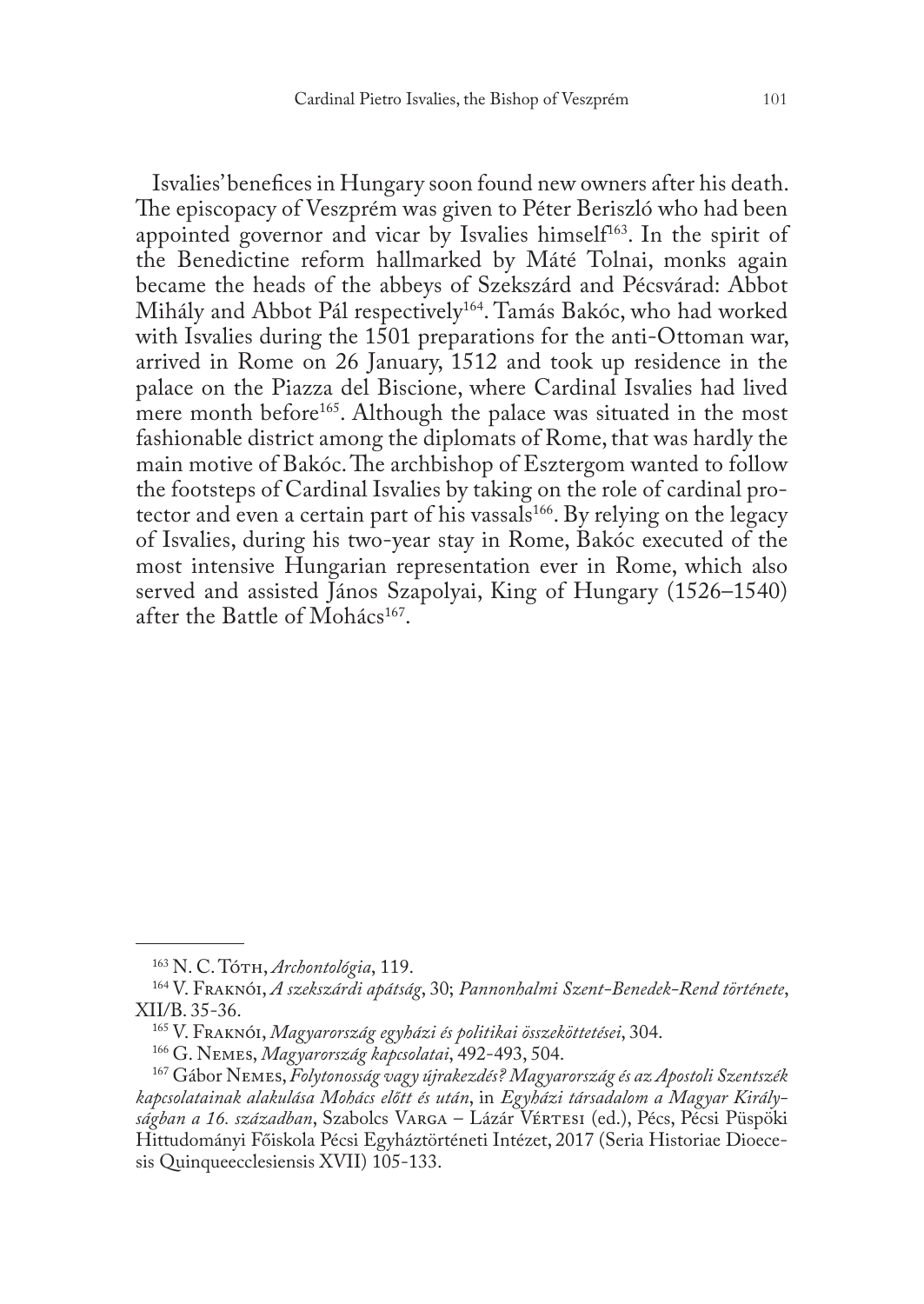#### Appendix

*The Clerks of Cardinal Legate Pietro Isvalies in Hungary*

#### *Auditor generalis*

Mariano Bartolini (*Marianus de Bartholinis de Perusio*) 7. V. 1501. (DF 229183.)168 23. II. 1502. (DF 278334.)

Doctor utriusque iuris. He was born in Perugia in around 1465/66. In the 1490s he taught civil law in his birthplace and in Pisa, besides holding offices in Perugia; in 1499 he was conservatore della moneta, in 1500 avvocato del comune. After returning from Hungary he was the auditor of the Sacra Romana Rota (1503–1508), auditor causarum palatii apostolici, and papal chaplain (1504). In the meantime he was an apostolic nuncio sent to Maximilian I (1504–1506), and then the chamberlain of the Sacra Romana Rota (1506–1507), later he was again in the court of Maximilian I with Cardinal Legate Bernardino Lopez de Carvajal  $(1507-1508)$ . † 3. IX. 1509<sup>169</sup>.

<sup>168</sup> Reg. B. Iványi, *Eperjes*, n. 824. His further charters: MNL OL DF 260854; 229185. (B. Iványi, *Eperjes*, n. 826.); 232085; 207995. (*Pannonhalmi Szent-Benedek-Rend története*, III. 574-575. n. 123; G. Fraknói – I. Lukcsics, *Monumenta Romana*, IV, 104, n. 90.); MNL OL DL 46575. (György Bónis, *Szentszéki regeszták*, Budapest, 1997 ( Jogtörténeti Tár, 1/1) n. 3932.). See also *Pannonhalmi Szent-Benedek-Rend története*, III. 572-573. n. 122.

<sup>169</sup> On his life see Roberto Abbondanza, *Bartolini*, *Mariano*, in DBI, 6, 1964, http:// www.treccani.it/enciclopedia/mariano-bartolini\_%28Dizionario-Biografico%29/. (downloaded: 31/10/2017). Furthermore, Thomas Frenz, *Repertorium Officuirum Romane Curie (RORC)*, Patavie, 2009-2016, http://www.phil.uni-passaude/fakultaetsorganisation/ fakultaetsangehoerige/histhw/forschung/rorc/conspectus-generalis-personarum-alphabeticus/, Marianus de Bartolinis; E. Artner, *Magyarország*, 159; A. Kalous, *Plenitudo potestatis*, 336-343, 357, 361-362.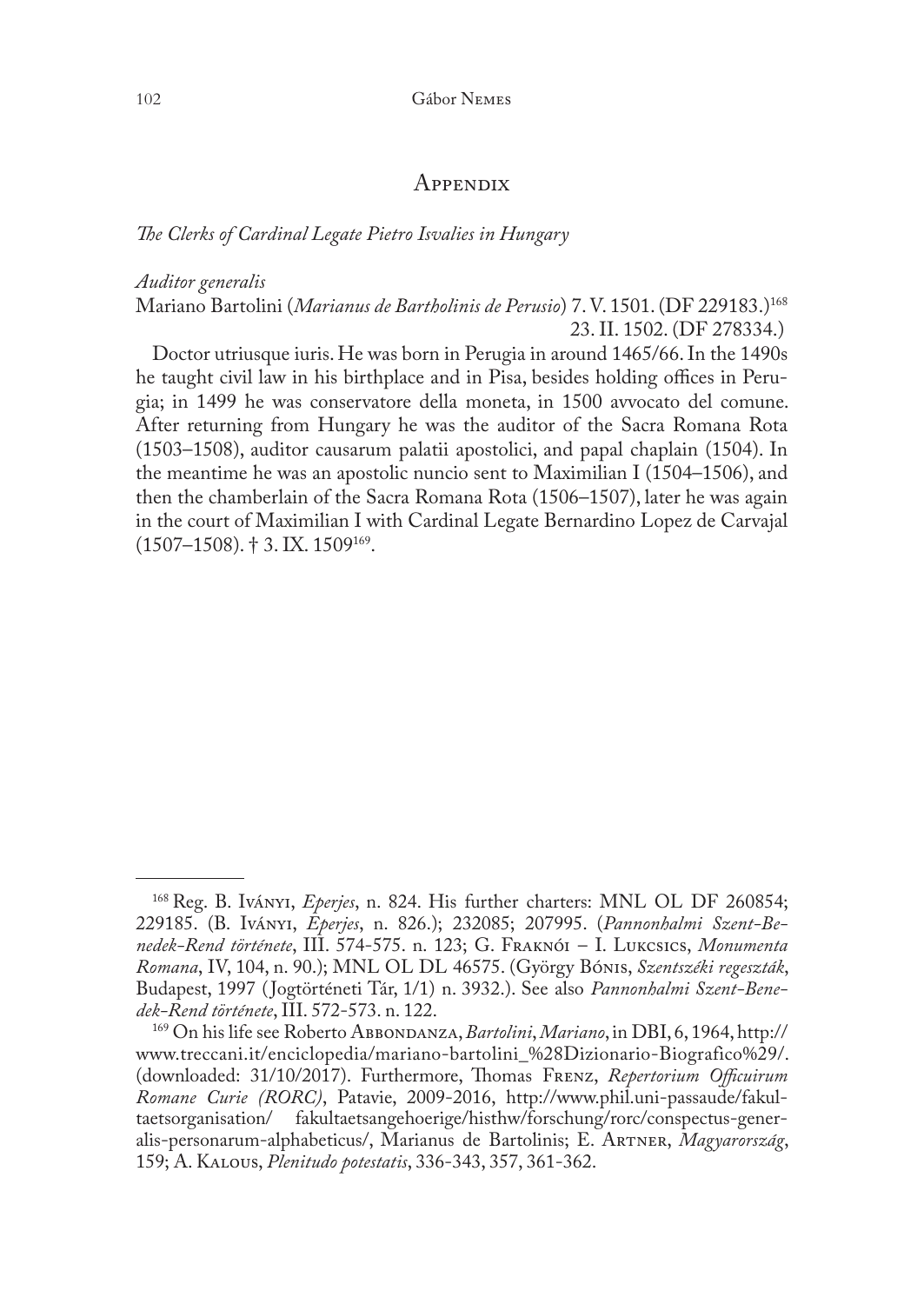Filippo Sergardi (*Philippus de Sergardis Senensis*) <sup>170</sup> 8. XI. 1502. (DL 88875.)171 10. VII. 1503. (DF 253273.)

Doctor utriusque iuris. He was born in Siena; on 7 April, 1466 he completed his studies in law in his birthplace or in Ferrara with the leadership of the famous jurist of Siena, Bulgaro Bulgarini<sup>172</sup>. As a young man he was the secretary of the rich merchant of Siena, Agostino Chigi<sup>173</sup>, and then he went to Rome, where he might have obtained curial offices through the instrumentality of his master: collector taxe plumbi (1493–1496), scriptor penitentiarie (1497–1499), prothonotarius apostolicus (1501–1525)<sup>174</sup>. After returning from Hungary, by the side

<sup>171</sup>The judge sent before it 13. IX. 1501. MNL OL DF 232090.

<sup>172</sup> P. Baker-Bates, *Sebastiano del Piombo*, 37.

<sup>173</sup> *Ivi*, 39. – As one of the executors of Agostino Chigi's testament, he led the construction of the Chigi Chapel of the Santa Maria della Pace in Rome, where he met such masters like Baldassare Peruzzi, Sebastiano del Piombo. See *Ibid.*

174Thomas Frenz, *Die Kanzlei der Päpste der Hochrenaissance 1471-1527*, Tübingen, De Gruyter, 1986 (Bibliothek des deutschen Instituts in Rom 63), 435, n. 1984-1985; T. Frenz, *Repertorium Officiorum Romane Curie.* Thomas Frenz wrongly handled them as two separate persons in the name of Philippus de Senis and Philippus de Sergardis. – On 19 May, 1499, he enrolled in the Holy Spirit hospital in Rome, *Necrologi e libri* 

<sup>&</sup>lt;sup>170</sup> On his life and family the latest Benedetta BORELLO, *Comprare e investire. Le case dei Sergardi a Roma tra Cinquecento e Settecento. Appunti su una ricerca in corso*, Siena, Università di Siena, 2004, http://www.storia.unisi.it/uploads/media/borello\_segardi. pdf (downloaded 31/10/2013), G. Nemes, *Magyarország kapcsolatai*, 492-493, 499- 501; Piers Baker-Bates, *Sebastiano del Piombo and the World of Spanish Rome*, London – New York, Routledge, 2017 (Visual Culture In Early Modernity), 35-52. Piers Baker-Bates suggested that there were two Filippo Sergardi (*ivi,* 39.), an uncle and a nephew. There is only one source existing on the older Filippo, one extract of the *Le pompe sanesi o vero relazione delli uomini e donne illustri di Siena e suo stato*, the biographical collection of Ugurgieri Azzolini, a Dominican monk of Pisa published in 1649 in Pistoia (I.V.XXIII.). According to this, Filippo di Giovanni Sergardi became an abbot in the diocese of Esztergom in 1494 («fu fatto abbate nella diocesi di Strigonia in Ungheria»), and then he was appointed as a cleric of the Camera Apostolica in Rome. Afterwards, he was sent to Emperor Maximilian by Pope Alexander VI as a legate («da Alessandro VI pontefice Romano fu mandato nunzio straordinario a Massimiliano imperatore per trattare negozii importantissimi e difficilissimi appartenenti alla Republica Cristiana»). He died in Germany, where he was loved by the emperor as well as by the whole Hungarian nobility (*tutta la nobiltà Unghera*). While the paternal grandfather of Filippo was called Giovanni, it should be mentioned that from the family home of Montalcino, it was Niccolò, the father of Filippo, who moved to Siena; his children being born here. I could not find any data on his legateship, abbacy and other titles; therefore, it is possible that this biography is only a part of the legendry of the family.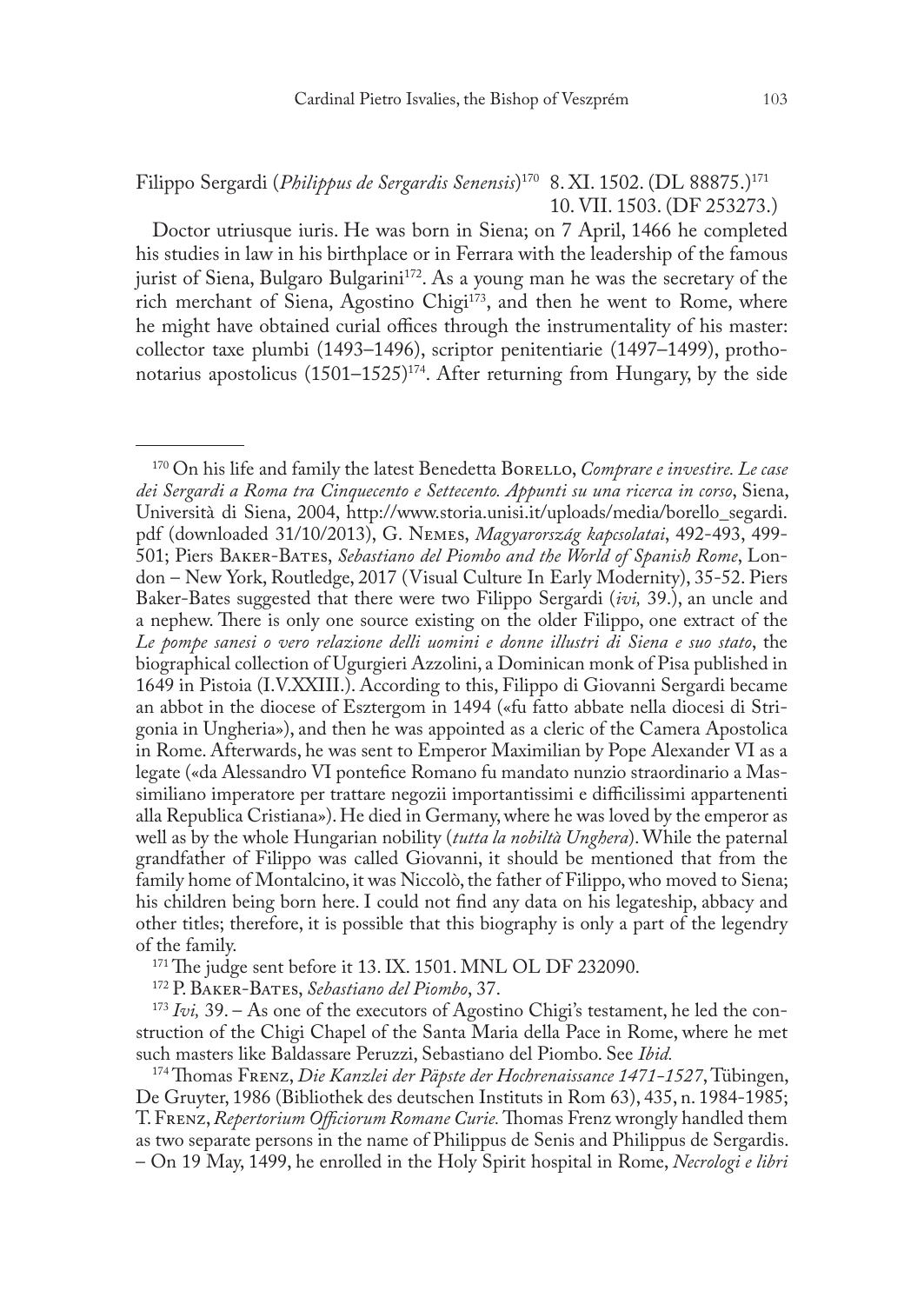of Isvalies, he was present at the conclave electing Pope Julius  $II^{175}$ . After this, he obtained the following curial offices: secretarius apostolicus (1502–1534), clericus camere (1504–1526, decanus clerici camere apostolice 1520–1523.), corrector archivii Romane curie (1505–1513), magister registri cancellarie (1508–1518, 1532), notarius (1512), advocatus consistorialis (1519–1525), miles sancti Petri  $(1520-)$ <sup>176</sup>. In his absence he also got Hungarian benefices: the canon of Esztergom (around 1508), Pécs (1509–1512), Győr (1510–1515), the beneficiary of the Our Lady Chapel of the cathedral of Esztergom (1512–1529). He had excellent connections with Cardinal Tamás Bakóc and the Hungarian Paulines in Rome<sup>177</sup>. † before 15. III. 1536. *Secretary* (*secretarius*) 178

Filippo Sergardi (*Phi. prothon. Senen.*) 19. III. 1501. DF 207990.

 $[11. X. 1502.]^{179}$ 29. VIII. 1503. DF 251603.180

See above.

*affini della provincia Romana*, II, Pietro Egidi (ed.), Roma, Forzani e C., 1914 (Fonti per la storia d'Italia), 375.

<sup>175</sup> E. Celani *Johannis Burckardi Liber notarum*, 1900. II. 404.

<sup>176</sup> T. Frenz, *Die Kanzlei der Päpste*, 435, n. 1984-1985. T. Frenz, *Repertorium Officiorum Romane Curie*; Ivana Ait, *La catena invisibile: riflessioni sui testamenti dei secoli XIV-XV* in *Per Enzo. Studi in memoria di Vincenzo Matera*. Lidia Capo – Antonio Ciaralli (ed.), Firenze, Firenze University Press, 2015, 7-8 (Reti Medievali 25), 15-16.

<sup>177</sup> J. Köblös, *Az egyházi középréteg*, 438-439; Tamás Fedeles, *A pécsi székeskáptalan személyi összetétele a késő középkorban (1354-1526)*, Pécs, Pécs Története Alapítvány, 2005 (Tanulmányok Pécs történetéből 17), 442; Kinga Körmendy, *Studentes extra regnum. Esztergomi kanonokok egyetemjárása és könyvhasználata 1183-1543*, Budapest, Szent István Társulat, 2007 (Bibliotheca Instituti Postgradualis Iuris Canonici Universitatis Catholicae de Petro Pázmány nominatae III. Studia 9), 210-211; G. Nemes, *Magyarország kapcsolatai*, 492-493, 499-501.

 $178$ <sup>The</sup> signature of the secretary is on the right side, under the plica.

<sup>&</sup>lt;sup>179</sup> On the charter of the legate dated on 11 October, 1502, his signature can be found on the places of the secretary as well as the scriptor (MNL OL DL 46605.), from this time on until 29 August, 1503 his signature is always in the place of the

 $180$  On the charter with the reference number of MNL OL DF 208002 his signature is in the place of the *collector taxae plumbi* for the first time concerning the papal bulls.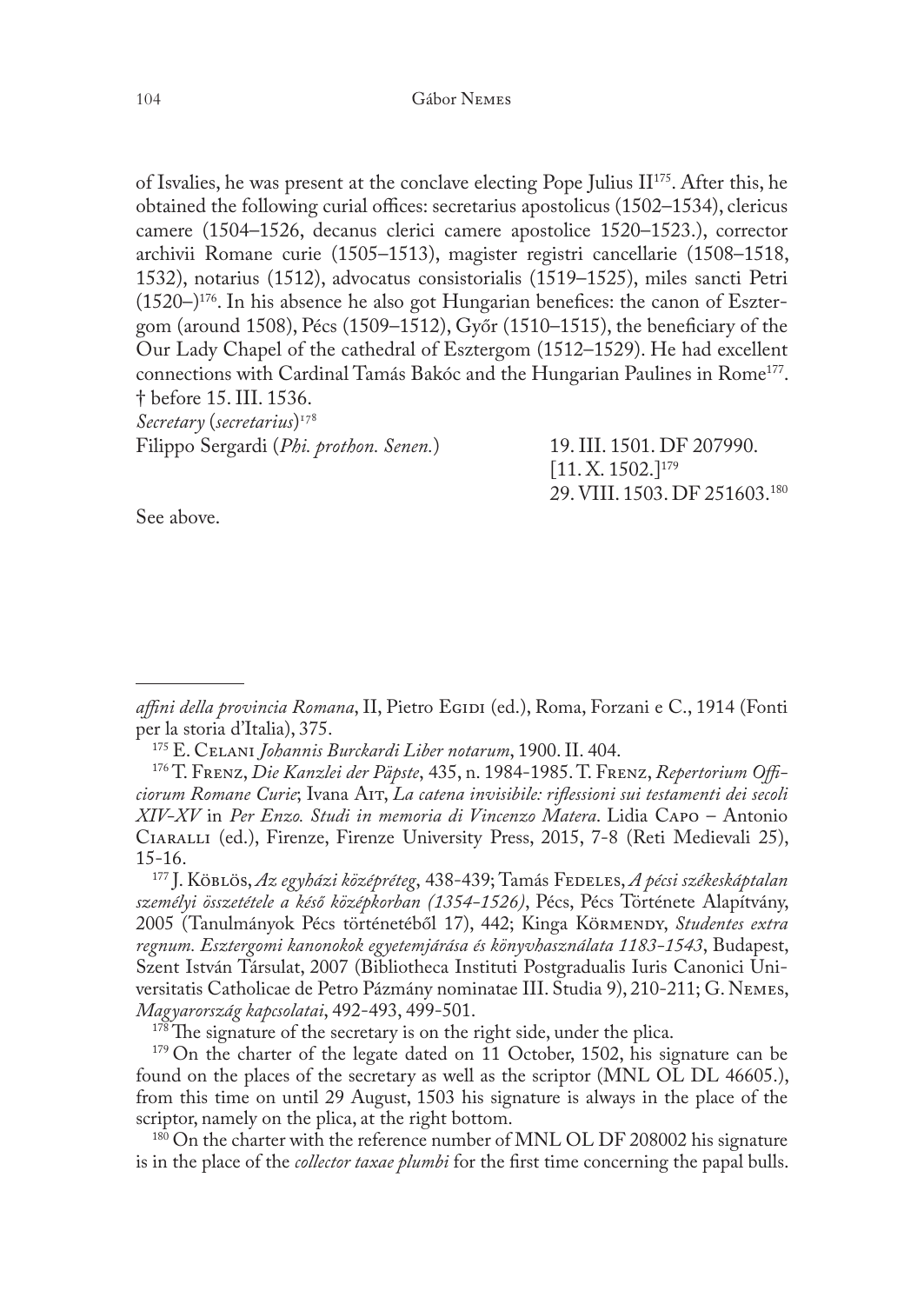Rainerio Casciotti (*Ranerius Casioctus*)

26. V. 1501. DF 237342

The canon of Volterra and notary public, who was born in San Gimignano. In 1498 he was the chancellor of one of the judges of the case against Girolamo Savonarola, of Francisco de Remolins in Florence. In 1502 he is again in Florence as a notary public<sup>182</sup>.

| Taxator <sup>183</sup>                  |                          |
|-----------------------------------------|--------------------------|
| Filippo Sergardi (Phi. prothon. Senen.) | 8. III. 1501. DL 22531.  |
|                                         | 9. III, 1501, DL 21677.  |
| See above.                              |                          |
| Ippolito Sassi ( <i>Hi. Saxo</i> )      | 8. II. 1501. DF 288443.  |
|                                         | 12. VII. 1502. DL 63880. |
|                                         |                          |

He was born in a Roman noble family of Florentine origin. Besides being a taxator, he was also a messenger. He returned from Rome on 21 August, 1502<sup>184</sup>. On 1 November 1503, by the side of Isvalies, he was present at the conclave electing Pope Julius  $II^{185}$ . Thereafter, he had municipal offices in Rome; in 1511 he was one of the representatives of the district of Ponte, in 1515 he was one of the conservatores<sup>186</sup>. With his brother, Benedetto Sassi, the canon of St. Peter's

<sup>181</sup> «Ego Ranerius Casioctus de Sancto Geminiano canonicus ecclesie Wlterranensis publicus apostolica atque imperiali auctoritatibus notarius ac prefati reverendissimi in Christo patris et domini domini Petri cardinalis etc. legati antedicti secretarius».

<sup>182</sup> Gian Carlo Garfagnini, *Introduzione*, in *Domenico Benivieni, Trattato in difesa di Girolamo Savonarola*, Gian Carlo Garfagnini (ed.), Firenze, SISMEL - Edizioni del Galluzzo, 2003 (Savonarola e la Toscana 20) XVII-XXXVI, xviii-xix; http:// www.luoghifermani.it/?p=5797 n. 673. (downloaded: 31/10/2017.)

<sup>&</sup>lt;sup>183</sup>The signature of the taxator is under the text of the charter, on the left hand side; to the left there is the month of the payment, and above it its sum can be seen. On the papal bulls, the signature of the rescribendarius and the computator can bee seen in these places. Thomas Frenz, *Papsturkunden des Mittelalters und der Neuzeit*, Stuttgart, F. Steiner, 1986 (Historische Grundwissenschaften in Einzeldarstellungen 2), 108-111.

<sup>184</sup> ASMo Ambasciatori busta 3/24,22. (*Vestigia*, Infocus n. 1487.) «messer Hippolyto Saxo cavalier et gentilhomo domino».

<sup>&</sup>lt;sup>185</sup> Benedetto FIORAVANTI, Antiqui Romanorum pontificum denarii a Benedicto XI. *ad Paulum III*, Roma, ex Typographia Bernabò, 1738, 169, 177; E. Celani *Johannis Burckardi Liber notarum*, II. 404.

<sup>&</sup>lt;sup>186</sup> Gian Paolo CASTELLI, Ante diem clade Urbis interiit. Fausto Evangelista Madda*leni Capodiferro: la sua vita, la sua famiglia e il Sacco di Roma*, in *Dall'Archivio Segreto Vaticano. Miscellanea di testi, saggi e inventari IX*, Città del Vaticano, Archivio Segreto Vaticano, 2016 (Collectanea Archivi Vaticani), 147-329, 183.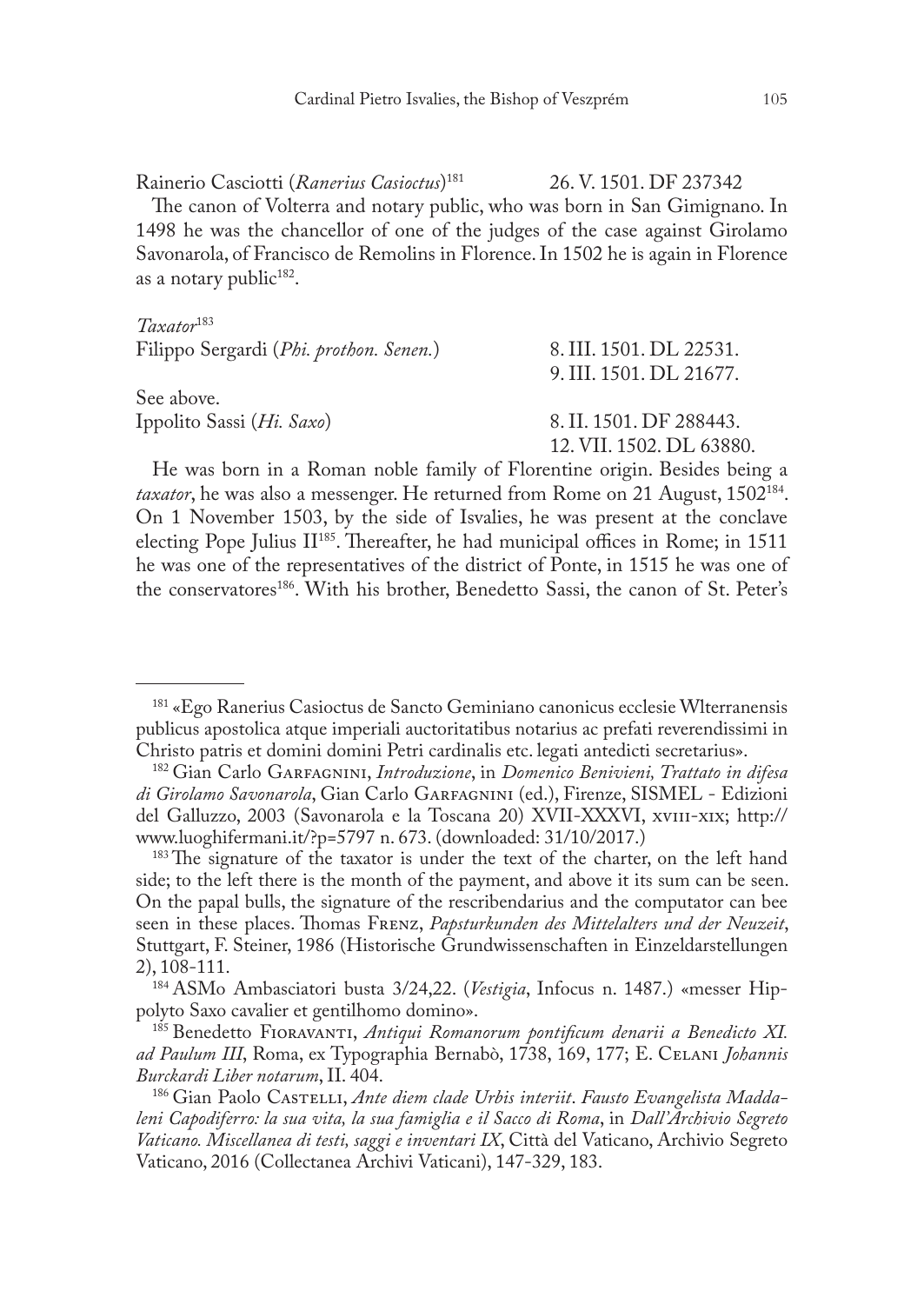Basilica he created a collection of antique works of art in their home on the Via di Governo Vecchio<sup>187</sup>.

Corrado Caracciolo (*C. Caratiolus*) 27. VIII. 1502. DF 287786. 29. VIII. 1503. DF 251603. From 1498 he was an apostolic protonotary, from 1507 a scriptor archivi Romane curie, from 1511 a secretarius. † before 18. IV. 1513<sup>188</sup>.

#### *Registrator*

Girolamo Maserio (*Hi. Maserius*) 8. II. 1501. DF 288443.

9. III. 1501. DL 21677189.

A humanist scholar of Forlìan origin, he taught Greek and Latin at the university of Rome and Perugia. Presumably, he stayed in Hungary during the whole legation of Cardinal Isvalies. In October 1503, when the cardinal on his way home had negotiations in Venice, he stayed there and taught Greek in the Scuola di S. Marco until 1509. In 1505 he published Cicero's works of *Partitiones oratoriae*, *Orator ad Brutum* and *Topica*. After the lost battle of Agnadello in 1509 he had to leave Venice, since before the battle he had foretold Venetian victory from the stars $190$ .

*Clerk* (*scriptor*)

*Philippus Datarius* 8. II. 1501. DF 288443. 9. III. 1501. DL 21677.

His identity is unknown, according to the place of his signature on the charter, he might have been a sollicitator.

<sup>187</sup> *Encyclopedia of the History of Classical Archaeology*, Nancy Thomson De Grummond (ed.), London – New York, Routledge, 1996, 1012-1013.

<sup>188</sup> T. Frenz, *Die Kanzlei der Päpste*, 311. n. 515.

<sup>&</sup>lt;sup>189</sup> His signature appears on the register-note; therefore, he must have been respon-<br>sible for the registration.

sible for the registration. 190 F. Stefani,*I diarii di Marino Sanuto*, V, 333, 438; *I diarii di Marino Sanuto*, VIII, Niccolò Barozzi (ed.), Venezia, Visentini Cav. Federico Editore, 1882, 384; *I diarii di Marino Sanuto*, XII, Niccolò Barozzi (ed.), Venezia, Visentini Cav. Federico Editore, 1886, 296. Vittore Fausto, the humanist scholar and shipbuilder was his famous student: Francesco Piovan, *Fausto*, *Vittore,* in DBI, 45, 1995, http://www.treccani. it/enciclopedia/vittore-fausto\_(Dizionario-Biografico)/ (downloaded: 31/10/2017); Lilia Campana, *Vettor Fausto (1490-1546), Professor of Greek at the School of Saint Mark* in *Teachers, Students and Schools of Greek in the Renaissance*, Federica CICCOLELLA – Luigi Silvano (ed.), Leiden, Brill, 2017 (Brill's Studies in Intellectual History, 264) 311-341, 316-317.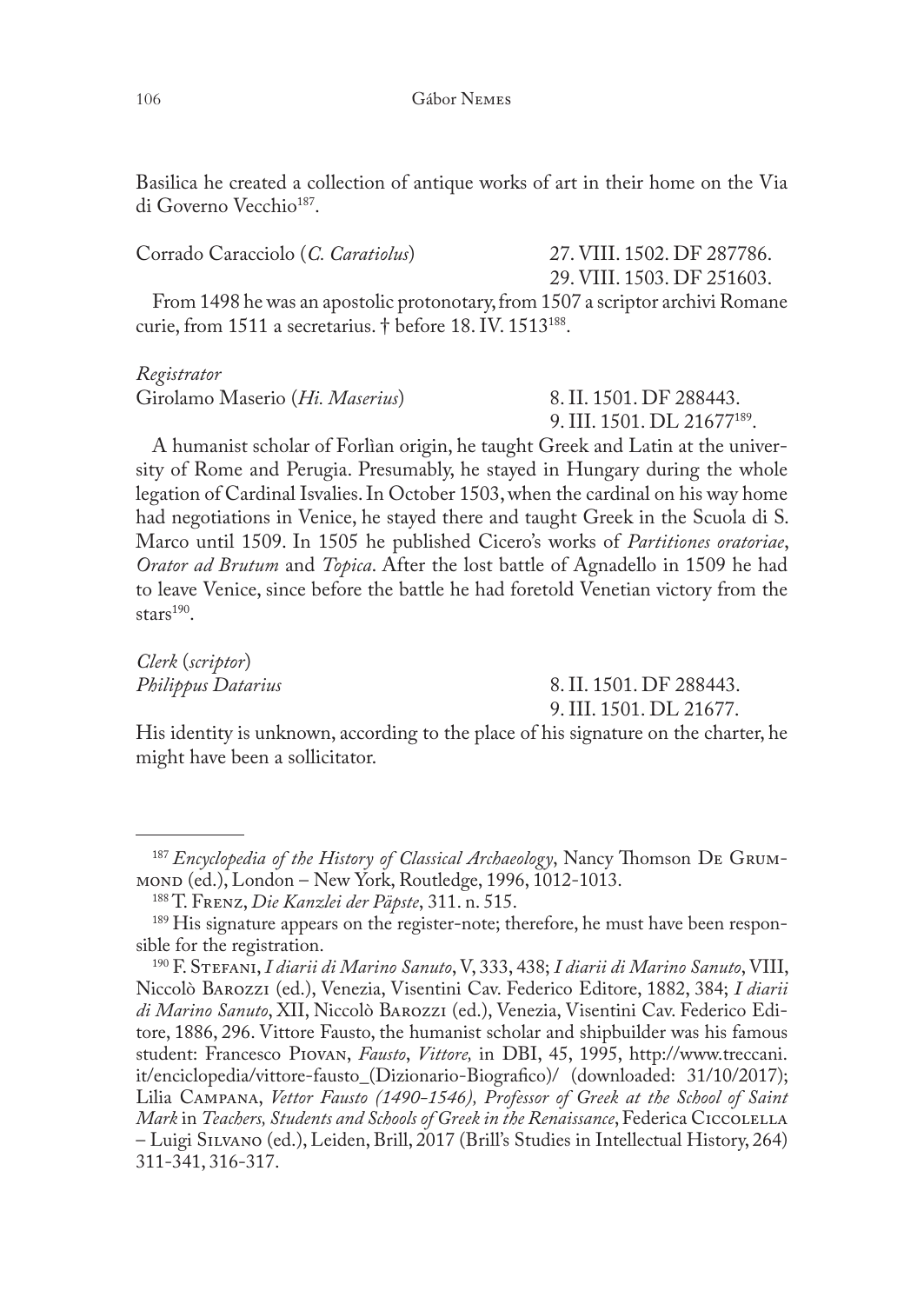Rainerio Casciotti (*R. Casioctus*) 8. II. 1501. DF 288443. See above.

*V. Crastonus* 8. III. 1501. DL 22531., 22532<sup>191</sup>.

*Petrus Desiderii* 19. III. 1501. DF 207990.

Gentile Santesio da Subiaco, «Pindaro» (*G. Pindarus*) 8. III. 1501. DF 228251. 12. III. 1501. DL 22533.

He was born in around 1463/64 to a poor family; he could have studied in the «seconda Accademia» of Guilio Pomponio Leto. In 1491 he was a papal chaplain; he delivered the eulogy on the funeral of Davide Villani, the Roman envoy of Henry VIII. In 1493–1495 he stayed in Hungary as the auditor and secretary of papal Nuncio Orso Orsini. In May 1499 Pope Alexander VI appointed him as the governor of Rieti. From 1503 he was the secretary of Cardinal Giovanni de'Medici, and after his patron became pope (Leo X), he obtained many offices: from 1513 the referendary and secretary of Parma, he had many benefices in South Italy, from 1516 he was a comes palatinus. In 1513 he was sent to Venice due to the peace between the republic and emperor, in 1514 to Siena to ease the riots, in 1516 to Brussels to negotiate with the young Charles, the king of Aragon. He was a famous humanist, poet, musician; he was the member of the Roman Academia Corycia. †11. III. 1526<sup>192</sup>.

Giovanni da Piacenza *( Jo. Placentinus)* 9. III. 1501. DL 21677.

The cleric of the diocese of Verdun, the notary of the Sacra Romana Rota 1512– 1521.193

 $191$  It is possible that he is a relative of the famous humanist, Carmelite monk, Giovanni Crastone; on him see Lucia Gualdo Rosa, *Crastone*, *Giovanni*, in DBI, 30, 1984, http://www.treccani.it/enciclopedia/giovanni-crastone\_(Dizionario-Biografico)/ (downloaded 20/11/2017).

<sup>&</sup>lt;sup>192</sup> I diarii di Marino Sanuto, XV, Federico STEFANI (ed.), Venezia, Visentini Cav. Federico Editore 1886, 446; E. Celani *Johannis Burckardi Liber notarum*, I. 319; Alessandro Ferrajoli, *Il ruolo della Corte di Leone X. Prelati domestici*, in «Archivio della Società Romana di Storia Patria» 40 (1917) 247-277, 255-262. *Leonis X. Pontificis Maximi Regesta I-VIII*, Joseph Hergenröther (ed.), Freiburg, Herder, 1884-1891. n. 2450, 8124, 8125, 9928-9930, 17828; Anthony Cummings, *Informal Academies and Music in Pope Leo X's Rome*, in «Italica» 86 (2009) 583-601, 588-589.

<sup>193</sup> T. Frenz, *Repertorium Officiorum Romane Curie*, Petrus Desiderii; Christiane Schuchard, *Die Rota-Notare aus den Diözesen des deutschen Sprachraums 1471-1527. Ein biographisches Verzeichnis*, in «Quellen und Forschungen aus Italienischen Archiven und Bibliotheken» 93 (2013) 104-210, 188.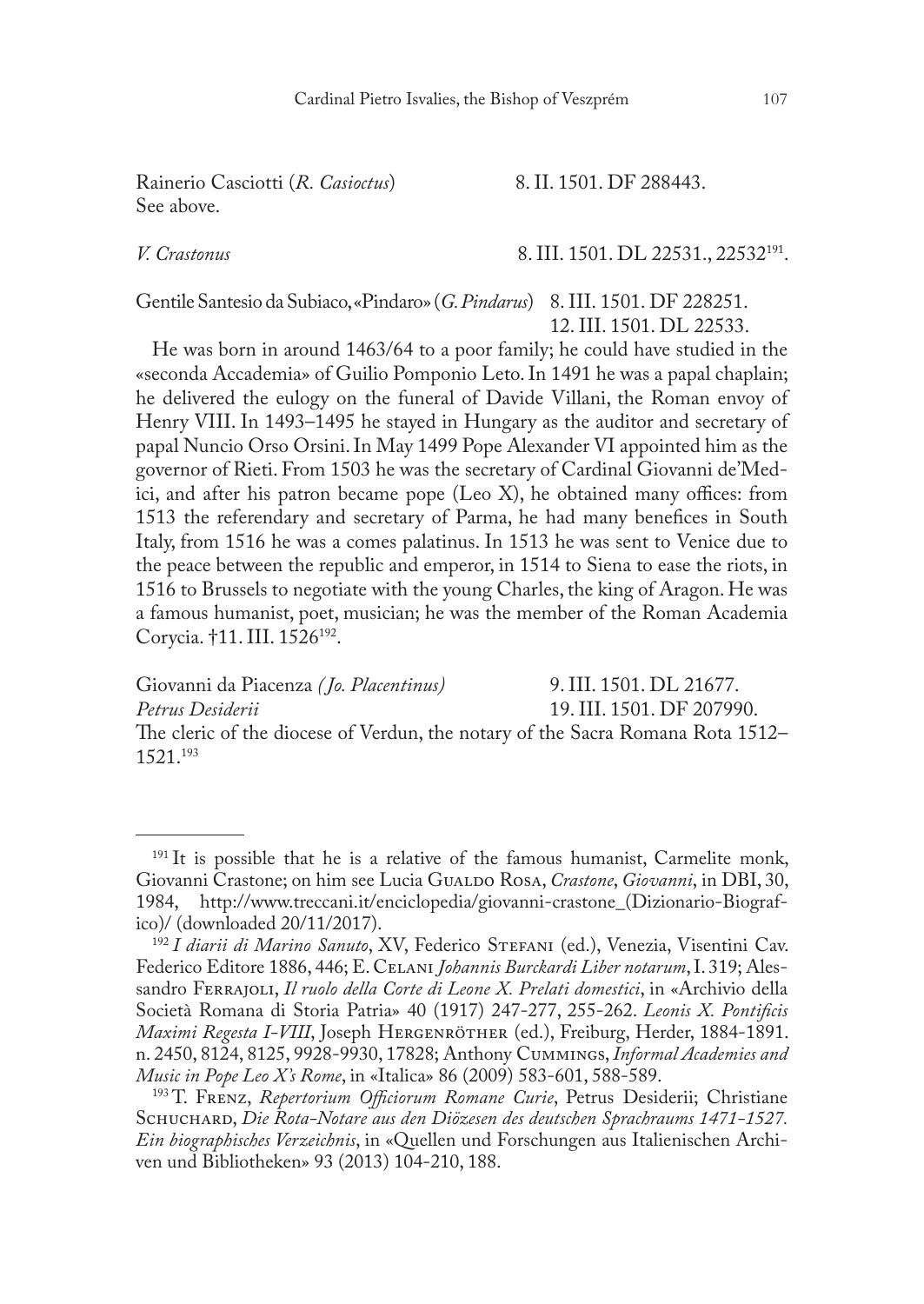| Jean Boton ( <i>Johannes Boton</i> ) | 26. III. 1501. DF 275542.                                                                  |
|--------------------------------------|--------------------------------------------------------------------------------------------|
|                                      | 27. V. 1501. DF 237341.                                                                    |
|                                      | [27. VII. 1503. DF 253273.]                                                                |
|                                      | $\mu_{\rm g}$ and the class of the diagons of Reseponsional patent public $^{194}$ Ones be |

He was the cleric of the diocese of Besançoni and notary public<sup>194</sup>. Once he was the scriptor of Cardinal Isvalies' charter<sup>195</sup>. From the autumn of 1502 he was the clerk of Filippo Sergardi<sup>196</sup>. On 12 June, 1503 he was declared as a lawyer by Mihály Szerdahelyi Imrefi in a case conducted in front of Cardinal Isvalies<sup>197</sup>.

| Pietro da Corone <sup>198</sup> ( <i>Pe. Coronen.</i> ) | 3. XII. 1501. DL 21081.<br>27. VIII, 1502, DF 287786. |
|---------------------------------------------------------|-------------------------------------------------------|
| R. Libaldius                                            | 24 V 1501 DL 21047                                    |
| Johannes Filioleri                                      | 12. VI. 1501. DF 229185.<br>9. II. 1502. DL 46575.    |

He was the clerk of Mariano Bartolini; In 1512 he was the member of the Roman Collegio dei notai capitolini<sup>199</sup>.

*Agent*

Giovanni Bartolomeo de' Dossi 27. XI. 1501. DF 275543<sup>200</sup>.<br>(*Iohannes Bartholomeus de Dossis.* 21. VIII. 1502. ASMo (Johannes Bartholomeus de Dossis,<br>Gianbartholome da Pavia) Ambasciatori busta 3/24,22.<br>(VESTIGIA, Infocus n (VESTIGIA, Infocus nr. 1487.)201

He was of Pavian origin; his father was Mariano de' Dossi della Palma, clerk

<sup>194</sup> See also MNL OL DL 50596.

<sup>195 9</sup> May, 1501. MNL OL DL 88863.

<sup>196</sup> MNL OL DF 246273., 201538., 286469., 253273.

<sup>197</sup> MNL OL DL 101343.

<sup>&</sup>lt;sup>198</sup> He might have been come from Corone, which was a fortress of Venice and occupied by the Ottomans in August, 1500.

<sup>&</sup>lt;sup>199</sup> Repertorio dei notari romani dal 1348 al 1927. dall'Elenco di Achille Francois, Romina De Vizio (ed.), Roma, Fondazione Marco Besso, 2011 (Collana di storia ed arte VI), 53.

<sup>200</sup> He was present in the royal palace of Buda, when Cardinal Isvalies issued a charter on the settlement of the conflict between the Observant and Conventual Franciscans.

<sup>201</sup> «Messer Gianbartholome da Pavia doctore clarissimo et advocato concistoriale in Urbe...